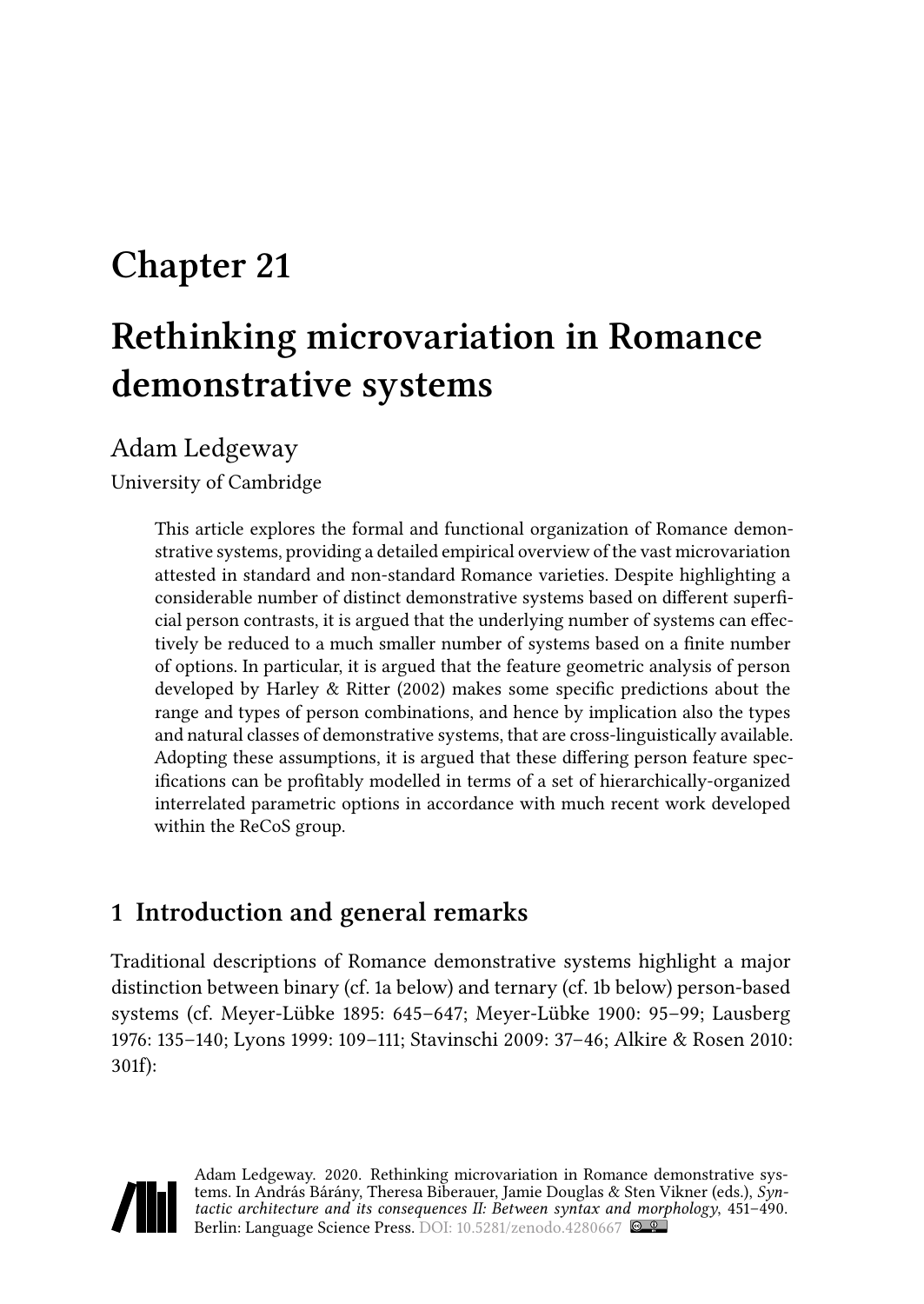- <span id="page-1-0"></span>(1) a. Romanian (personal knowledge) acest / acel copil this that child 'This / That child'
	- b. Asturian([Academia de la Llingua Asturiana 2001](#page-30-1)) esti / esi this that.2 that.3 child / aquel neñu 'This / That (near you) / That child'

However, a more detailed examination of microvariation in this area reveals a more complex and varied picture([Ledgeway 2004;](#page-34-1) [2015](#page-35-1); [Ledgeway & Smith](#page-35-2) [2016](#page-35-2)), including both binary and ternary systems in the southern and northern Romània, respectively, and a variety of analytic formations. In what follows I shall review (cf. §§[2–](#page-1-1)[5\)](#page-22-0) the various functional and formal organizations of a number of Romance demonstrative systems which, to varying degrees, correspond to different diachronic and diatopic groupings. Despite the identification of some quite considerable microvariation in the formal and functional structure of different Romance demonstrative systems, I shall show how the vast microvariation revealed by this overview of the Romance evidence can be effectively interpreted and reduced to a finite number of options. Following ideas proposed by [Roberts](#page-37-0) [& Holmberg \(2010\)](#page-37-0) and [Roberts \(2012\)](#page-37-1), and further developed by the *Rethinking* comparative syntax (ReCoS) research group led by Ian Roberts,<sup>1</sup> I shall explore (§[6.2](#page-22-1)) how a scalar interpretation of microvariation modelled in terms of parametric hierarchies can make immediate sense of the Romance data and, at the same time, make some strong predictions about the possible combinations and the markedness relations of different person features and, ultimately, how these formally map onto different demonstrative systems.

## <span id="page-1-1"></span>**2 Binary systems**

#### <span id="page-1-2"></span>**2.1 Type B1 systems**

Many predominantly northern Romance varieties display a person-based binary demonstrative system (Table [21.1](#page-2-0)), in which referents which fall within the spatial, temporal or psychological domain of the speaker (the deictic centre) are

<sup>1</sup> For information about the ReCoS project, including recent publications, see [http://recos-dtal.](http://recos-dtal.mml.cam.ac.uk/) [mml.cam.ac.uk/.](http://recos-dtal.mml.cam.ac.uk/)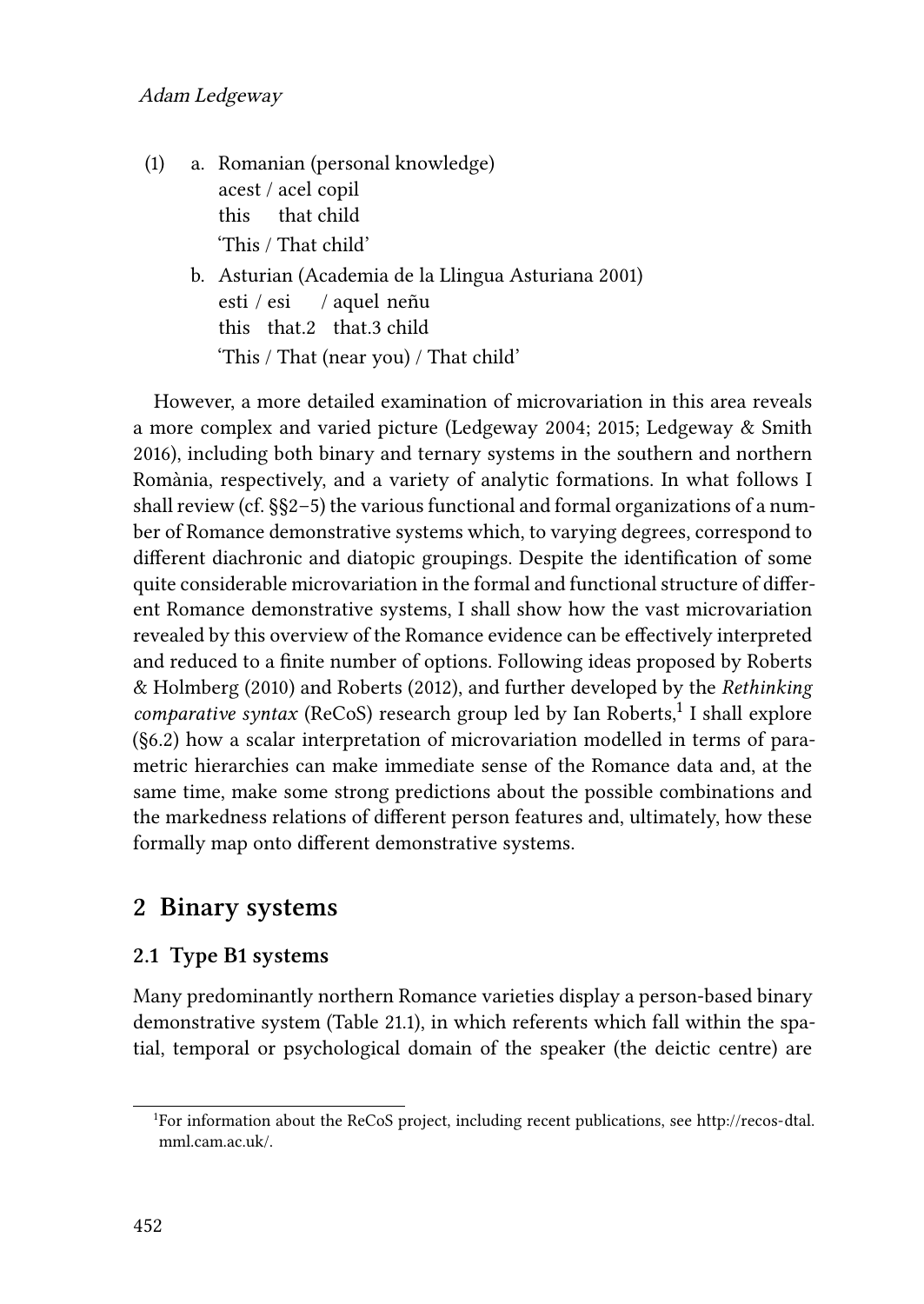marked by a reflex of  $(\text{ECCE/ECCU}^*)$  akko-)ISTUM '(behold!) this' >  $(AQU)E$ sto and those associated with the non-discourse participants are picked out by a reflex of (ECCE/ECCU/\*akke/\*akkʊ-) $\hbox{\tt ILUM} > \hbox{\tt (behold!)}$  that' > (AQU)ELLO. $^2$ 

<span id="page-2-0"></span>

|                                | $S$ peaker <sup><i>a</i></sup> | Non-discourse partic. $b$ |
|--------------------------------|--------------------------------|---------------------------|
| Occitan                        | aqueste                        | aquel/aquéu               |
| Gascon (Testerin)              | aquis                          | aquits                    |
| Ladin                          | chësc                          | chël                      |
| Northern Italian dialects      | $(cu)$ st                      | cul.                      |
| Italian                        | questo                         | quello                    |
| Vegliot                        | kost                           | kol                       |
| Romanian                       | acesta                         | acela                     |
| Southern Daco-Romance/Moldovan | aista                          | ăla                       |
| Megleno-Romance                | tsista                         | tsela                     |

Table 21.1: B1 systems

*a* (ecce/eccu/\*akke/\*akkʊ-) istum

*b* (ecce/eccu/\*akke/\*akkʊ-) illum

In these varieties the role of the addressee is not formally encoded, inasmuch as referents associated with the addressee can a priori be marked either by aquesto  $(cf. 2a)$  $(cf. 2a)$  $(cf. 2a)$  or  $AQUELLO$   $(cf. 2b)$  $(cf. 2b)$  $(cf. 2b)$  in accordance with whether they are subjectively perceived to fall within the deictic centre or not([Irsara 2009](#page-34-2): 71–77).

- <span id="page-2-1"></span>(2) Veronese
	- a. Tira pull.imp.2sg away these hands via ste man! 'Take these hands (of yours) away!'
	- b. No vardarme not look.inF=me with those eyes co quei oci 'Don't look at me with those eyes (of yours)!'

<sup>&</sup>lt;sup>2</sup>For extensive bibliography of the relevant varieties, see [Ledgeway & Smith \(2016](#page-35-2): 879). When individual language forms are not of immediate interest, reflexes of (ecce/eccu/\*akke/\*akkʊ-)iste, (eccu-)ti(bi)-iste, (ecce/eccu/\*akke/\*akkʊ-)ipse and (ecce/eccu/\*akke/\*akkʊ-)ille are indicated with the following broadly neutral Romance forms in small caps  $(AQU)$ ESTO,  $(CO)$ TESTO,  $(AQU)$ ESSO, and  $(AQU)$ ELLO.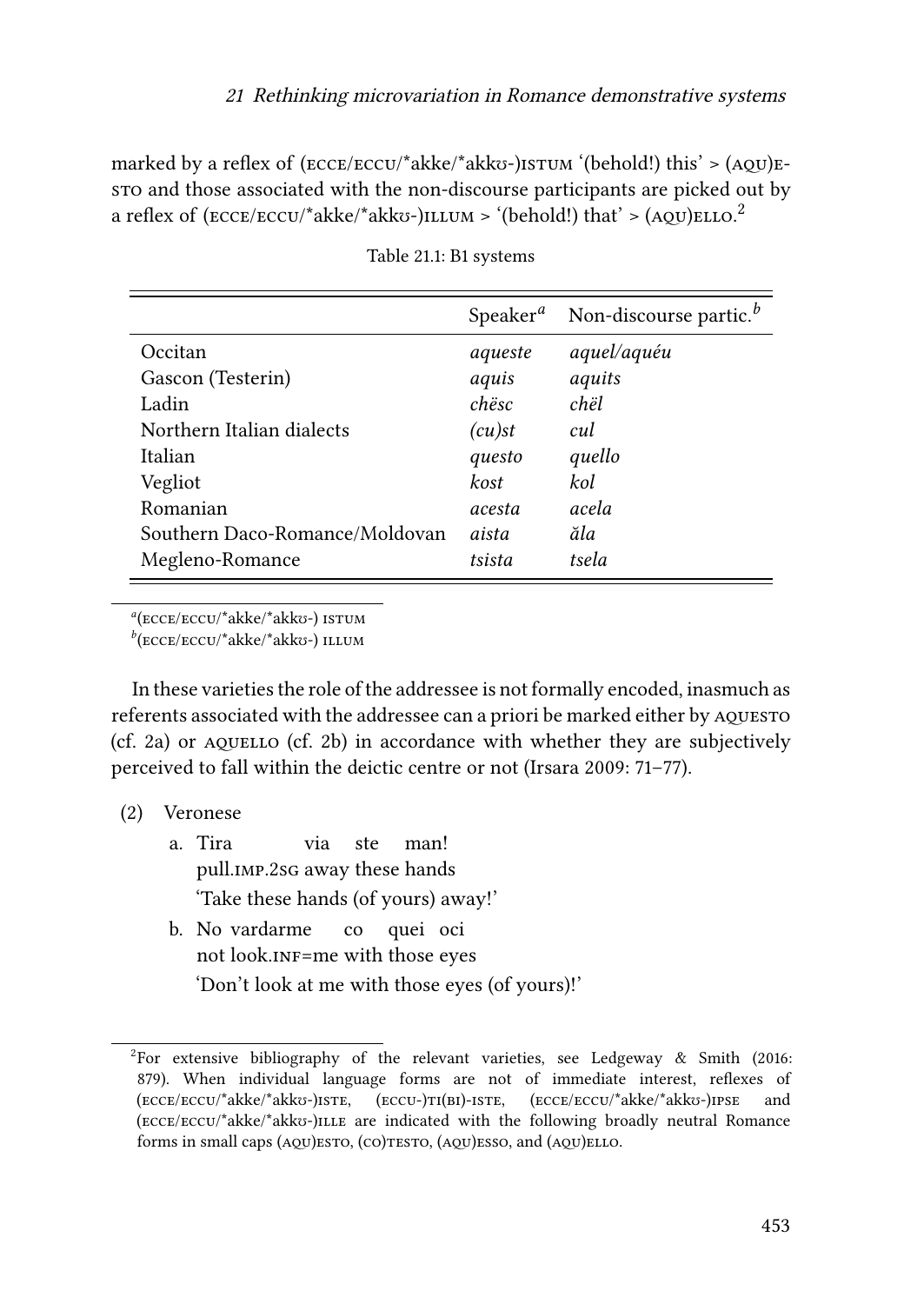#### Adam Ledgeway

These broad developments can be understood in terms of the analysis proposed in [Vincent \(1999\)](#page-39-0) who, inspired by the conception of the deictic space (cf. Figure [21.1\)](#page-3-0) proposed by [Benveniste \(1946\)](#page-31-0), argues that with the loss of the Classical Latin speaker-oriented demonstrative hic 'this' – in large part due to the erosive effects of phonetic change – the territory hic covered immediately fell within the domain of the addressee-oriented term ISTE.

<span id="page-3-0"></span>

Figure 21.1: Effects of loss of hic

This explains why in Romance iste comes to mark the role of the speaker, giving rise to B1 systems. However, this development necessarily presupposes that, before reflexes of iste grammaticalized as markers of first-person deixis, there was an earlier stage in which such reflexes marked the shared deictic spheres of both discourse participants, a stage directly attested in Old French where *(i)cist/(i)cil* mark, respectively, "proximity (to both the speaker and the addressee) [...]and distance (in relation to those not present, the third person)" ([CNRTL 2012](#page-32-0): s.v. ce2; cf. also [Nyrop 1925a:](#page-36-2) 293f), and which survives today in many Raeto-Romance varieties such as Surselvan and Vallader([Sornicola 2011](#page-38-1): §2.2.1.1). We can therefore further distinguish between type  $B1<sub>A</sub>$  (Old French, Raeto-Romance) and type  $B1_B$  (the rest) systems.

<span id="page-3-1"></span>Formally, Italo-Romance type B1 systems typically mark a distinction between pronominal and adnominal uses of the speaker-oriented term, deploying predominantly or obligatorily eccu-reinforced forms in pronominal uses and nonreinforced forms in adnominal functions([Rohlfs 1968:](#page-37-2) 206; [Irsara 2009:](#page-34-2) 13f): Lombard *chest* vs *st*. Outside Italo-Romance, by contrast, the simple and reinforced forms appear to be in free variation [\(Sornicola 2011:](#page-38-1) §2.2.1.1), as in the case of Old French (cf. [3;](#page-3-1) [Nyrop 1925b](#page-36-3): 416), Old Occitan (*est* vs *(ai)cest/aquest*; [Grandgent](#page-33-1) [1909](#page-33-1): 109), and modern Romanian (*acesta/ăsta* vs *acel/ăla*), albeit subject to register variation with concomitant positional differences in the latter case where the distribution of simple vs reinforced forms is subject to considerable diachronic, diatopic, and diamesic variation [\(Sandfeld & Olgen 2019:](#page-38-2) 157, 161f; [Caragiu Mari](#page-32-1)[oţeanu 1989](#page-32-1): 418; [Manea 2012](#page-35-3): 503–505).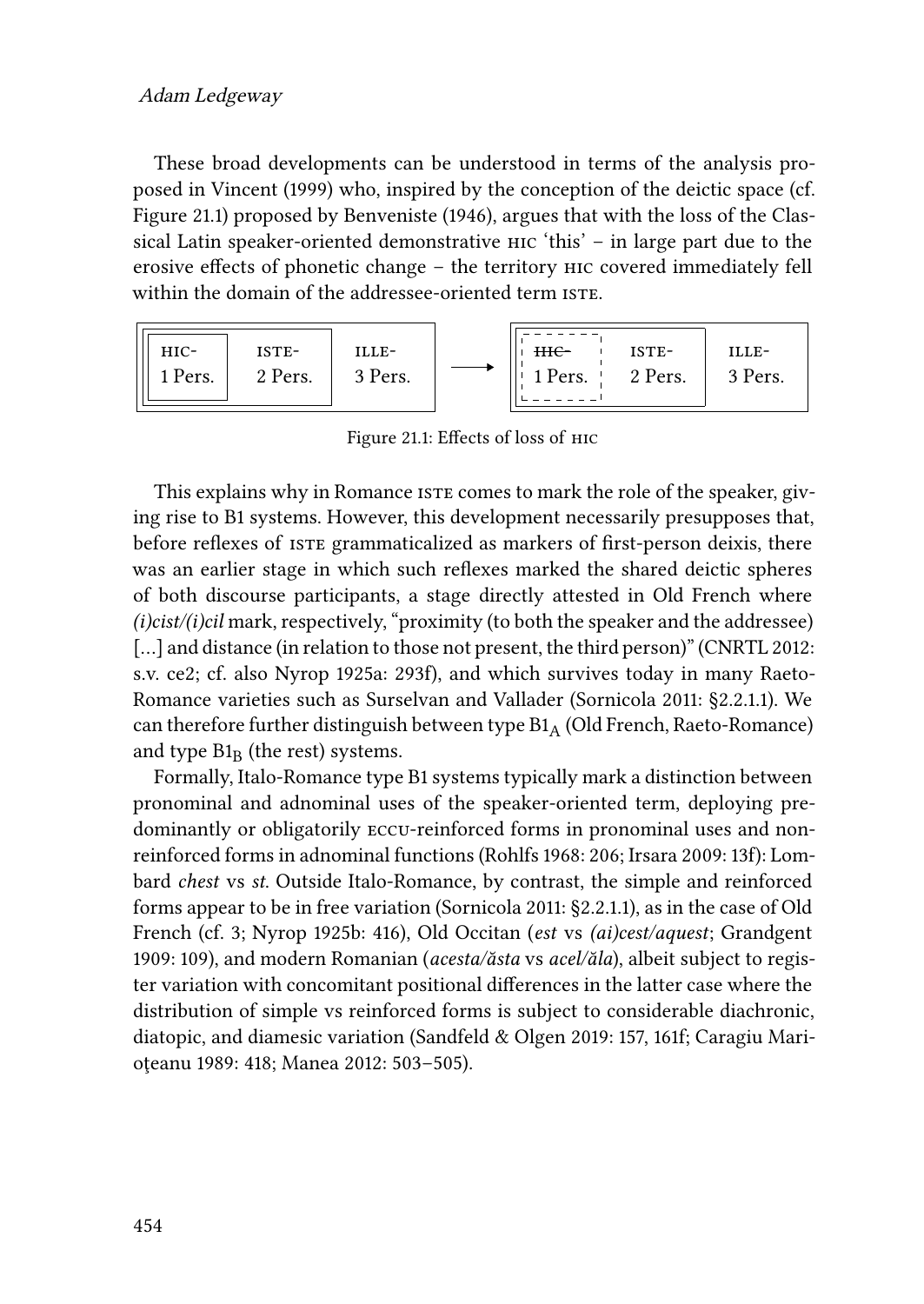(3) Old French (*Strasbourg oaths*) d' from this day ist di / cist meon fradre this my brother 'From this day on' vs. 'This brother of mine'

Also frequent in type B1 systems (cf. [Arnaud & Morin 1920](#page-30-2): 282f; [Vanelli 1997](#page-38-3): 112; [Marcato & Ursini 1998:](#page-36-4) 84, 182; [Salvat 1998:](#page-38-4) 65; [Bernstein 1997;](#page-31-1) [Irsara 2009](#page-34-2): 34–48, 107f; [Cordin 2016](#page-32-2)) are analytic formations with the spatio-personal adverbs 'here' (*qua*, *(ei)ça(i)*, *aicí chì*, *sì*) and 'there' (*(ei)là(i)*, *alà, lì, le*) which, although originally emphatic in nature, are today generally unmarked and often preferred. In most varieties the adverb follows the demonstrative pronoun (cf. [4](#page-4-0)a,b) or the NP in a discontinuous structure (cf. [4c](#page-4-0)).

- <span id="page-4-0"></span>(4) a. Vegliot [\(Bartoli 1906\)](#page-31-2) kost káu̯k fero un músč this here is a moss 'This one is a moss.'
	- b. Valéian, southeastern Occitan [\(Arnaud & Morin 1920](#page-30-2)) aquéstou d eiçài this.one of here / aqueous d' eilài that.one of there 'This one' vs. 'That one'
	- c. Genoese([Forner 1997\)](#page-33-2) quella scinfonìa lì that symphony there 'That symphony'

In Emilia-Romagna (cf. [5a](#page-5-0)), the locative is frequently preceded by the relative/complementizer*che/ca* 'that', a relic of an erstwhile copular structure "… that [is] here/there" (cf. [Rohlfs 1968:](#page-37-2) 206; [Foresti 1988:](#page-33-3) 581), a structure also found in some Tuscan varieties([Rohlfs 1968](#page-37-2): 203). Notable is the positional freedom of the locative in Reggiano and Ferrarese where it is also frequently preposed (cf. [5](#page-5-0)b). Some Occitan (especially Provençal) varieties use such adverbs to introduce subtle distinctions which are not canonically marked by the type B1 system([Koschwitz 1894:](#page-34-3) 88f; [Ronjat 1913](#page-37-3): 33; [Salvat 1998:](#page-38-4) 65); thus alongside the *aquest(e)*/*aquéu* opposition, one can further distinguish within the conversational dyad between the speaker *aquéu-d'aqui* (lit. 'that.one-from here') and the addressee *aquéu-d'eila* ('that.one-of there').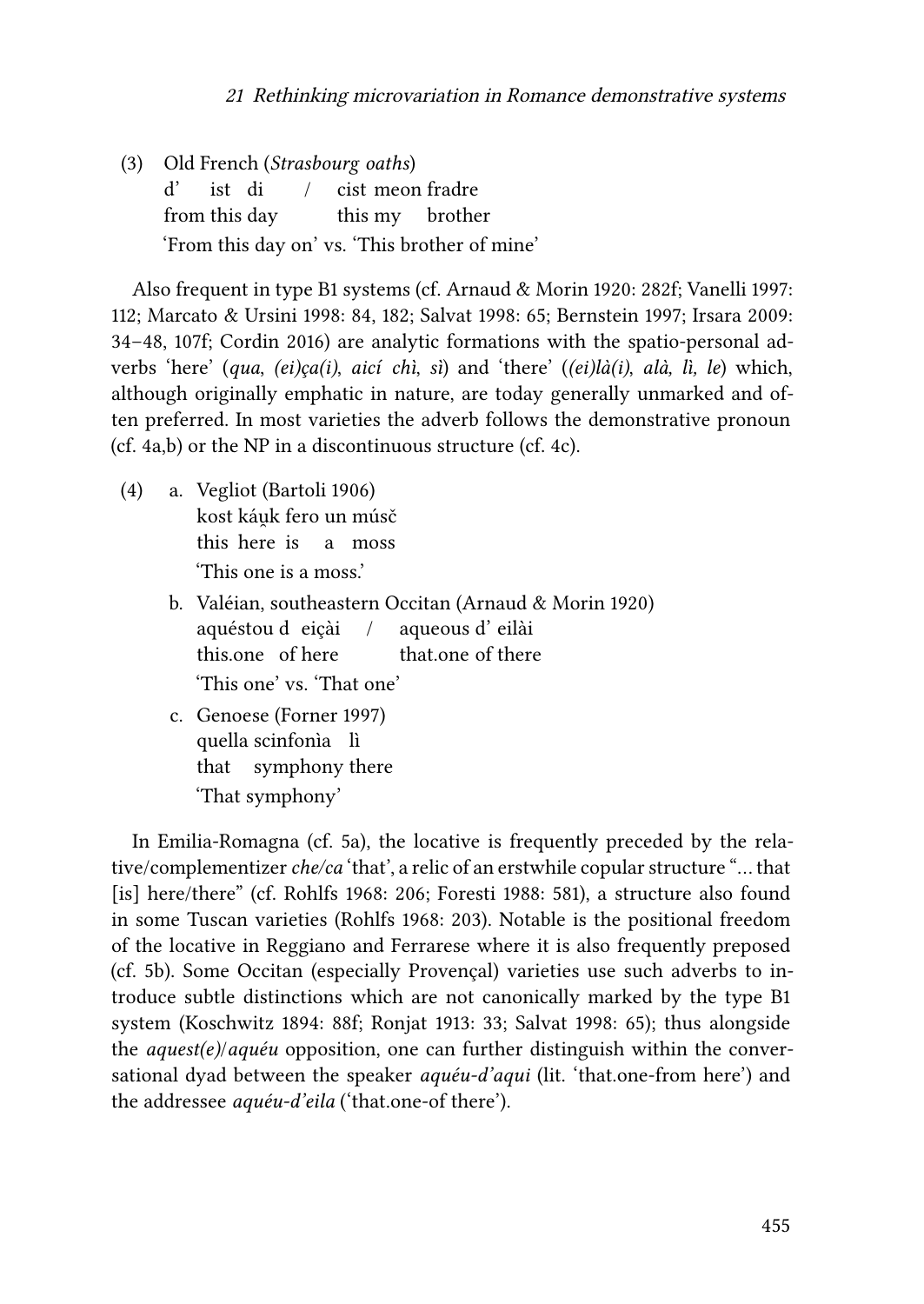- <span id="page-5-0"></span>(5) a. Emilia-Romagna [\(Foresti 1988](#page-33-3)) ʃta dona this woman that here that woman that there ka kwe, kla dona ka le 'This woman, that woman'
	- b. Ferrarese [\(Foresti 1988\)](#page-33-3) ʃti these men here here these men oman ki / ki ʃti oman 'These men'

#### <span id="page-5-2"></span>2.2 Type  $B1_C$  systems

Northern Italian dialects also present another binary demonstrative system, henceforth type  $B1<sub>C</sub>$ , the deictic organization of which is identical to that of type  ${\rm B1_{B}}$  in that it involves a simple [±1person] opposition, $^3$  but which formally differs quite markedly from type  $B1_B$  systems. In the latter systems the demonstrative was shown to be very frequently reinforced by a spatio-personal adverb, a usage which seems to have become so entrenched over time in type  $B1<sub>C</sub>$  varieties that all deictic force has been transferred to the adverb, reducing the demonstrative to a mere marker of definiteness. This is evidenced by the fact that we find a mismatch between the original person value of the former demonstrative and that of the accompanying locative([Berruto 1974](#page-31-3): 21; [Azaretti 1982](#page-30-3): 171; [Parry 1997:](#page-36-5) 241; [Vanelli 1997](#page-38-3): 112f; [Irsara 2009:](#page-34-2) 107–110), leading to the generalization either of  $(AQU)$ ESTO  $(cf. 6a)$  $(cf. 6a)$  $(cf. 6a)$  or  $AQUELLO$   $(cf. 6b)$  $(cf. 6b)$  $(cf. 6b)$ .

- <span id="page-5-1"></span>(6) a. Ligurian([Azaretti 1982\)](#page-30-3) stu ki this here instead of this there invece de stu là 'This one instead of that one'
	- b. Friulian([Vanelli 1997\)](#page-38-3) kel libri ka / la that book here there 'This/That book'

Interesting in this respect are some Francoprovençal dialects, such as in the Val Terbi (Jura) where the adverbs *-si* 'here' and *-li* 'there' are (optionally) employed with a suppletive paradigm [\(Kjellman 1928](#page-34-4); [Butz 1981](#page-31-4): 85) that marries

<sup>&</sup>lt;sup>3</sup>Here and throughout the empirical presentation, I occasionally use for informal descriptive purposes unbundled person features such as  $[\pm 1]$ ,  $[\pm 2]$  and  $[\pm 3]$ , although I shall argue in [§6.2](#page-22-1) that from a formal perspective such characterizations are ultimately flawed.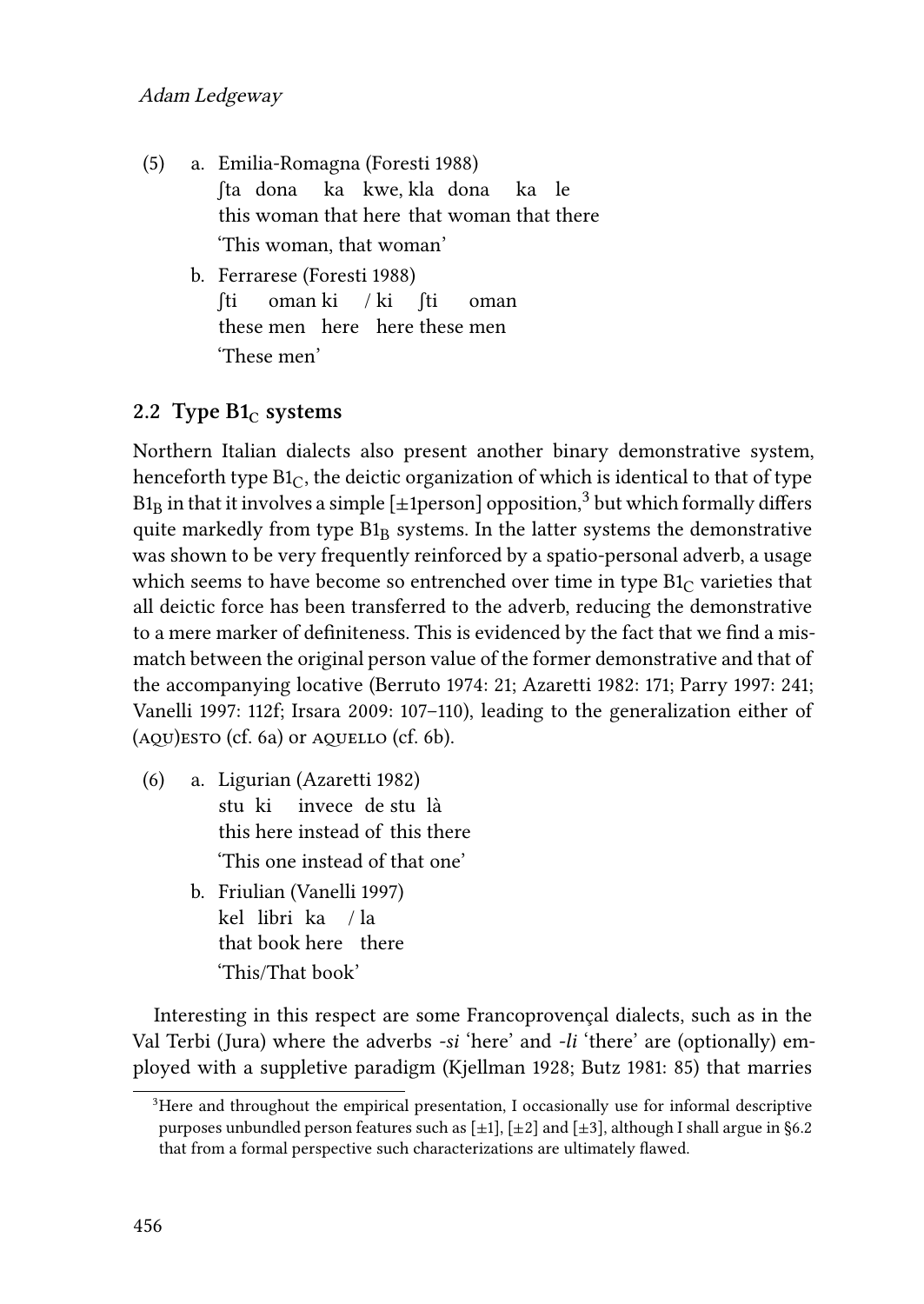together reflexes of ISTE 'this' in the singular (*stu*(-si/-li)) with reflexes of ECCE-ILLE 'that' in the plural  $(s\acute{e}(-si/-li))$ . Some varieties show a transitional behaviour with respect to the diachronic shift from type  $B1_B$  to  $B1_C$ . For instance, the demonstrative system of modern Milanese is essentially of type  $B1<sub>B</sub>$  [\(Ledgeway](#page-35-1) [2015:](#page-35-1) 79), but also shows a progressive neutralization of adnominal *quel* 'that' which may be used with *chì* 'here' to reference the deictic sphere of the speaker [\(Irsara 2009](#page-34-2): 108f).

Historically, French also belongs here inasmuch as, following the loss of the earlier *cist/cil* opposition with the refunctionalization of the latter term as the pronominal variant, the relevant binary distinction was initially maintained in conjunction with the ambiguous adnominal *ce* 'this/that' through its combination with the postnominal locatives *-(i)ci* 'here' and *-là* 'there' [\(Brunot 1899](#page-31-5): 325; [Nyrop 1925b](#page-36-3): 424f; [Nyrop 1925a:](#page-36-2) 292f; [Price 1971](#page-37-4): 123, 126), which became obligatory with the unmodified pronominal forms *celui-ci/-là* 'this/that one'. In the modern language, however, *-là* has encroached upon much of the territory of *-ci* (cf. [7](#page-6-0)a; [Price 1971:](#page-37-4) 127; [Smith 1995:](#page-38-5) §2), such that the modern French one-term system has neutralized distance distinctions (cf. [7](#page-6-0)b; [Da Milano 2007](#page-32-3): §3.4; [Rowlett](#page-37-5) [2007:](#page-37-5) 67f). Where necessary, remoteness can be marked through adverbs such as *là-bas* 'over there' (cf. [7](#page-6-0)c; [Brault 2004](#page-31-6)), though not actually integrated into the deictic system in that *là-bas* does not contrast with, say, *ce plat-là*, nor does it form an immediate constituent with *plat* in([7c](#page-6-0)) but, rather, modifies *ce plat* (for thorough discussion, see [Smith 1995](#page-38-5): n.5).

- <span id="page-6-0"></span>(7) Modern French([Smith 1995](#page-38-5))
	- a. Je suis là I am there 'I am here.'
	- b. ce plat-là this dish-there "This/That dish"
	- c. ce plat là-bas this dish over.there "That dish over there"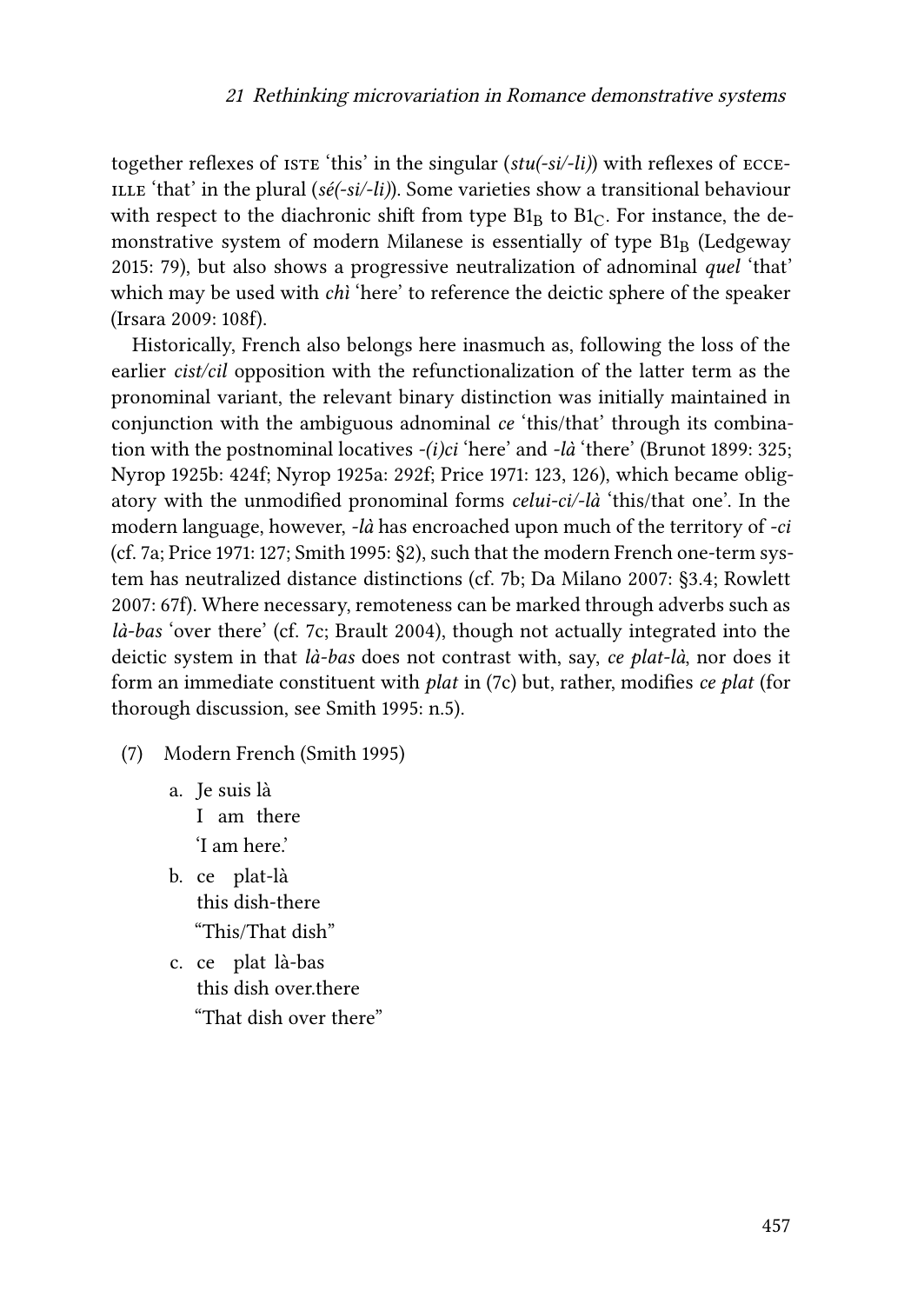## <span id="page-7-1"></span>**3 Ternary systems**

#### **3.1 Type T1 systems**

In Figure [21.1](#page-3-0) we saw how, following [Vincent \(1999\),](#page-39-0) with the loss of hic the deictic sphere of the speaker naturally fell within the domain of the original addressee-oriented term iste. Implicit in this analysis is the further implication that, initially at least, iste did not come to mark solely the role of the speaker as eventually happened in type  $B1_{B/C}$  systems, but by inheriting the deictic territory of hic, it saw an expansion in its original range of reference beyond the addressee to now also include the speaker([Ledgeway 2004:](#page-34-1) 91–96), producing a parallel expansion of the deictic centre, originally anchored exclusively to the speaker, to now also include the addressee (cf. type  $B1_A$ ). The result in many Ibero-Romance and central-southern Italo-Romance varieties is an inclusive firstperson term  $((A)q)$ esto ([Ledgeway 2004:](#page-34-1) 78–91), as preserved in Old Neapolitan *(chi)sto* [\(Ledgeway 2009:](#page-34-5) 200–205) which readily marks inalienable referents pertaining uniquely to the addressee (cf. [8a](#page-7-0)), though second-person deixis could be marked separately where required (e.g. ambiguity, contrast) by innovative ( $\epsilon$ ccu) $\epsilon$  > ( $\epsilon$ u) $\epsilon$ sso forms, witness the contrasting deictic spheres of the speaker and addressee marked respectively by Old Neapolitan *sto* and *sso* in [\(8](#page-7-0)b).

- <span id="page-7-2"></span><span id="page-7-0"></span>(8) Old Neapolitan([Ledgeway 2009\)](#page-34-5)
	- a. Se tu vuoi fare a muodo de 'sta capo pazza if you want do.inf to way of this head mad 'If you want to act according to this mad mind (of yours).'
	- b. iettame throw.imp.2sg=me five kisses to these lips with this beautiful cinco ventose a 'ste lavra co 'ssa bella vocca! mouth

'place five kisses on these lips (of mine) with that beautiful mouth (of yours)!'

[Jungbluth \(2003;](#page-34-6) [to appear\)](#page-34-7) identifies an identical distribution for the first two terms *este* and *ese* of the European Spanish ternary system where,<sup>4</sup> contrary to traditional studies which treat the system as simply person-oriented (*[Diccionario](#page-32-4) [de la lengua española](#page-32-4)* 1970: 109, 581, 585; [Eguren 1999:](#page-33-4) 940; [Eguren 2012:](#page-33-5) 557) or

<sup>4</sup>Cf. also [Gutiérrez-Rexach \(2002;](#page-33-6) [2005](#page-33-7)), [Langacker \(1990:](#page-34-8) 52),[Gómez Sánchez & Jungbluth \(2015:](#page-33-8) 245–247).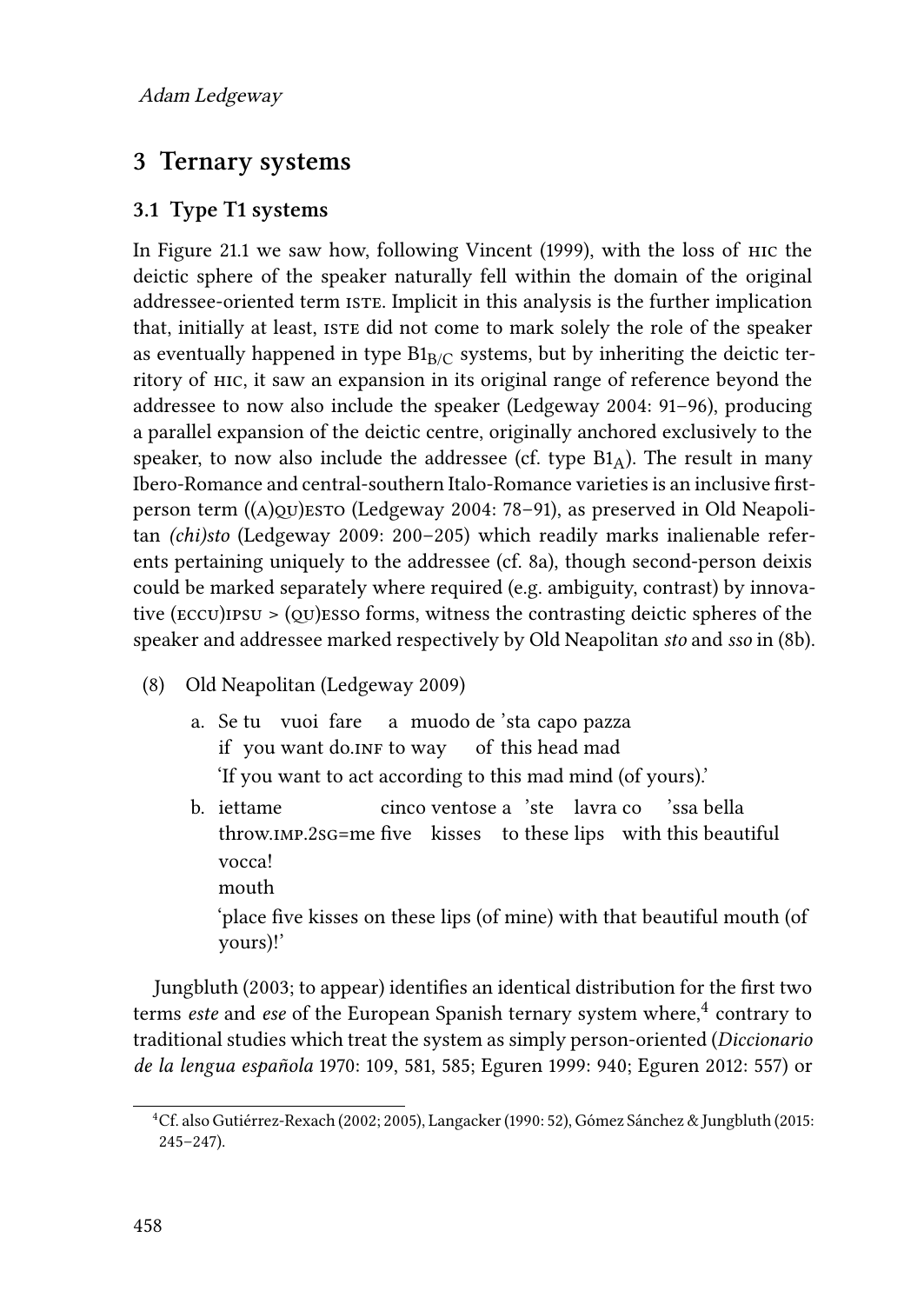distance-oriented [\(Hottenroth 1982;](#page-33-9) [Diessel 1999:](#page-32-5) 39), she highlights how in default face-to-face encounters the deictic spheres of both discourse participants (the *inside* space) are indiscriminately marked by *este* (cf. [9](#page-8-0)), with referents situated outside the conversational dyad (the outside space) marked by the third term *aquel*.

<span id="page-8-0"></span>(9) European Spanish [\(Jungbluth 2003\)](#page-34-6) ¡AH! Pues este reloj es BUENO ah then this watch is good 'Ah! Well that watch [that you're wearing] is shipshape!'

That the deictic domain marked by ISTE must have come to include both the speaker and addressee in late Latin/early Romance is reflected formally in the development of the Tuscan and Umbrian addressee-oriented forms *codesto/cotesto* and *tisto*. Significantly, both these second-person forms are forged from a form of ISTE, reinforced in turn by an explicit second-person marker, namely  $(\text{ECCU})\text{T}(B\text{I})$ '(behold) for you'. If in early Romance iste only marked speaker-oriented deixis, its presence in the term used to mark the addressee in Tuscan and Umbrian would remain inexplicable. Instead, iste in Tuscany and Umbria, as in many Romance dialects([Ledgeway 2004](#page-34-1)), must have generalized as a demonstrative marking the deictic domains of both discourse participants. However, in certain cases (e.g., ambiguity, contrast) speakers would have felt it necessary to clearly distinguish between the deictic domains of the addressee and speaker, a distinction which could have been marked by simply adding a second-person marker such as ( $\epsilon$ CCU) $\text{TI(BI)}$  to ISTE. This mechanism in time then would have become conventionalized, giving rise to the modern lexicalized forms *codesto/cotesto* and *tisto*.

As illustrated in detail in [Ledgeway \(2004\),](#page-34-1) in type T1 systems the fundamental deictic contrast therefore involves a binary opposition between aquesto [-3person] and AQUELLO [+3person], inasmuch as the unmarked addressee-oriented demonstrative is  $AQUESTO$ , the competing  $AQUESSO/(CO)TESTO$  forms constituting marked variants restricted to contexts where particular attention has to be drawn to the addressee. This explains why the textual distribution of the latter forms is systematically very low in all statistical studies to date: 4.8% for 15<sup>th</sup>-c. Neapolitan([Vincent 1999\)](#page-39-0), 6.4% for 13th–18th-c. Neapolitan([Ledgeway 2004:](#page-34-1) 89), and4.3% for  $19^{th}$ -c. Sicilian ([Ledgeway 2004](#page-34-1): 92). Indeed, it has not gone unnoticed in descriptions of southern Italian dialects and Tuscan-Italian [\(Ledge](#page-34-1)[way 2004:](#page-34-1) 68–70), Peninsular Spanish [\(Eguren 1999:](#page-33-4) fn. 31; [Eguren 2012:](#page-33-5) 558f; [Gutiérrez-Rexach 2002;](#page-33-6) [2005\)](#page-33-7) and European Portuguese [\(Teyssier 1980;](#page-38-6) [Salvi](#page-38-7)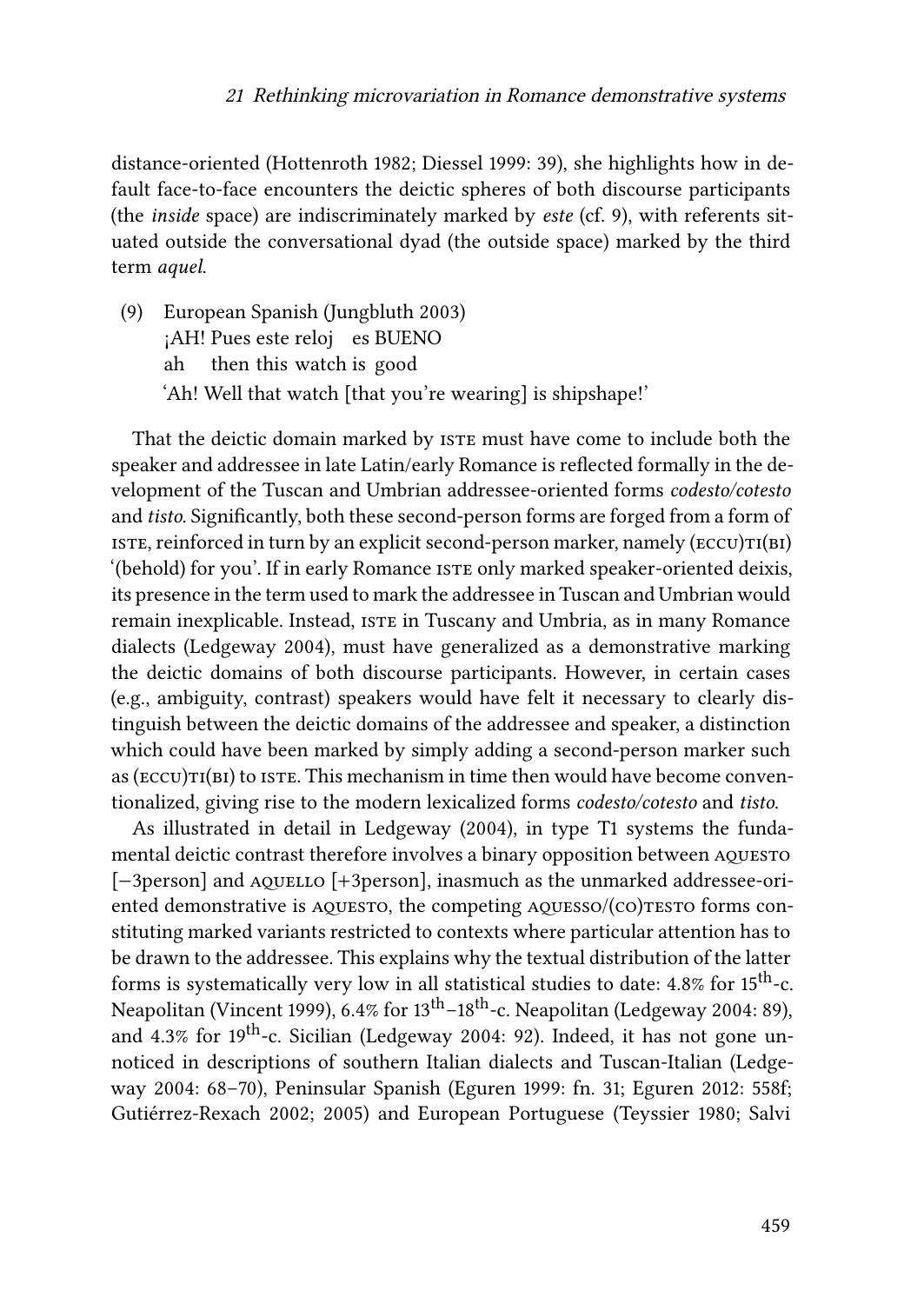[2011:](#page-38-7) 325) how in many apparently ternary systems the use of the addresseeoriented term proves somewhat restricted, ultimately pointing to the essential binary organization of the systems. Indeed, [Jungbluth \(to appear](#page-34-7): §3.1) and [Gómez](#page-33-8) [Sánchez & Jungbluth \(2015:](#page-33-8) 245f) observe how in face-to-face encounters in European Spanish addressee-oriented deixis is only exceptionally marked by *ese*, rather than the more usual *este*, thereby subdividing the *inside* space of the conversational dyad, when: (i) the speaker focuses on referents in contact with the addressee's body; (ii) strong emotions are aroused in relation to divisive disputes or refusals; and (iii) quarrels about possessions are at stake.

As already noted, type T1 demonstrative systems are principally found in Ibero-Romance, large areas of southern Italy, and more limitedly in some Occitan varieties. Representative of the former group is European Portuguese where, in contrast to traditional person-based treatments([Cunha & Cintra 1984](#page-32-6)); [Tláskal 1994](#page-38-8): 166; [Topa Valentim 2015](#page-38-9)), [Jungbluth \(2000](#page-34-9): 93–95; [2003:](#page-34-6) 31; [to appear](#page-34-7): §3.2.3.2) characterizes the demonstrative system in terms of a fundamental binary opposition on a par with that analysed above for European Spanish which contrasts the *inside* space of the conversational dyad (*este*) with the *outside* space of nondiscourse participants (*aquele*), with *esse* reserved for marked addressee-oriented uses (cf. [Carvalho 1976:](#page-32-7) 247–251). A similar picture arises for Asturian which, althoughstandardly described as displaying a person-based system (García de [Diego 1946:](#page-33-10) 166; [Frıas Conde 1999](#page-33-11) ́ : 8; [Academia de la Llingua Asturiana 2001](#page-30-1): 103), employs the first term *esti* to mark referents that fall within the deictic spheres of both the speaker and the hearer([Academia de la Llingua Asturiana 2001](#page-30-1): 105). Similar observations apply to Galician *(aqu)iste* (/*(aqu)este*) / *(aqu)ise* /*(aqu)ese* / *aquil* (/*aquel*) [\(Garcıa de Diego 1946](#page-33-10) ́ : 94), Leonese *este/ese/aquel* ([Zamora Vicente](#page-39-1) [1967](#page-39-1): 176) and Aragonese este/eše(/iše)/aquel (García de Diego 1946: 260).

Almost without exception type T1 systems in southern Italy, at least in the modern dialects, formally mark the pronominal/adnominal paradigmatic opposition through the use of ECCU-reinforced and non-reinforced forms of (AQU)ESTO and (aqu)esso [\(Ledgeway 2004](#page-34-1): 71–74), e.g. Anzese *kwéstə*/*stú*, *kwéssə/ssú*. Within Ibero-Romance the distribution of simple and reinforced forms in the first two terms (*(aqu)este*, *(aqu)e(s)se*) is generally subject to diachronic and diatopic variation (cf. use of *aqueste/aquesse* alongside of *este/e(s)se* in Old Portuguese and Spanish; [Kjellman 1928](#page-34-4): 5; [Teyssier 1980](#page-38-6): 39; [Penny 2000:](#page-36-6) 211; [Sornicola 2011](#page-38-1): §2.2.1.1), with reinforced forms in the first two terms today surviving only in rural dialects.

Spatio-personal adverbial reinforcement is much less frequent in type T1 systems, generally assuming, in contrast to B1 systems, an emphatic interpretation and more frequently found with the pronominal demonstratives: Sicilian *chistu*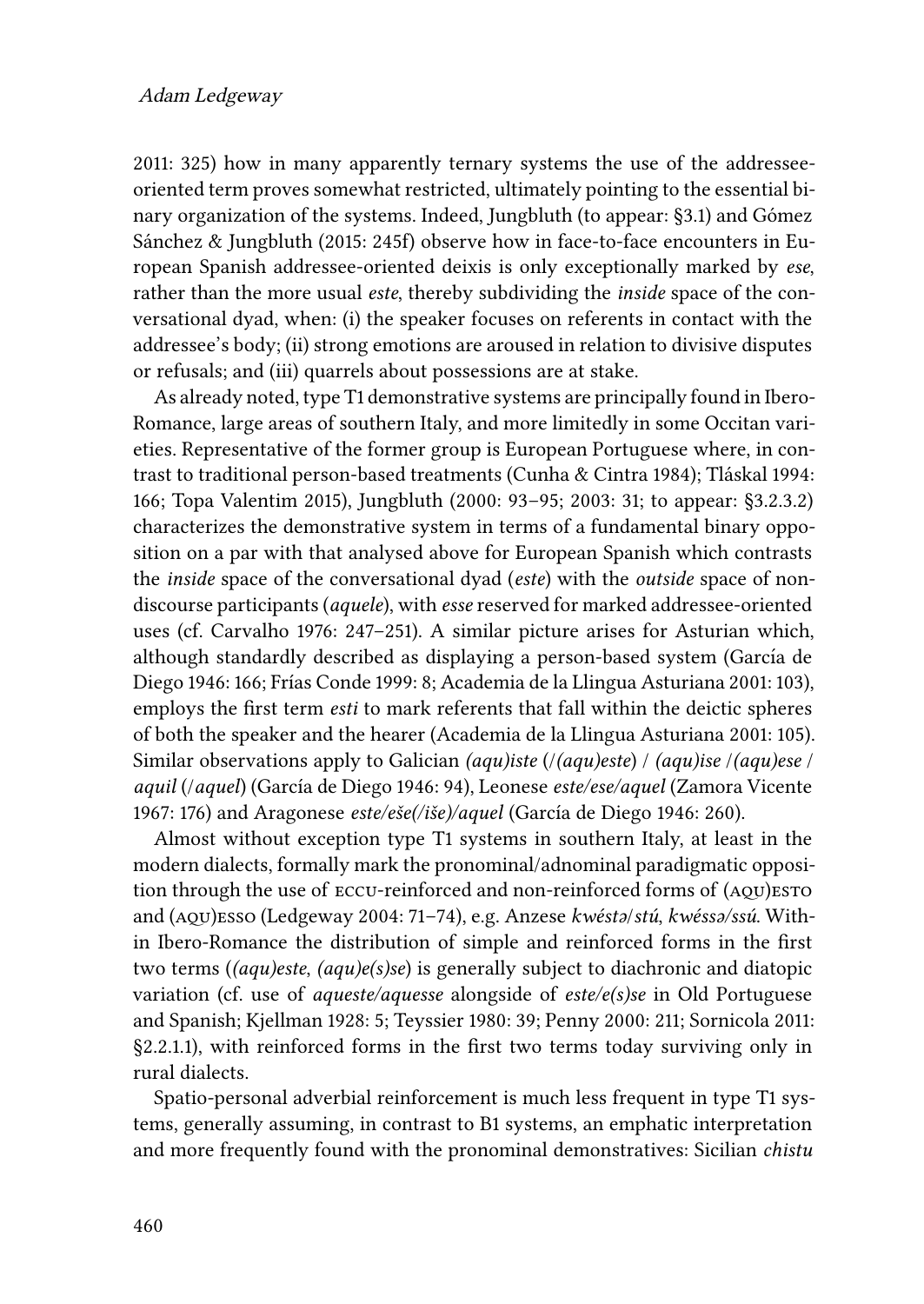*cà*, *chissu dd(u)ocu*, *chiddu ddà* [\(Pitré & Wentrup 1995](#page-36-7): 72). In Ibero-Romance, alongside the canonical, unmarked prenominal position the demonstrative may also occur in postnominal position in the modern languages in conjunction with a prenominal definite article [\(Butt & Benjamin 1994](#page-31-7): 84; [Brugè 1996](#page-31-8); [Brugè 2002;](#page-31-9) [Eguren 2012](#page-33-5): 559–561; [Ledgeway 2012:](#page-35-4) 113f), witness the Asturian alternations in [\(10](#page-10-0)a; [Academia de la Llingua Asturiana 2001:](#page-30-1) 104f). Unlike in Romanian where postnominal demonstratives are immediately postnominal (cf. [10](#page-10-0)b), in Ibero-Romance postnominal demonstratives can either precede or follow postnominal direct modifiers (cf. [10](#page-10-0)c). A further difference is that whereas in Romanian the postnominal position is very frequent in neutral registers where it may also license contrastive focus, in Ibero-Romance the postnominal position is marked, typically associated with topical interpretations and pejorative readings, hence its incompatibility with contrastive focus (cf. [10](#page-10-0)d; [Roca 2009\)](#page-37-6).

- <span id="page-10-0"></span>(10) a. Asturian([Academia de la Llingua Asturiana 2001\)](#page-30-1) esti homi / l' homi esti this man the man this 'This man'
	- b. Romanian (personal knowledge) cartea book.the this aceasta veche (\*aceasta) old this 'This old book'
	- c. Spanish (personal knowledge) el libro (este) viejo (este) the book this old this 'This old book'
	- d. Spanish (personal knowledge) este libro / ??el libro este, no aquel this book the book this not that.one 'This book, not that one'

### **3.2 Type T2 systems**

Alongside type T1 systems we also find, especially throughout most of central Italy([Vignuzzi 1988:](#page-39-2) 616; [Vignuzzi 1997:](#page-39-3) 315; [Loporcaro 2009:](#page-35-5) 129) and in Abruzzo and Molise([Marinucci 1988](#page-36-8): 647; [Stavinschi 2009:](#page-38-0) 161f), a genuinely ternary demonstrative system (viz. type T2), in which reference to the deictic sphere of the addressee is no longer canonically marked by (aqu)esto as in type T1 systems,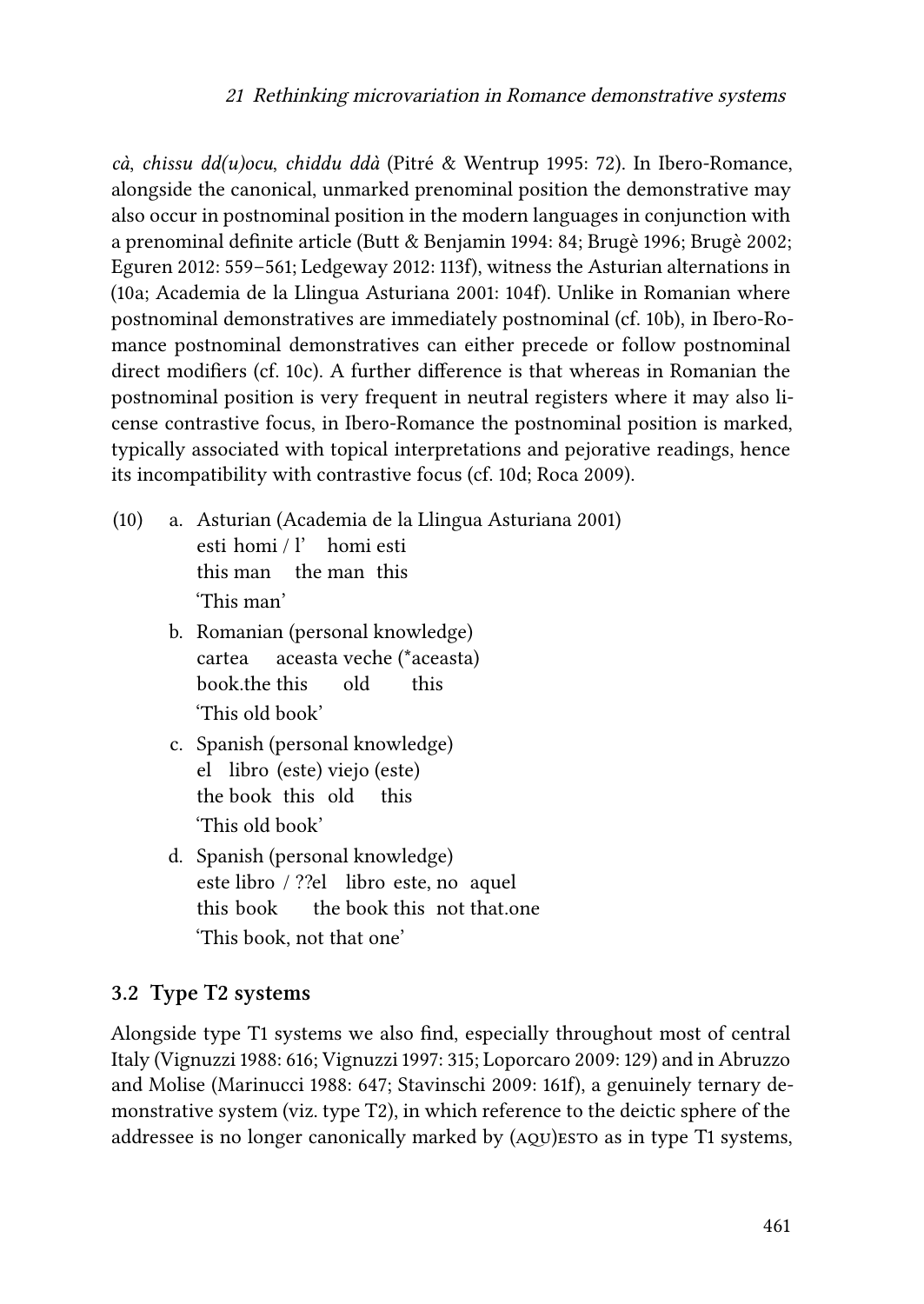but has now come to be systematically marked by (aqu)esso. Representative examples among the many central dialects reported in this respect include Maceratese (*kwiʃtu/kissu/kwillu*; [Regnicoli 1995](#page-37-7): 232), the southern Umbrian dialect of Cascia (*vistu* (*kuistu*)/*vissu* (*kuissu*)/*villu* (*kuillu*); [Moretti 1987](#page-36-9): 123), and the central Laziale dialect of Sant'Oreste (*kweʃtu/kwessu/kwellu*; [Cimarra 1998:](#page-32-8) 74). For Abruzzo and Molise, [Finamore \(1893:](#page-33-12) 22) reports contrasts such as those in [\(11](#page-11-0)a) below for Abruzzese (cf. also [Verratti 1968](#page-39-4): 47), and [Vincelli \(1995](#page-39-5): 75) notes for the Molisan dialect of Casacalenda that in the ternary opposition([11b](#page-11-0)) each of the three demonstratives refers exclusively to the spatio-personal domains of the speaker, addressee, and the non-discourse participants, respectively.

<span id="page-11-0"></span>(11) a. Abruzzese [\(Finamore 1893](#page-33-12)) šta case this house / ssa mane that hand / cla case that house 'This house' vs. 'That hand (of yours)' vs. 'That house' b. Molisan([Vincelli 1995\)](#page-39-5) cuisc\_t' uóve this egg / cuiss' albere this tree / cuill'u maleditte that damned.one 'This egg' vs. 'That tree' vs. 'That damned man'

Outside central Italy and Abruzzo and Molise, type T2 systems are distributed somewhat less densely across Basilicata([Lüdtke 1979](#page-35-6): 29), northern Puglia [\(Va](#page-38-10)[lente & Mancarella 1975:](#page-38-10) 27, 60), central-southern Calabria [\(Ledgeway 2004:](#page-34-1) 92 n.41, 107) and Sicily [\(Leone 1995](#page-35-7): 29, 41). Outside Italo-Romance, T2 systems are even less frequent, but are reported for: (i) Old Catalan (e.g. *(aqu)est, (aqu)eix*, *aquell*, and still occasionally found in the modern literary language) and some conservative (eastern and southern) Catalan varieties([Badia i Margarit 1995:](#page-30-4) 500f; [Duarte i Montserrat & Alsina i Keith 1986](#page-32-9): 81; [Veny 1991](#page-39-6): 256; [Wheeler et al. 1999](#page-39-7): 107; [Moll 2006:](#page-36-10) 179; [Nogué-Serrano 2015](#page-36-11): 208f); and (ii) some Sardinian dialects [\(Blasco Ferrer 1988:](#page-31-10) 839; [Jones 1993](#page-34-10): 34, 203; [Corda 1994:](#page-32-10) 44; [Da Milano 2007:](#page-32-3) §3.6; [Putzu 2015](#page-37-8): 48).

Formally, most Italo-Romance type T2 demonstrative systems display a paradigmatic distinction, though less frequently in the distal term, between adnominal and pronominal demonstratives through the use of simple and eccu-reinforced forms, respectively. In some varieties the distinction is systematic, for example western Abruzzese/Molisan *štu/ssu/quillu libbre* 'this/that/that book' vs *quiste*/*quisse*/*quille* 'this/that/that one'([Finamore 1893](#page-33-12): 22; [Marinucci 1988:](#page-36-8) 647), while in others the reinforced forms can also be used in adnominal functions, for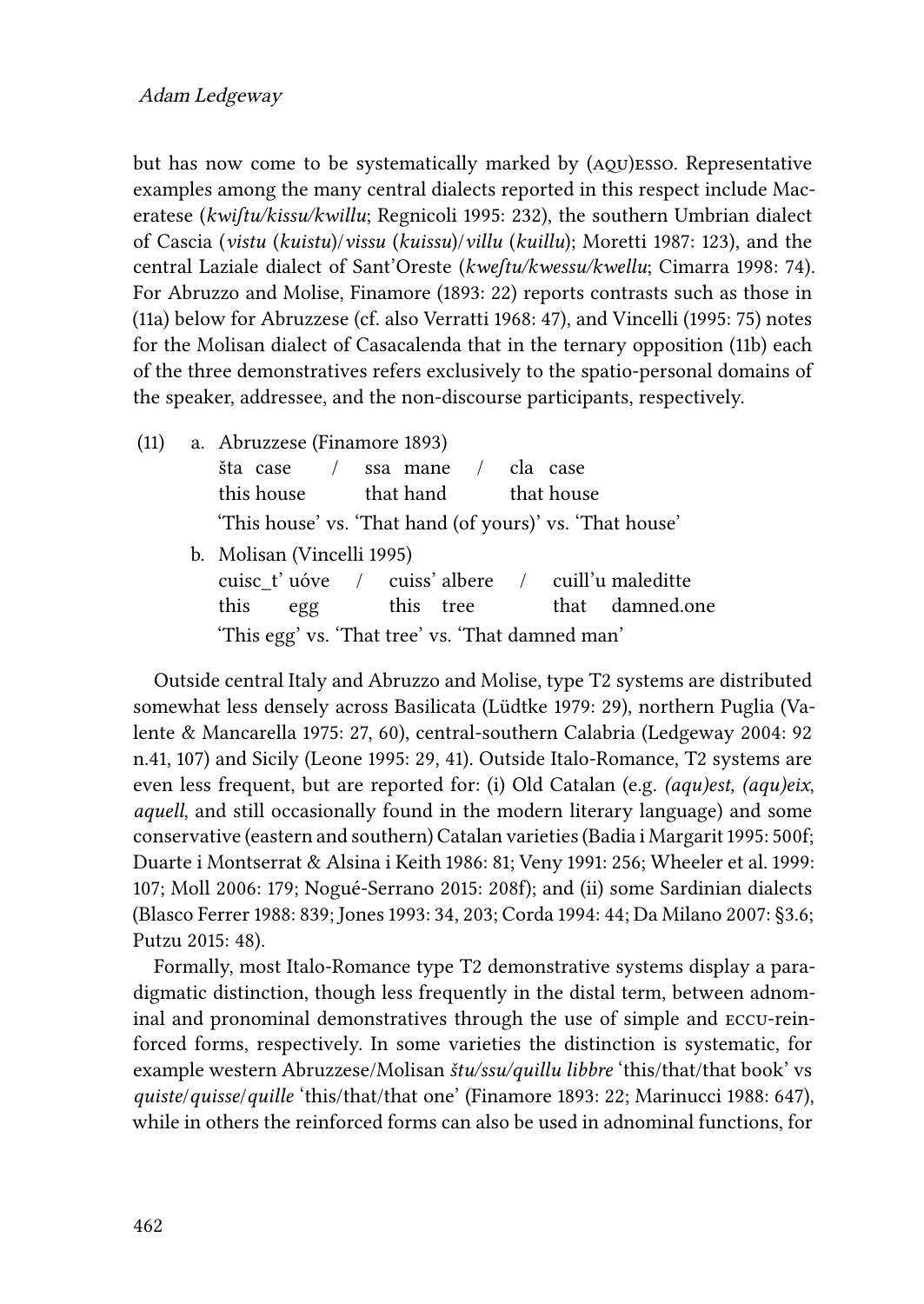example Teramano *(cu)štu/(que)ssú/(que)llu* vs *cuštə/quessə/quellə* 'this/that/that (one)' [\(Savini 1881:](#page-38-11) 62; [Mantenuto 2016](#page-35-8)).

Outside Italo-Romance, however, the distribution of simple and reinforced forms is not correlated with the adnominal/pronominal opposition, but tends to involve diachronic and diatopic variation [\(Sornicola 2011](#page-38-1): §§2.1.1–4). For instance, in the history of Catalan simple (*est, eix*) and reinforced (*aquest, aqueix*) forms alternated up until the Middle Ages [\(Badia i Margarit 1991](#page-30-5): 141; [Duarte i](#page-32-9) [Montserrat & Alsina i Keith 1986:](#page-32-9) 79f; [Moll 2006:](#page-36-10) 179), but are today distributed according to areal tendencies, with the simple forms preferred in north-western dialects and Valencian.

Typologically noteworthy within Romance is the emphatic pattern of demonstrative doubling found in Abruzzese [\(Savini 1881:](#page-38-11) 62; [Finamore 1893:](#page-33-12) 22; [Rohlfs](#page-37-2) [1968](#page-37-2): 209; [Verratti 1968](#page-39-4): 48f) where the NP is sandwiched between a non-reinforced demonstrative to its left and a corresponding reinforced form to its right:

- (12) Eastern Abruzzese([Verratti 1968](#page-39-4))
	- a. štu=cavalla quéšte this=horse this 'This horse'
	- b. ssu=cane quésse that=dog that 'That dog (near you)'
	- c. chelu=vóve quélle that=ox that 'That ox'

#### <span id="page-12-0"></span>**3.2.1 Type T2<sup>A</sup> systems**

Within type T2 systems, we must also recognize at least two formal subtypes, henceforth types  $T2_A$  and  $T2_B$ , in which the deictic space continues to display a strict ternary organization, but the markers of each of the three deictic divisions belong to a distinct system of formal exponence.

Type  $T2_A$  demonstrative systems are reported to occur widely in Piedmont and Liguria. For example, [Parry \(1997:](#page-36-5) 241) notes that most Piedmontese dialects present as many as three demonstratives continuing reflexes of (ECCU-)ISTE, IPSE and eccu-ille. Fundamentally, the system of most dialects operates in terms of a simpletype  $B1_B$  opposition (cf. §[2.1](#page-1-2)), namely *cust/stu* 'this' vs *cul* 'that'. However, this basic binary system can be expanded into a strict ternary system through its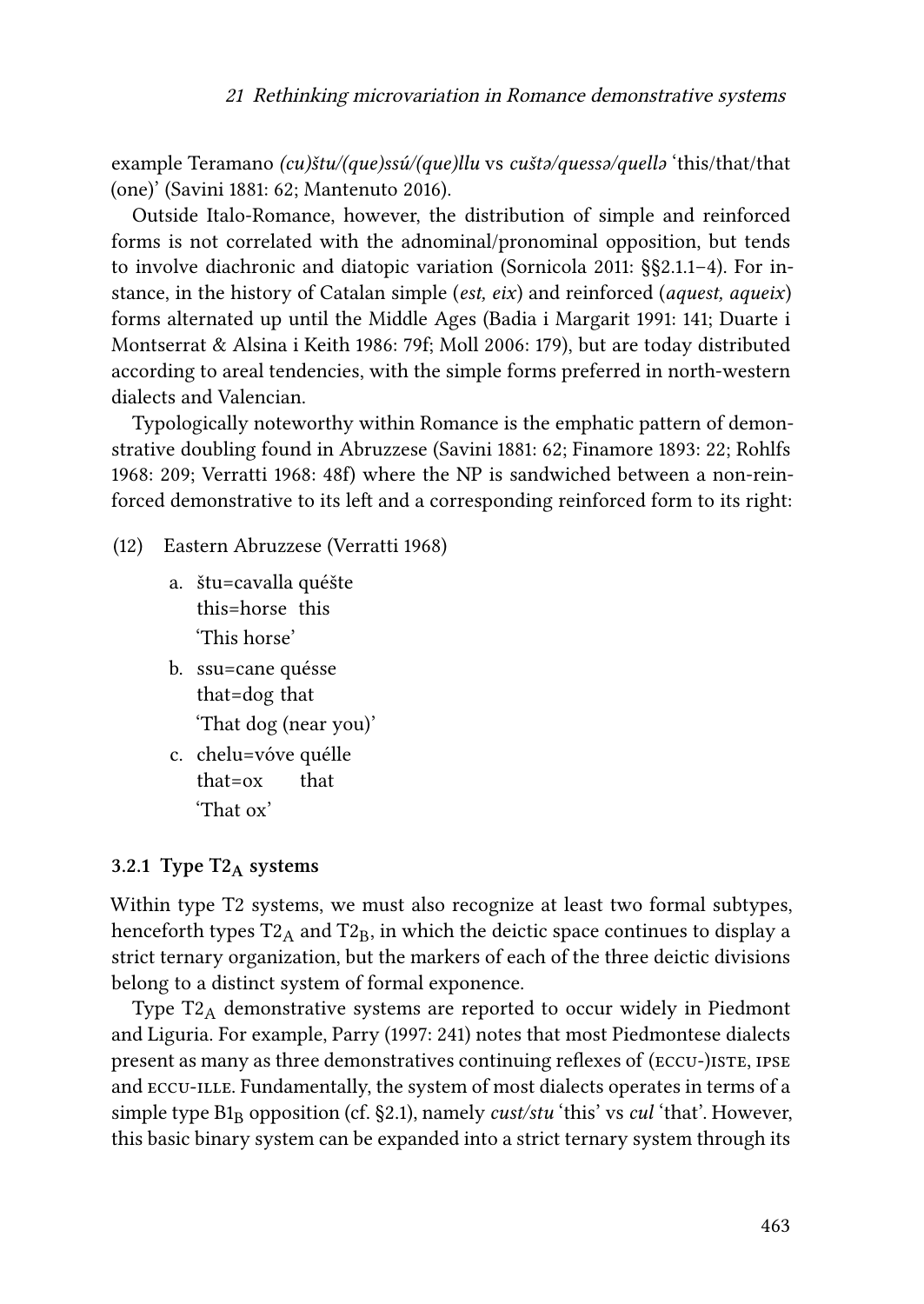combination with one of the three spatio-personal adverbs *sì* 'here', *lì* 'there' (addressee-oriented), and *là* 'there' (cf. [Lombardi Vallauri 1995](#page-35-9): 219): *cust sì* 'this' [+1person], *cul lì* 'that' [+2person], *cul là* 'that' [−1/−2person]. As for the third term  $(\ddot{e})\s(\dot{e})$  (< IPSE; cf. [Ascoli 1901\)](#page-30-6), Parry describes it as spatially unmarked, coming close in some respects to the functions of a definite article (cf. [Lombardi Val](#page-35-9)[lauri 1995:](#page-35-9) 214). Indeed, the weakened deictic force of *(ë)s(ë)* is reflected by its frequent use in conjunction with the three spatio-personal adverbs above to produce an alternative ternary adnominal demonstrative system, viz. *(ë)s(ë) sì/lì/là* (cf. discussion of type  $B1<sub>C</sub>$  systems in [§2.2](#page-5-2)).

This latter formal development is widely found in dialects on the Piedmontese-Ligurian border [\(Forner 1997:](#page-33-2) 251; [Irsara 2009](#page-34-2): 98f). For instance, [Parry \(1991;](#page-36-12) [2005](#page-36-13): 150–153) reports for Cairese the presence of a single demonstrative, namely ipse > *es*, with reflexes of iste today limited to a handful of lexicalized temporal expressions (e.g. *sc-tamatin* 'this morning') and reflexes of ECCU-ILLE employed solely as adjectival/pronominal cataphors (e.g. *chi u l'è cul óm ch'u vénn?* 'who's the/that man who is coming?'). Just like *(ë)s(ë)* above, Cairese *es* is spatially unmarked, freely referring to the deictic space of any of the three grammatical persons (cf. [13](#page-13-0)a–c; see also discussion of modern French *ce* in [§2.2](#page-5-2)).

- <span id="page-13-0"></span>(13) Cairese([Parry 1991;](#page-36-12) [2005\)](#page-36-13)
	- a. sa sc-pala a= this shoulder sbj.cl.3= me= does bad 'm= fa mò 'I've got this painful shoulder.'
	- b. do=me give.imp.2sg=me this bag sa bursa 'Give me that bag (of yours)!'
	- c. cum i='s=ciamu how them=self=call these mountains sci brichi? 'What's the name of those mountains?'

In its pronominal uses, and also very frequently in its adnominal functions, however, *es* is combined with one of the three spatio-personal adverbs *chì* 'here', *lì* 'there' (addressee-oriented), and *là* 'there' yielding once again an analytic ternary system: *es chì/lì/là* 'this one/that one (addressee-oriented)/that one'.

Identical $T_{2A}$  systems are found in many (neighbouring) Occitan dialects ([Col](#page-32-11)[lègi d'Occitania 2010:](#page-32-11) 21) which, alongside a simple type B<sub>1B</sub> opposition *aqueste* 'this' [+1person] vs *aquel* [−1person], may optionally operate a ternary system through the undifferentiated use of *aquel* in conjunction with *d'aicí* 'here', *d'aquí* 'there' (addressee-oriented), and *d'alai* 'there'.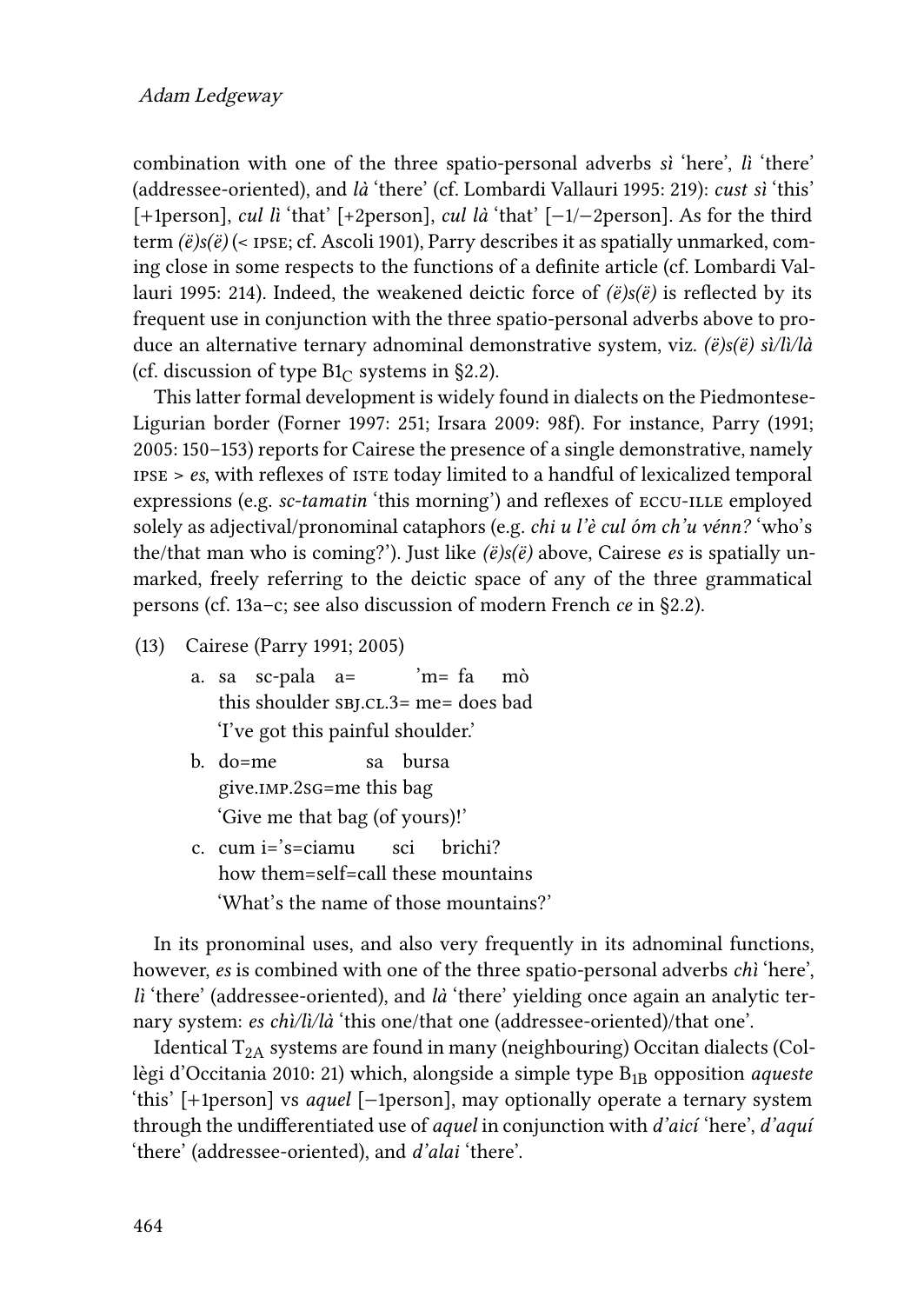#### <span id="page-14-1"></span>**3.2.2 Type T2<sup>B</sup> systems**

The second formal variant of the type T2 system is found in various parts of Salento, Gascony and south-western Romania (Oltenia) and involves a remarkable functional reanalysis of the dual formal outcomes of the reflex of AQUELLO [\(Mancarella 1998](#page-35-10): 159f; [Sornicola 2011:](#page-38-1) §2.2.1.1). In the Salentino dialects affected, the original long lateral of eccu-ille is subject to various changes, including both a more conservative plosive stage  $[-11] > [-dd-] / > [-dd-] (e.g., *kwiddu/kwidda*),$ *kuddu/kuddə, kwíɖɖu*) and a more advanced rhotic stage [-ll-] (> [-dd-] > [-ɖɖ-]) > [-r] (e.g. *kwiru/kwirə, kuru/kurə*). Although originally the plosive and rhotic outcomes in reflexes of eccu-ille were presumably variant realizations of the long lateral (cf. dialect of Andrano described by [Mancarella 1998:](#page-35-10) 157), in the relevant dialects the two outcomes have today specialized as distinct formal markers, with the plosive and rhotic outcomes coming to mark the deictic spheres of the addressee and non-discourse participants, respectively.

A not too dissimilar development characterizes many Gascon dialects where, alongside reflexes of \*akkʊ-ISTE > *aquest(e)* 'this', reinforced reflexes of ILLE combine both with eccu (> \*akkʊ) and ecce (> \*akke) to produce velar and palatal outcomes, respectively aligned with the second and third persons([Rohlfs 1970](#page-37-9): 188; [Sornicola 2011:](#page-38-1) §2.2.1.1), namely (m/f) *aquéste/aquésto* vs *aquét(ch)*/*aquéro* vs *acét(ch)/acéro* (cf. [14a](#page-14-0)). Gascon too frequently employs spatio-personal adverbs in conjunction with the pronominal series (cf. [14](#page-14-0)b; [Daugé 2000:](#page-32-12) 34). Exceptionally, in Aranés the roles of the palatal and velar variants are reversed, with the former (*acetch*) referencing the addressee and the latter (*aquet*) the non-discourse participants [\(Rohlfs 1970:](#page-37-9) 188, n. 323).

- <span id="page-14-0"></span>(14) a. Armagnac([Rohlfs 1970\)](#page-37-9) aquést' / aquét / acét òmi this that that man 'This/That (by you)/that man'
	- b. Aire-sur-l'Adour, Landes([Daugé 2000\)](#page-32-12) aqueste ací, aqueth aquí, aceth aciu this here that there that over.there 'This one, that one (by you), that one over there'

Finally, some Oltenian varieties of Daco-Romanian contrast *ăsta*, *ala*, *ăla* ([Ion](#page-34-11)[aşcu 1960](#page-34-11)). Once again, although it is a ternary system which continues Latin terms, namely ISTE >  $\check{a}$ sta 'this' and two reflexes of ILLE > *ala* 'this/that (addressee-oriented)' and *ăla* 'that (over there)', it does not continue the Latin ternary system, and may in fact, according to Ionaşcu, be a calque on Slavonic.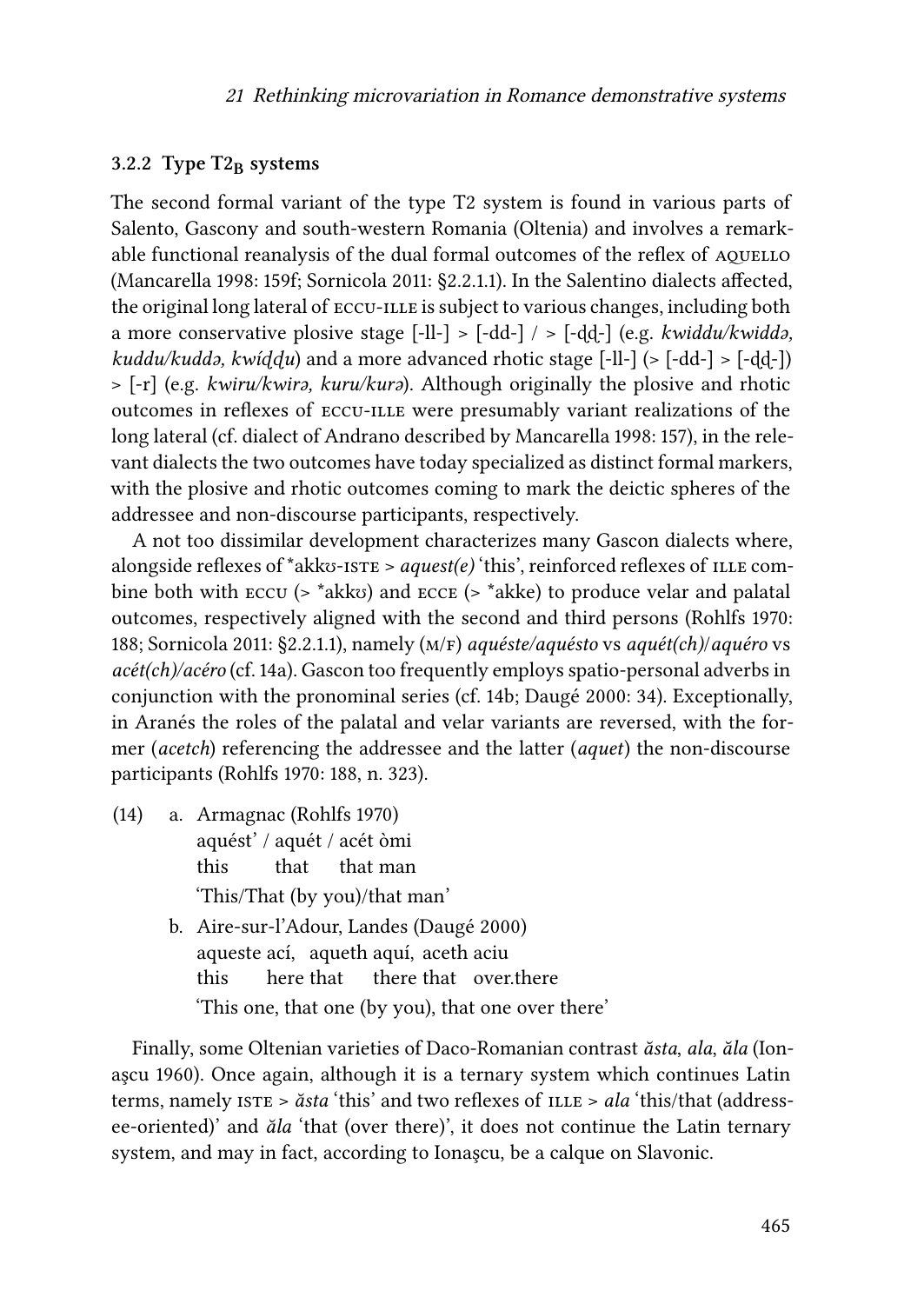#### Adam Ledgeway

Among type  $T2_B$  dialects we can formally distinguish between type  $T2_{B1}$  and type  $T2_{B2}$  systems which contrast AQUESTO and AQUESSO, respectively, with the dual outcomes of AQUELLO: (i) type T2<sub>B1</sub>, e.g. province of Lecce *kwíštu* vs *kwíddu* vs *kiru* (Miggiano, Surano, Presicce, Montesano); Gascon dialects, e.g. Béarnais *aqueste/aquesta* vs *aqueth/aquera* vs *aceth/acera* [\(Rohlfs 1970](#page-37-9): 188); and Oltenian dialects, e.g. *ăsta, ala, ăla*; (ii) type T2<sub>B2</sub>, e.g. province of Brindisi *kussa* vs *kudda* vs *kurə* (Ostuni, Villa Castelli) and province of Taranto (Ginosa, Martina Franca, Laterza, Palagianello). Both  $T2_{B1}$  and  $T2_{B2}$  variants of this system would appear then to represent developments from earlier  $B2_A$  and  $B2_B$  systems (§§[4.1](#page-15-0)[–4.2](#page-18-0)) in which formal marking of the addressee role has been reintroduced into the system through the exaptive reanalysis of erstwhile free phonetic variants of the distal term. This development can apparently be observed in progress in the northern Salentino dialect of Mottola for which [Mancarella \(1998](#page-35-10): 157, 160) reports a four-way system, namely *kustə* vs *kussə* vs *kuddə* vs *kurə*, characterizing the distribution of *kustə* as sporadic. Consequently, speaker-oriented deixis in this dialect now shows advanced on-going competition between aquesto and aquesso to the advantage of the latter, the predominant outcome in this area [\(Mancarella 1998:](#page-35-10) 157), such that the specialization of aquesso in this role left a potential gap in the system. In response to this development, the plosive variant (*kuddə*) of the distal term has been pressed into service and deployed to mark addressee-oriented deixis, perhaps still alongside residual uses of *kussə*.

## **4 Type B2 systems**

#### <span id="page-15-0"></span>**4.1 Type B2<sup>A</sup> systems**

I noted in [§3](#page-7-1) how in a number of central-southern Italian type T1 systems aquesso is not integrated into the core demonstrative system, but is largely restricted to the periphery of speakers' grammars as a marked term. In particular, reference to the deictic domain of the addressee is in most cases already marked by aquesto in its inclusive functions, so that the role of aquesso proves in any case largely redundant. In view of its marginal status, it is not therefore surprising to observe that aquesso may frequently fall entirely from usage leaving a new binary system, type  $B2_A$ , in which reference to the shared deictic domain of both discourse participants in the conversational dyad continues to be marked by the inclusive term AQUESTO, with AQUELLO marking all referents falling outside this domain. This is the situation reported for some varieties of modern Sardinian([Blasco Ferrer 1988](#page-31-10): 839), Judaeo-Spanish, and modern Catalan (cf. [Ba](#page-30-7)[dia i Margarit 1951:](#page-30-7) 281; [Badia i Margarit 1995](#page-30-4): 501; [Duarte i Montserrat & Alsina](#page-32-9)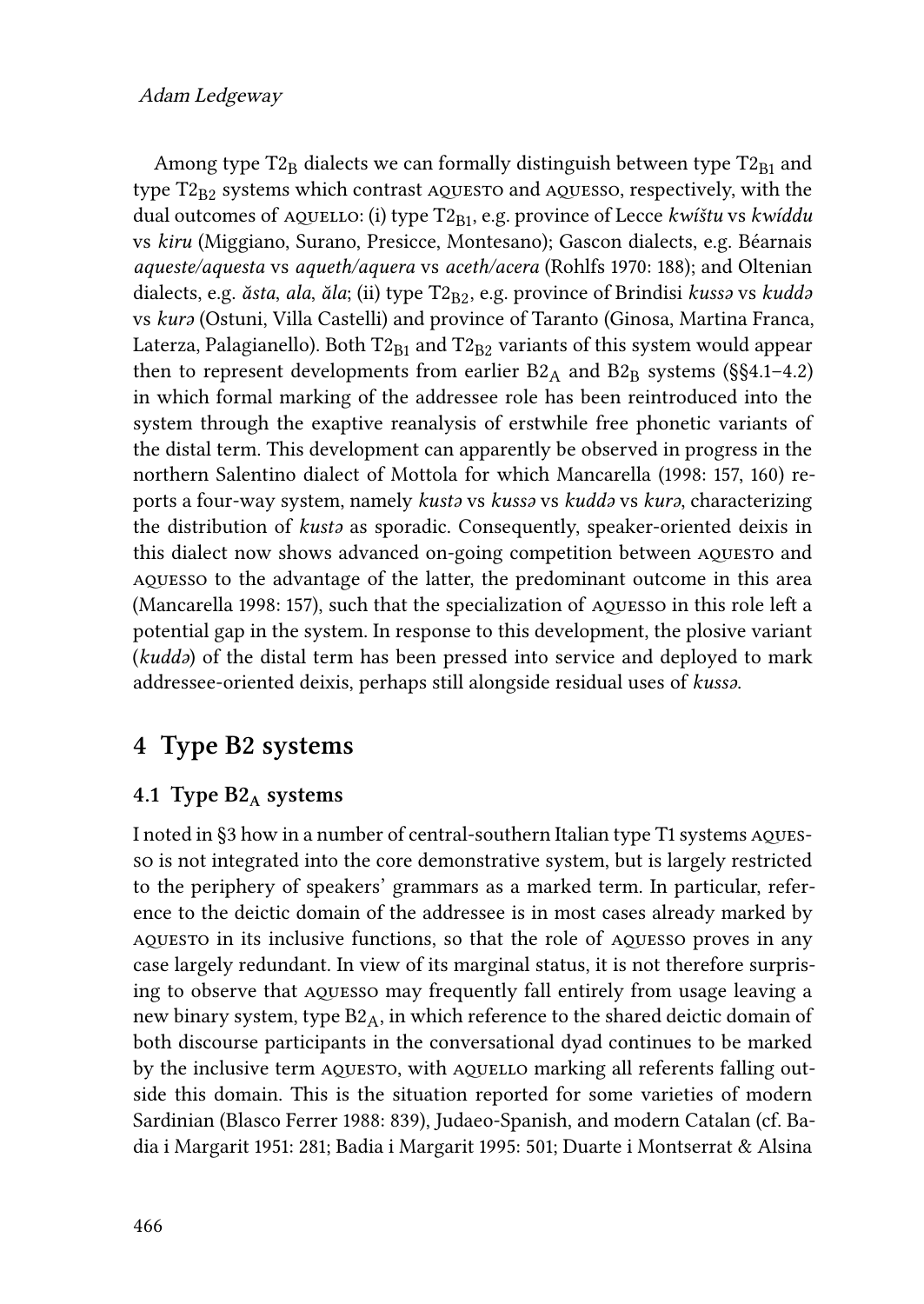[i Keith 1986](#page-32-9): 81; [Hualde 1992](#page-33-13): 120f; [Wheeler et al. 1999:](#page-39-7) 106; [Da Milano 2007:](#page-32-3) §3.3; [Nogué-Serrano 2015](#page-36-11): 208f) where, following the loss of *cussu/ese/aqueix*, the deictic sphere of both discourse participants is now marked by *custu/este/aquest*, contrasting with *cuddu/akel/aquell* which marks referents that fall outside the conversational dyad (cf. [15a](#page-16-0),b).

- <span id="page-16-0"></span>(15) Catalan([Wheeler et al. 1999\)](#page-39-7)
	- a. Aquest abric this overcoat that wear.1sg wear.2sg que porto / portes 'This overcoat that I am/you are wearing.'
	- b. Aquell abric that overcoat that wear.3sg que porta 'That overcoat which s/he's wearing.'

An identical system is documented and analysed in detail in [Ledgeway \(2004](#page-34-1): 96–104) for modern Neapolitan (cf. also [Ledgeway 2009](#page-34-5): 195–212) and, more briefly, for some other southern dialects where there obtains a binary opposition *chisto* [−3person] vs *chillo* [+3person]. Thus despite their formal similarity with the Italian dyad *questo* vs *quello*, the modern Neapolitan pair entail a quite different reading, since the Italian opposition makes reference only to the speaker, drawing a contrast between *questo* [+1person] and *quello* [−1person] [\(Maiden](#page-35-11) [1995](#page-35-11): 125; [Vanelli 1995:](#page-38-12) 324; [Maiden & Robustelli 2000](#page-35-12): 82f).

Revealing in respect to the diachronic development sketched above are some dialects from the province of Reggio Calabria which typically display a type T2 system, but which in more recent times are reported([Loporcaro 2009](#page-35-5): 129) to have all but lost the original addressee-oriented term *ssu*, namely *stu*/ (†)*ssu*/*ḍḍu mulu* 'this/this/that mule', playing out changes which have long been completed in other varieties. Analogously, in the dialect of Anzi the original addresseeoriented term *kwéssə* is today nothing more than an occasional relic of a former type T1 system with the deictic domain of the addressee all but systematically marked, together with that of the speaker, by the inclusive term *kwéstə* [\(Ruggieri](#page-37-10) [& Batinti 1992:](#page-37-10) 50), exemplifying the final stages of a transitional phase from a type T1 to a type  $B2_A$  system. In addition to these varieties, type  $B2_A$  systems are reported to occur in: (i) most of northern Lazio([Stavinschi 2009:](#page-38-0) 140); (ii) large areas of Campania([Parascandola 1976](#page-36-14): 74; [Castagna 1982](#page-32-13): 79, 81f); (iii) most dialects south of Taranto-Brindisi [\(Mancarella 1975:](#page-35-13) 16, 36; [Mancarella 1998](#page-35-10): 159; [Lopor](#page-35-5)[caro 2009](#page-35-5): 129f); (iv) small parts of Calabria([Tassone 2000:](#page-38-13) 33); and (v) much of Sicily [\(Varvaro 1988](#page-39-8): 722; [Ledgeway 2004](#page-34-1): 92).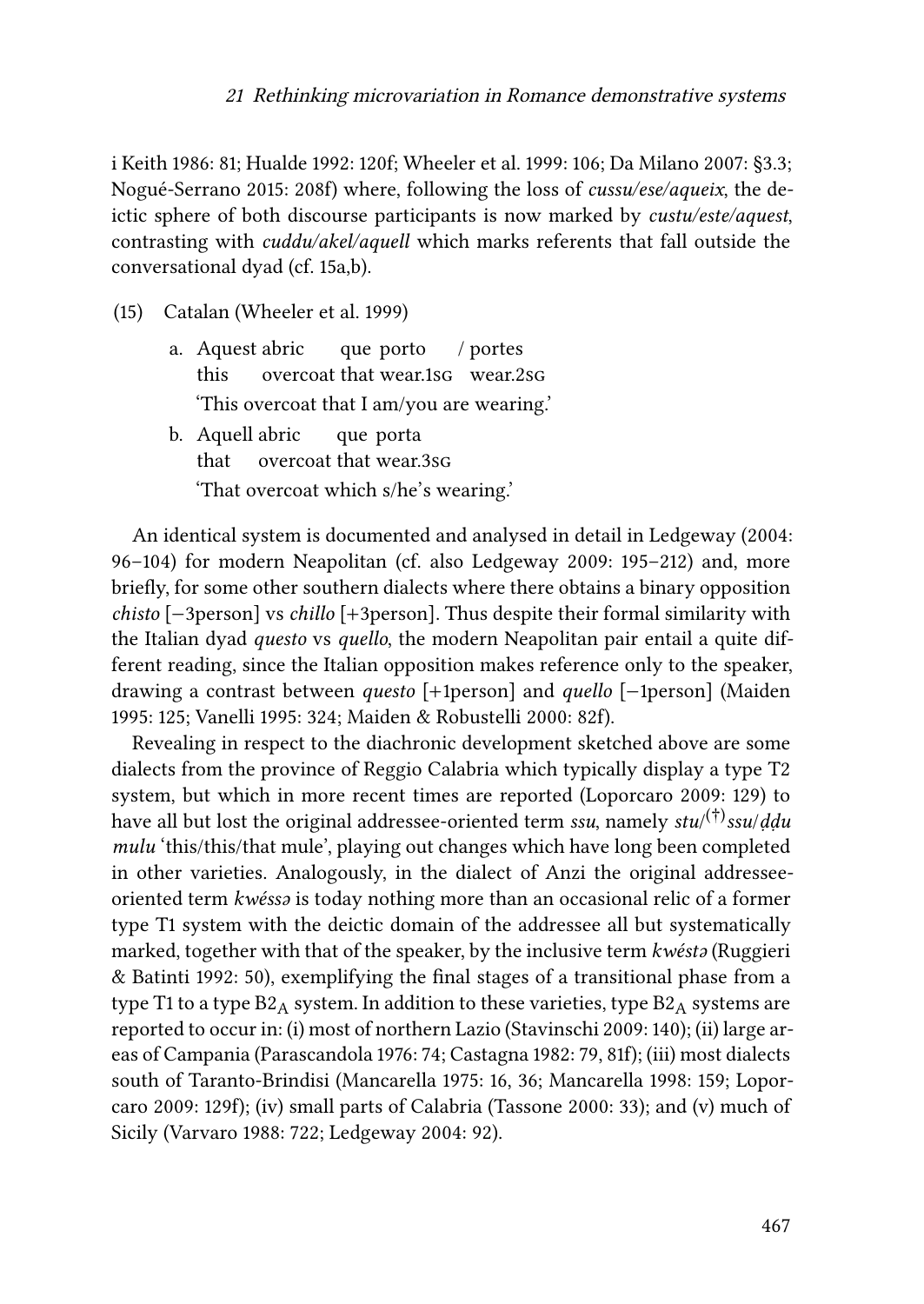Quite exceptional among the northern Italian dialects, which as we have seen in §[§2.1–](#page-1-2)[2.2](#page-5-2) predominantly operate a binary [±1person] opposition in which reference to the addressee is neutralized and freely marked by either of the two available terms, is the Romagnol dialect. According to [Masotti \(1999](#page-36-15): 64f), here *stè/quèst* 'this' and *chè/quèl* 'that' are organized in terms of a type B2<sub>A</sub> system with the latter indicating "distance from both the speaker and the addressee":

- (16) Romagnol [\(Masotti 1999](#page-36-15))
	- a. [−3pers.] quest l'=è this sBJ.cL.3sG=is my uncle the your rights sBJ.cL.3PL is these mi zej; i vòstar dirèt j' è quist 'This is my uncle; your rights are these.'
	- b. [+3pers.] quell l' that sbj.cl.3sg is my grandfather è mi nòn 'That is my grandfather.'

As with the other southern Italian dialects, pronominal forms in type  $B2_A$  systems are typically reinforced by eccu, whereas in their adnominal functions the demonstratives typically favour unsupported ESTO and, especially in the extreme south (e.g. central-southern Salento, Sicilian), ELLO ([Parascandola 1976](#page-36-14): 74; [Man](#page-35-10)[carella 1998:](#page-35-10) 156, 158f; [Abbate 1995:](#page-30-8) 69). In some Salentino varieties where the reinforced forms are also employed with adnominal functions, the paradigmatic distinction between the pronominal/adnominal series continues to be marked by the realization of the post-verbal labial as a glide or in nuclear position [\(Mancar](#page-35-10)[ella 1998](#page-35-10): 158):

- (17) Cellinese [\(Mancarella 1998\)](#page-35-10)
	- a. kwíɖɖu tisse that.one said 'That one said.'
	- b. kuḍḍu paíse that village 'That village'

Locative reinforced forms are also occasionally encountered in type  $B2_A$  systems but are typically employed with, though not restricted to, the pronominal demonstratives: Viterbo *quésto qqui(ne)* lit. 'this one here'([Petroselli 2009](#page-36-16): 484f),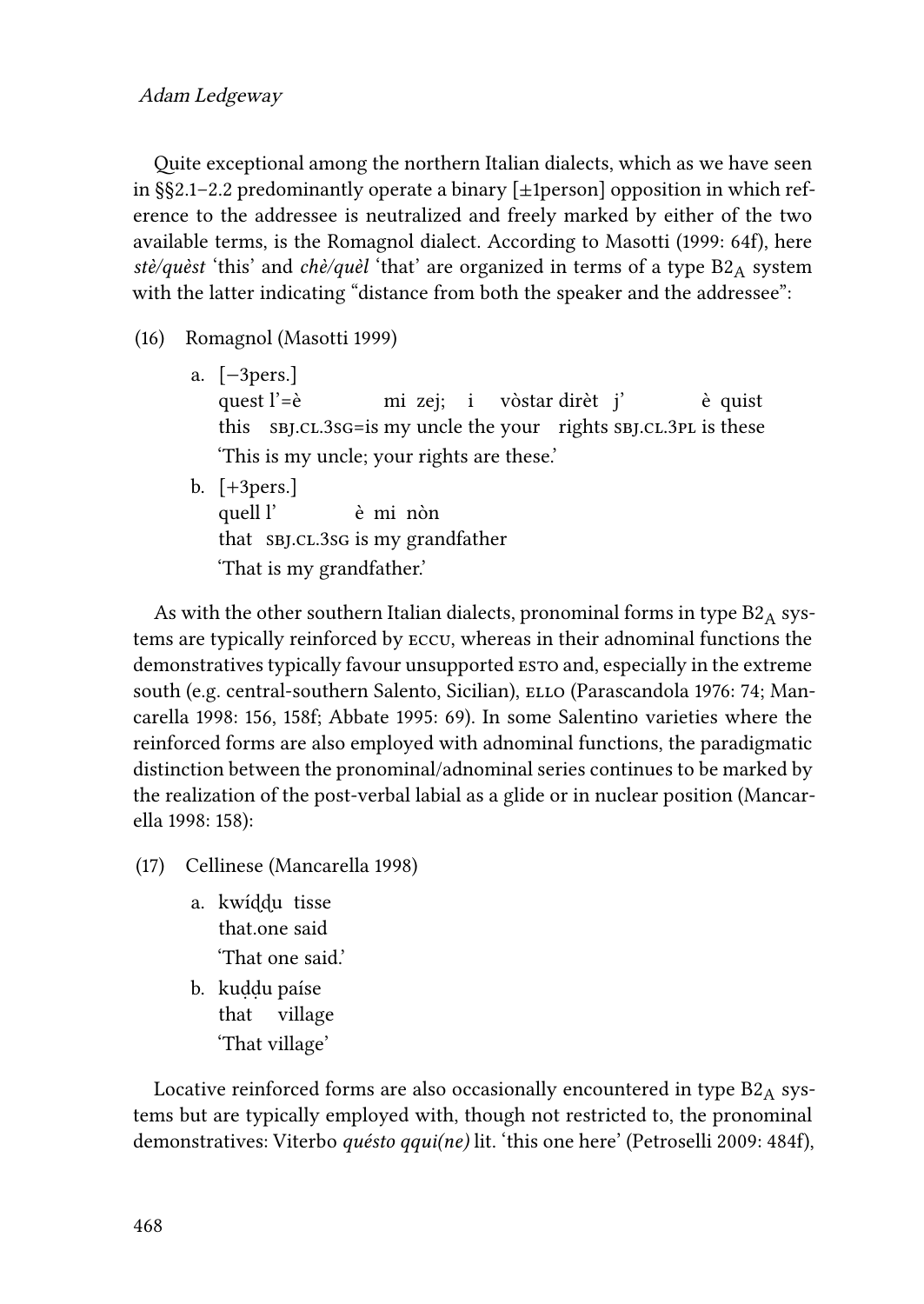Neapolitan *chisti ccà* 'these here', *chilli llà* 'those there'([Iandolo 1994](#page-33-14): 168; [Ian](#page-33-15)[dolo 2001](#page-33-15): 208, 212). On a par with Emilian-Romagnol varieties characterized by type $BI_B$  systems, Romagnol also displays a reduced copular structure ([Masotti](#page-36-15) [1999:](#page-36-15) 65): *stucaquè* < *stu ch'è acquè* 'this one that is here', *clucalè* < *clu ch'è lè* 'that one that is there'.

Observe, finally, how the availability of the discontinuous periphrasis aque $s\tau$ o (NP) + 'there (near you)' allows type B2<sub>A</sub> systems to single out reference to the addressee on those rare occasions when particular emphasis is required and simple aquesto is not suitable [\(Parascandola 1976:](#page-36-14) 74; [Vann 1995:](#page-38-14) 258; [Ledgeway](#page-34-1) [2004](#page-34-1): 102f; [Ledgeway 2009](#page-34-5): 211; [Jungbluth to appear](#page-34-7): §5). In particular, despite having entirely lost aquesso, the organization of the type  $B2_A$  demonstrative system functionally replicates the T1 system through the ternary opposition instantiated by the use of spatio-personal adverbs, e.g., southern Italo-Romance ECCU-HAC (> *(a)ccà*) 'here' [+1/ $\pm$ 2person], \*'llɔko (> *ll(u)oco, ddh(r)(u)ocu*) 'there' [−1/+2person], and illac (> *llà*, *ddh(r)à*) 'there' [−1/−2person]. For example, in Messinese *chistu (…) ccà* lit. 'this (…) here' constitutes an inclusive expression marking referents "close to both the speaker and the addressee", while *chistu (…) ddhocu* lit. 'this (…) there (near you)' only picks out referents "far from the speaker but close to the addressee", and *chillu ddhà* lit. 'that (over) there' marks referents 'distant from both the speaker and addressee' [\(Quartarone 1998:](#page-37-11) 30). Effectively, then, type  $B2_A$  dialects like Messinese operate a binary distinction between discourse and non-discourse participants (viz.*chistu (ccà)* vs.*chillu (ddhà)*), with *chistu ddhocu* representing a marked expression of addressee-oriented deixis (cf. also [Stavinschi 2009](#page-38-0): 76f). It is significant to note that the addressee-oriented spatio-personal adverb *lloco* (and local variants) is only compatible with AQUESTO, and not AQUELLO, an observation entirely in line with my claim that aquesto alone may (inclusively) mark the deictic sphere of the addressee.

#### <span id="page-18-0"></span>**4.2 Type B2<sup>B</sup> systems**

In type  $\mathrm{T}_1$  systems such as Old Neapolitan there is considerable overlap in the use of the first two terms as a result of their inclusive values,<sup>5</sup> which we have just

<sup>5</sup>As for the inclusive value of aquesso, one could assume that it acquired this value by analogy with aquesto, with which it enjoyed, as we have seen, a certain degree of distributional overlap. But in any case the inclusive value of aquesso was probably already present in the deictic eccu-ipsu > aquesso from the beginning, in that the presentative eccu (and variants: ecce, \*akke, \*akkʊ), besides calling attention to the addressee, also serves to identify a referent in relation to the speaker, as noted by [Anderson & Keenan \(1985](#page-30-9): 279); for further detailed discussion, see [Ledgeway \(2004:](#page-34-1) 78–87).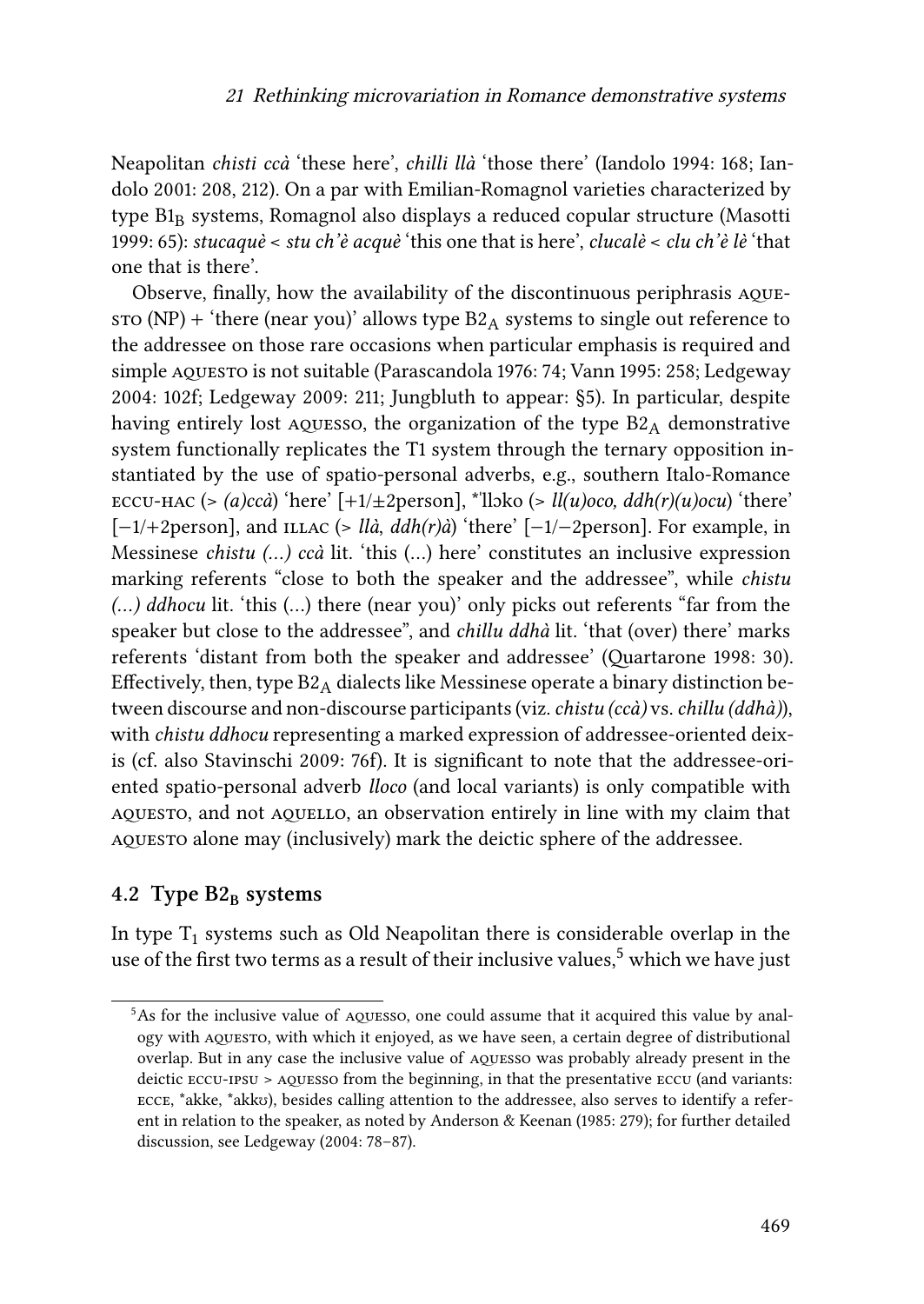seen in the case of modern Neapolitan and other varieties to have led to the generalization of AQUESTO at the expense of the marked and more restricted member of the system  $AQUESSO$  ( $\Rightarrow$  type  $B2_A$  system). Equally, however, the overlap in the use of AQUESTO and AQUESSO, which guarantees their frequent near equivalence, might just as easily have given rise to an increased use of aquesso at the expense of aquesto, a state of affairs which could ultimately, though not necessarily, lead to the total loss of AQUESTO. This in fact must be what happened in a large number of southern dialects, including many northern Calabrian [\(Rohlfs](#page-37-12) [1977](#page-37-12): 167; [Ledgeway 2004:](#page-34-1) 104–107) and most Pugliese dialects([Rohlfs 1968](#page-37-2): 207; [Valente & Mancarella 1975](#page-38-10): 27; [Loporcaro 1988](#page-35-14): 248; [Loporcaro 1997](#page-35-15): 344; [Lopor](#page-35-5)[caro 2009](#page-35-5): 129f; [Ledgeway 2004](#page-34-1): 107f), which now present a type  $B2<sub>B</sub>$  system opposing aquesso [−3person] vs aquello [+3person], witness [\(18](#page-19-0)) below:

<span id="page-19-0"></span>(18) Cosentino (personal knowledge) Ssu vrazzu mi= / ti=fa this arm me= you.sg=makes bad male / Chiru vrazzu cci=fa that arm him=makes male bad

'This arm (of mine/of yours) hurts.' vs. 'That arm (of his) hurts.'

Other Italo-Romance varieties reported to display a type  $B2_B$  system include: (i) dialects around Spoleto where *tistu/testo* is reported to include reference to the speaker [\(Moretti 1987:](#page-36-9) 98; [Stavinschi 2009](#page-38-0): 171); (ii) the central Laziale dialect of Palombara([Stavinschi 2009](#page-38-0): 140); and (iii) several dialects of northern Salento [\(Mancarella 1998:](#page-35-10) 157, 159).

Outside Italo-Romance, type  $B2_B$  systems are found in south-eastern Catalan dialects in and around Tarragona([Badia i Margarit 1991:](#page-30-5) 141; [Badia i Margarit](#page-30-4) [1995:](#page-30-4) 501), some Latin-American varieties of Spanish [\(Kany 1945](#page-34-12): 170; [Zamora Vi](#page-39-1)[cente 1967:](#page-39-1) 434; [Stavinschi 2009](#page-38-0): 42, 44), and Brazilian Portuguese([Câmara 1971;](#page-31-11) [Teyssier 1976:](#page-38-15) 114f; [Jungbluth 2000](#page-34-9); [Jungbluth to appear:](#page-34-7) §5; [Jungbluth & Val](#page-34-13)[lentin 2015:](#page-34-13) 317–319). Although the basic Brazilian Portuguese system is of type B2<sup>B</sup> in which *esse* marks the shared deictic sphere of both discourse participants, the so-called *inside* space of the conversational dyad, [Jungbluth \(2000\)](#page-34-9) has shown that, when necessary, the deictic spheres of the speaker and addressee can still be formally marked off through the use of the postnominal speaker- and addresseeoriented spatio-personal adverbs *aqui* and *aí*, respectively (cf. [Carvalho 1976:](#page-32-7) 27– 51; [Jungbluth & Vallentin 2015:](#page-34-13) 317), effectively restoring a type T1 system *esse (aqui)* vs. *esse aí* vs *aquele (lá)*.

It is also possible to identify transitional type  $B2_B$  varieties including, for instance, the northern Pugliese variety described by [Imperio \(1990](#page-34-14): 201) which,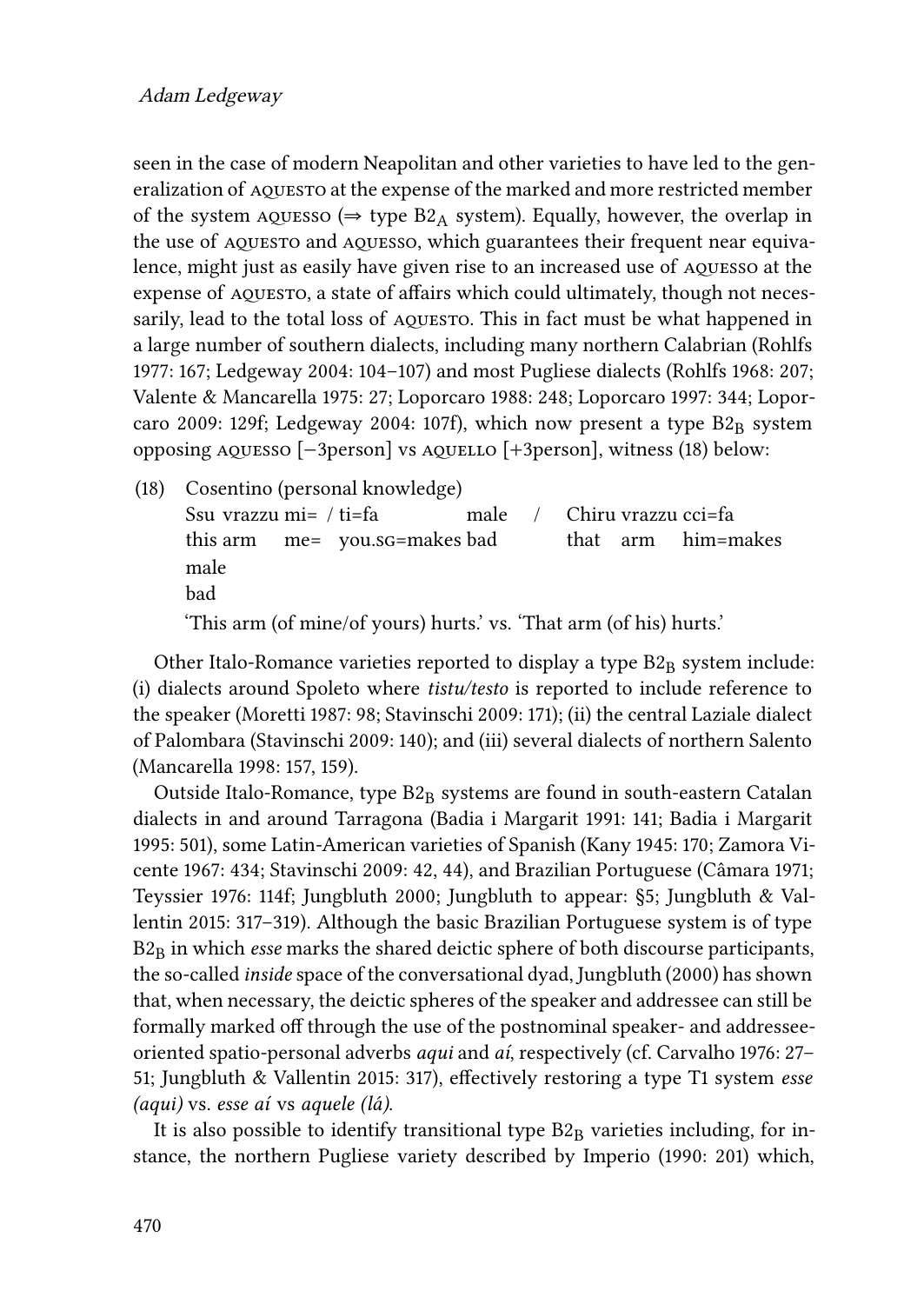although canonically contrasting *cussə* 'this/that' (speaker-/addressee-oriented) with *cuddə* 'that', is reported as still displaying occasional residual uses of *custə* 'this'. Also revealing in this respect is the description of the northern Salentino dialect of Crispiano in [Mancarella \(1998](#page-35-10): 155) where, alongside the standard formal opposition *kussə* [−3person] vs *kuddə* [+3person], *kuštə* is also reported to occur sporadically in place of *kussə* as part of the final stage in the transition from a type T1/2 to a type  $B2_B$  system. A similar picture is reported for several northern-western and eastern Catalan dialects (cf. [Duarte i Montserrat & Alsina](#page-32-9) [i Keith 1986:](#page-32-9) 81; [Veny 1991:](#page-39-6) 250) where, following the loss of the original type T1 system, non-discourse participant deixis is invariably marked by *aquell*, but the shared deictic domain of both discourse participants is variously marked, without any distinction of meaning, either by *aquest* (type B2A) or *aquei(x)* (type  $B2_B$ ).

Significantly, the loss of AQUESTO from the demonstrative system of type  $B2_B$ varieties faithfully reproduces what must have happened in late Latin following the loss of hic hypothesized above in [§2.1.](#page-1-2) In this respect, these varieties serve as important models in verifying the reconstruction of the developments in the demonstrative system proposed for late Latin. Above I claimed that with the loss of hic, the deictic territory it covered and therefore the deictic centre, were inherited by ISTE, whose domain of deictic reference was extended to include the role of the speaker in addition to that of the addressee. This development is accurately reflected in type  $B2<sub>B</sub>$  dialects where aquesso, having replaced aquesto, now functions as the term marking referents in the deictic domains of both discourse participants, whereas AQUELLO, in contrast to its reflexes in type  $B1<sub>B</sub>$ systems (cf. Italian *quello*), picks out referents that fall outside the deictic domain of both discourse participants. Thus, although differing formally from one another with respect to the choice of term employed to mark both discourse participants (AQUESSO vs AQUESTO), functionally type  $B2<sub>B</sub>$  demonstrative systems are identical to type  $B2_A$  systems.

#### **4.3 Type B2**<sup>*C*</sup> **systems**

A number of southern Italian dialects present an interesting development of the type B2 demonstrative system which marries together formal developments of type  $B2_A$  and  $B2_B$  systems. For instance, several northern Salentino varieties operate a binary opposition in which the distal [+3person] term is standardly represented by AQUELLO, but the deictic space associated with the discourse par-ticipants is marked in part by AQUESTO and in part by AQUESSO [\(Mancarella 1998](#page-35-10):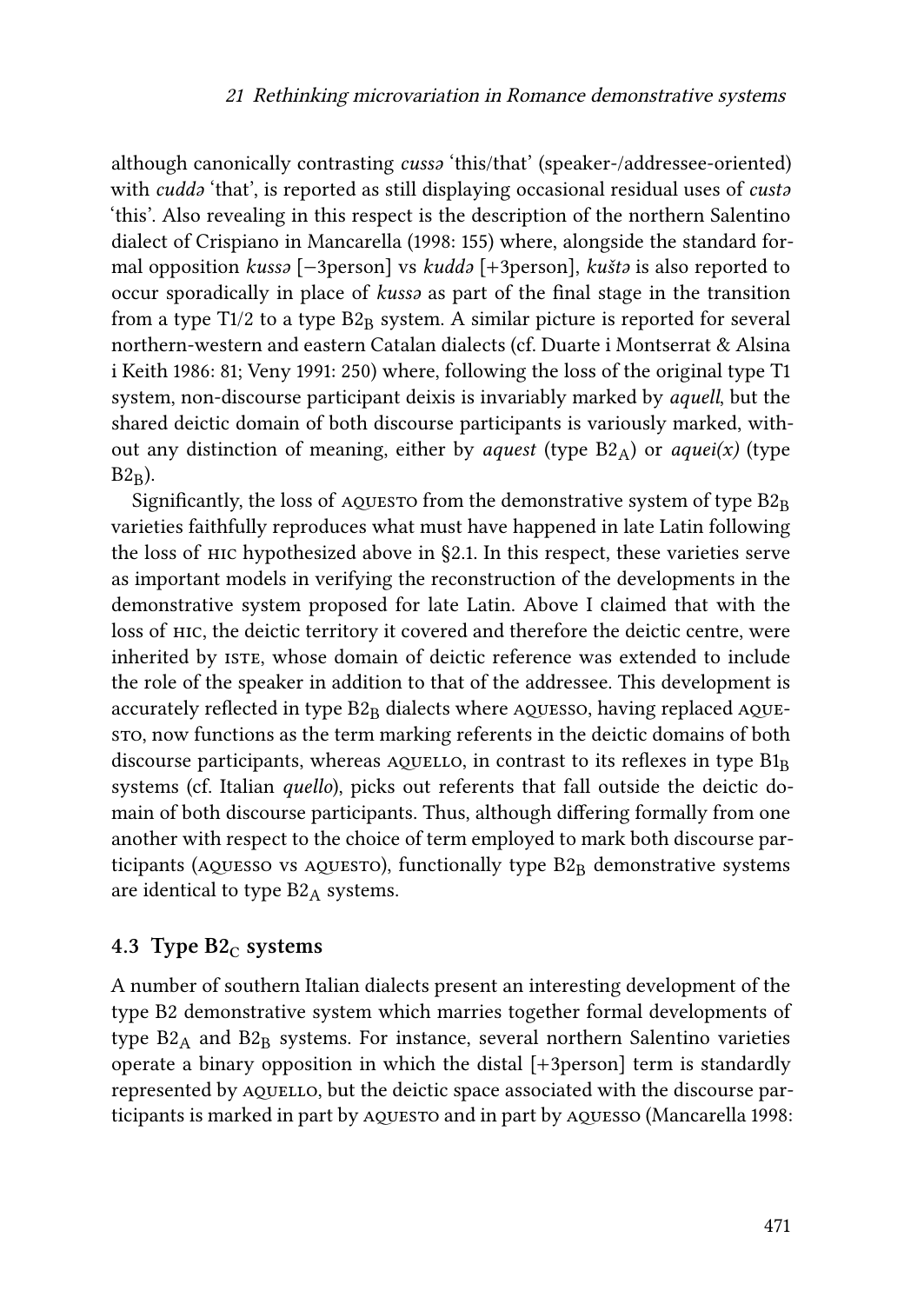157). For instance, in Castellaneta the pronominal form associated with the discourse participants is aquesso (viz. *kussə*), occasionally also found in adnominal functions (e.g., *kussə vagnonə* 'this/that boy'), whereas the usual adnominal form is represented by non-reinforced esto (e.g. *štu libbrə* 'this book'). A similar (partially) suppletive paradigmatic distinction is also reported for Massafra and Ginosa, e.g. *kussə (figghiə)* 'this one (son)' vs *štu fratə tuə* 'this brother of yours', as well as for the Pugliese dialect of Mola([Cox Mildare 2001:](#page-32-14) 62f) where, alongside the core adnominal/pronominal opposition *kɔss* 'this' vs *kɔd* 'that', we also find a restricted use of esto (viz. *stu*) in adnominal functions alone.

More robust suppletive paradigmatic oppositions of this kind are found in Calabria. For example, [Ledgeway \(2004:](#page-34-1) 107) observes that, alongside the traditional Cosentino type  $B2_B$  system (*(chi)ssu* vs *chiru*), younger speakers, under the influence of regional Italian, have innovated a compromise suppletive system which for the first term makes recourse to esto in adnominal functions (*stu cane* 'this dog'), but which draws on the conservative aquesso forms for pronominal uses (*chissu* 'this one'), yielding a mixed system *stu/chissu* vs *chiru*.

#### **4.4 Type B3 systems**

Finally I consider one additional binary system, henceforth B3. This system proves relatively rare in Romance and is limited to a number of Latin-American Spanish varieties, e.g. Chile, Venezuela, Ecuador and Cuba [\(Zamora Vicente 1967](#page-39-1): 434; [de Bruyne & Pountain 1995:](#page-32-15) 171). Already we have seen in§[4.1](#page-15-0) how, from an original T1 system in which aquesso was not integrated into the core system, a number of Romance varieties have developed a  $B2<sub>B</sub>$  type demonstrative system in which the latter term has now fallen from usage such that reference to the deictic sphere of both discourse participants is now marked compositionally by aquesto. In the relevant Latin-American Spanish varieties a similar development from an original T1 system has occurred, but with the difference that reference to the deictic sphere of the addressee, previously marked by *ese*, has not been usurped by the erstwhile speaker-oriented term *este* but, rather, by the original non-discourse participant term *aquel*. The result then is a novel binary system in which AQUESTO (viz. *este*) is limited to marking referents that fall exclusively within the deictic sphere of the speaker, whereas AQUELLO functions as an inclusive category marking both addressee and non-discourse participants. Consequently, in these Latin-American varieties *este* is marked [+1person] excluding reference to the addressee, whereas *aquel* is marked [−1person] thereby including reference also to the deictic sphere of the addressee.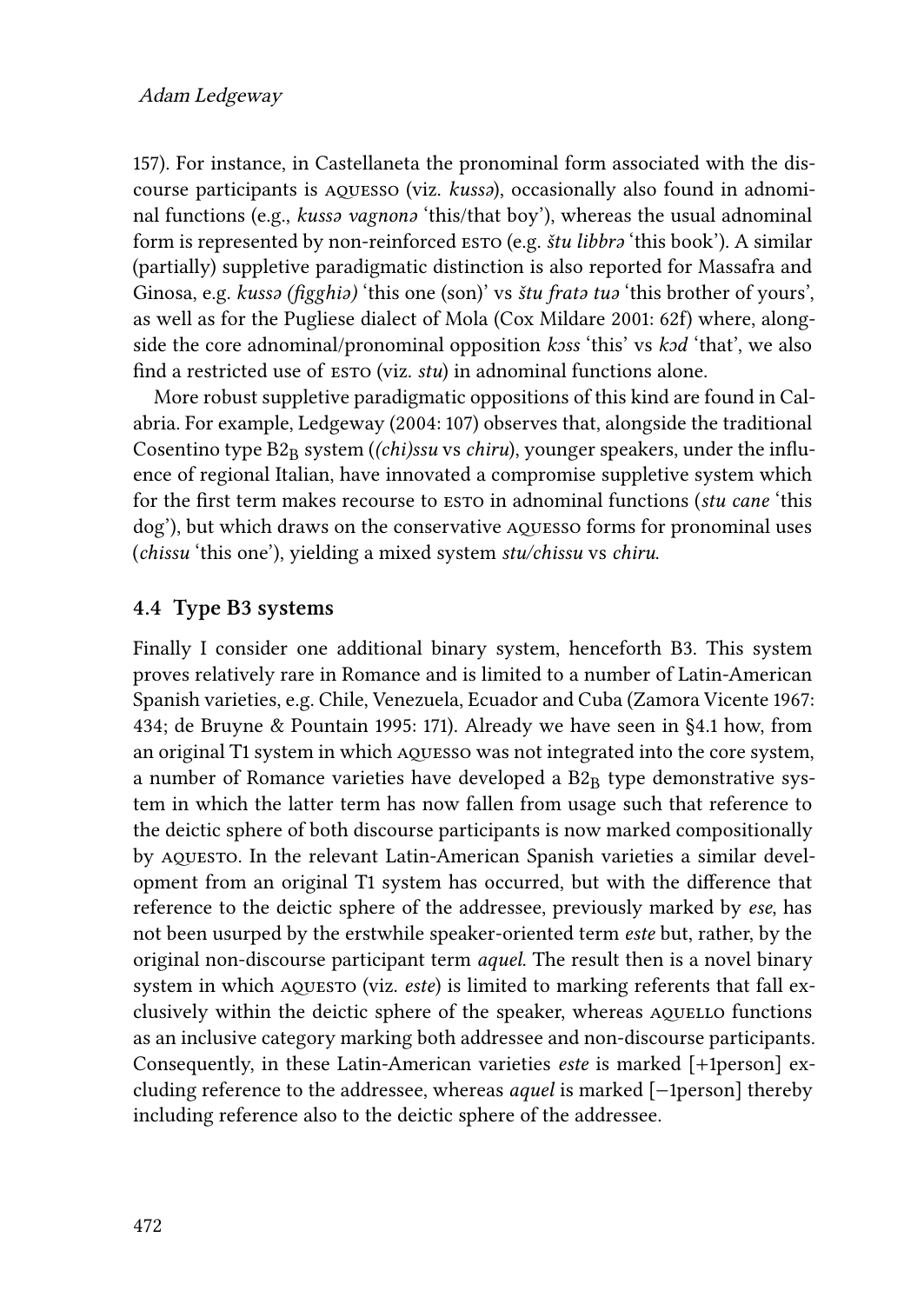## <span id="page-22-0"></span>**5 Type U(nary) systems**

I noted above the existence of what are effectively one-term demonstrative sys-tems, typified by French (§[2.2\)](#page-5-2), where the single form *ce* ( $F$  *cette*,  $PL$  *ces*) functions as a demonstrative without specification of place or person; it can be combined with a postnominal locative, but can also occur independently, without a locative element. Cairese ([§3.2.1](#page-12-0)) behaves similarly, as do the other Piedmontese, Ligurian, Francoprovençal and langue d'Oïl varieties reviewed in [§2.2](#page-5-2). The fact that in these varieties there is only a single demonstrative, which is often not combined with a postnominal locative, implies that the systems in question are best analysed as underlyingly U(nary), with the addition of the locative element yielding derived B(inary) or T(ernary) systems.

## **6 Rethinking demonstratives**

#### **6.1 Summary of findings**

In Table [21.2](#page-23-0) (page [474](#page-23-0)) I summarize the various formal and functional characteristics of the thirteen demonstrative systems reviewed above.

#### <span id="page-22-1"></span>**6.2 Romance demonstrative systems: A parametric hierarchy approach**

Since the conception in early government and binding theory of Universal Grammar in terms of a small set of abstract parameterized options, much work over recent decades has radically departed from this view with a focus on predominantly surface-oriented variation([Borer 1984\)](#page-31-12). This has led to the proliferation of a remarkable number of local, low-level parameters interpreted as the (PF-)lexicalization of specific formal feature values of individual functional heads in accordance with the so-called Borer–Chomsky conjecture([Baker 2008a:](#page-30-10) 353). While this approach may prove descriptively adequate in that it predicts what precisely may vary (cf. [Kayne 2000](#page-34-15); [2005a,](#page-34-16)[b;](#page-34-17) [Manzini & Savoia 2005\)](#page-35-16), it suffers considerably from explanatory inadequacy. Among other things, it necessarily assumes such microparameters to be highly local and independent of one another. This assumption seriously increments the acquisitional task of the child who has to set each value in isolation of the next on the basis of the primary linguistic data alone, and at the same time exponentially multiplies the number of parametric systems and, in turn, the number of possible grammars predicted by UG (cf. [Kayne 2005b](#page-34-17): 11–15; [Roberts 2014](#page-37-13)).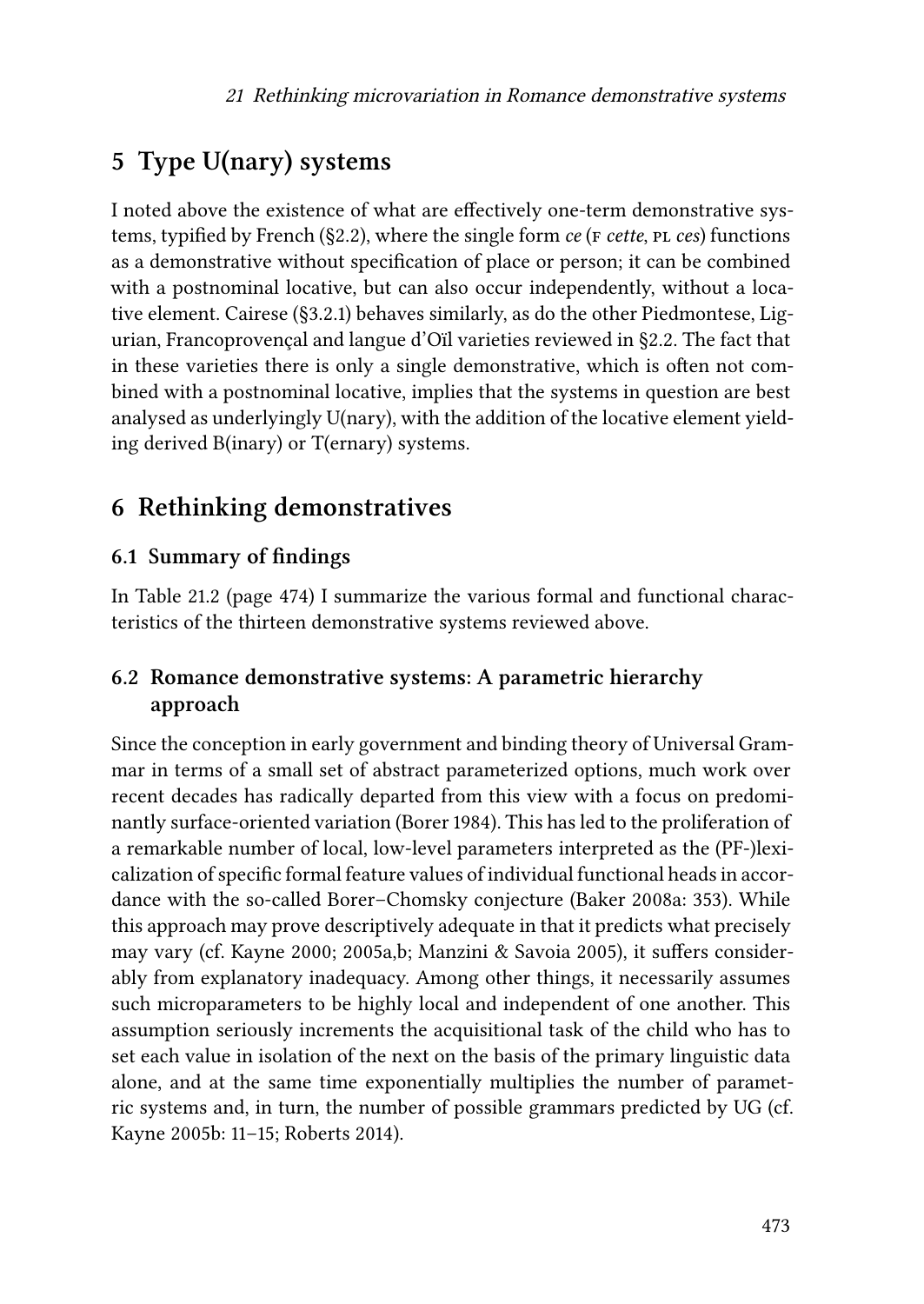|                                                       |                                                    |              | OFr., RaeR. (Srs., Vld.) | NWGaR., Occ., Gsc., Lad., NIDs, It., Dal.,<br>Жo. | Lig., Pie., Frl., (Mil.), Frp., ((O)Fr.) | CIDS, Tsc., Umb., | SIDS, EuSp., EuPt., Ast., Occ., | CIDs, SIDS (esp. Abr., Mol.), OCat.,<br>E/SCat., Vlc., Gsc., Srd. | ig., Pie., Occ.                | Sal.; Gsc.; Oltenian Ro.                           | NSal.                             | Srd., JuSp., Cat., Rmg., NLaz., Cmp., Sal., | NCal., NPug., SUmb., CLaz., NSal.,<br>SECat., LAmSp., BrPt., Alg. | Cal., Pug., NSal. | LAmSp.          | Fr., Pie-Lig. |
|-------------------------------------------------------|----------------------------------------------------|--------------|--------------------------|---------------------------------------------------|------------------------------------------|-------------------|---------------------------------|-------------------------------------------------------------------|--------------------------------|----------------------------------------------------|-----------------------------------|---------------------------------------------|-------------------------------------------------------------------|-------------------|-----------------|---------------|
| Table 21.2: Overview of Romance demonstrative systems | Non-discourse participants Geographic distribution |              | AQUELLO                  | AQUELLO                                           | (AQU)ESTO / AQUELLO LÀ/LÌ                | <b>OTIE(TOV)</b>  |                                 | OTIE(TOV)                                                         | ESSO <sub>LÀ</sub>             | AQUELLO $(-r-, -c-)$                               | AQUELLO (-r-)                     | OTI <sub>3</sub> (TOV)                      | OTIE(TOV)                                                         | OTIE(TOV)         |                 |               |
|                                                       | Discourse participants                             | Addressee    | <b>OTSE(UQA)</b>         | (AQU)ESTO                                         | NOG OTISIO / VOLETO OD VOLI              | <b>AQU)ESTO</b>   | (AQU)ESSO / (CO)TESTO)          | OSS3(UQA)<br>(AQU)ESTO                                            | ESSO <sub>LI</sub><br>ESSO QUI | AQUELLO (-dd-,-qu-)<br><b>OTSE(UOV)</b>            | AQUELLO (-dd-)<br><b>AQU)ESSO</b> | (AQU)ESTO                                   | (AQU)ESSO                                                         | AQUESSO/ESTO      | AQUELLO<br>ESTO | ÷<br>P        |
|                                                       |                                                    | Type Speaker | $B1_A$                   | $B1_B$                                            | $_{\rm B1_C}$                            | $\overline{\Pi}$  |                                 | $\mathbb{Z}^2$                                                    |                                | $\mathbf{T2}_\mathbb{A}$ $\mathbf{T2}_\mathbb{B1}$ | $\rm T2_{B2}$                     | $B2_A$                                      | $B2_B$                                                            | $B2_C$            | B <sub>3</sub>  |               |

<span id="page-23-0"></span>

Adam Ledgeway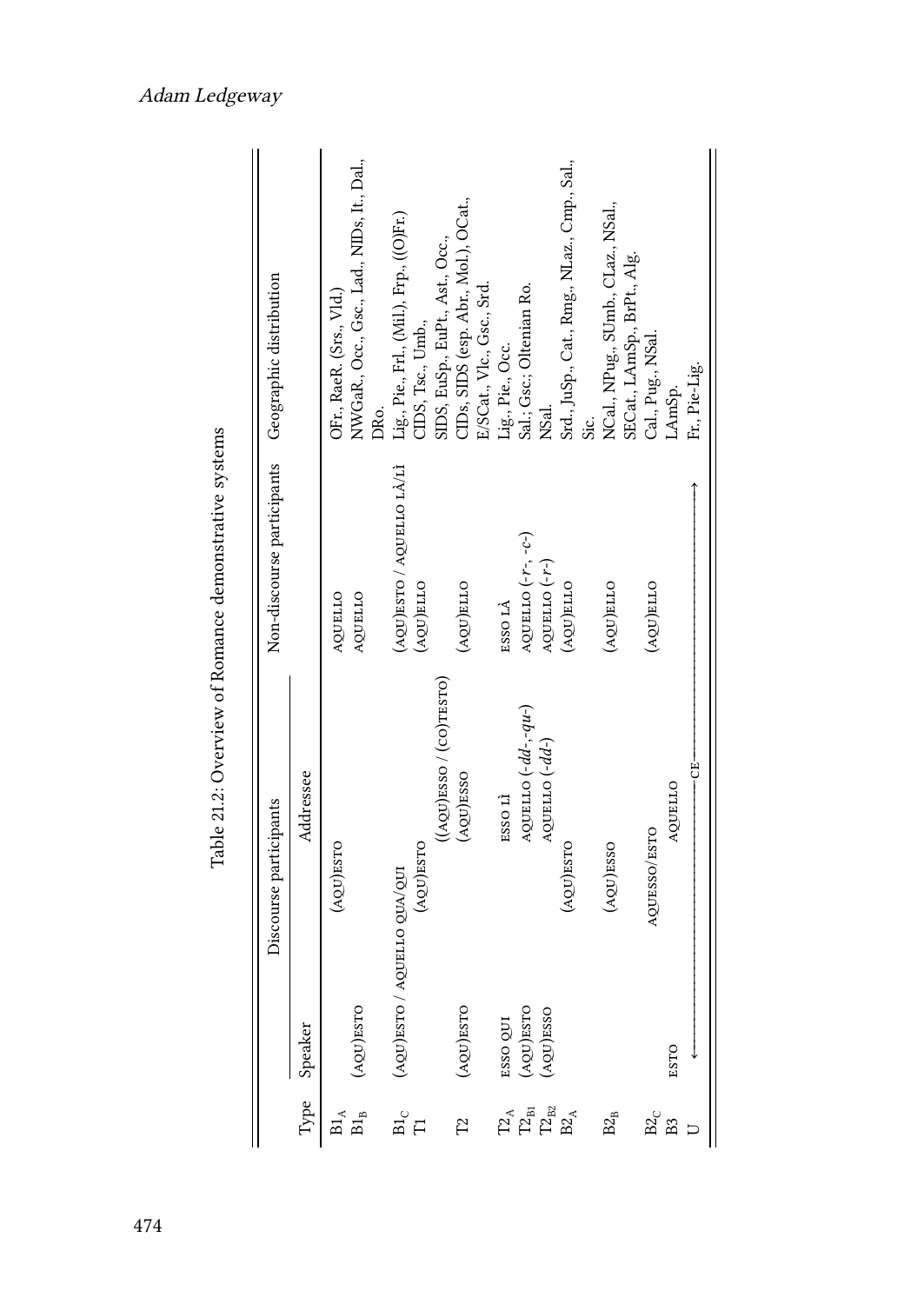One way to avoid the proliferation of grammatical systems that such a microparametric approach predicts is to assume a theory that combines some notion of macroparameters alongside microparameters([Baker 1996](#page-30-11); [2008a](#page-30-10),[b](#page-31-13)). Following ideas first proposed by [Kayne \(2005b:](#page-34-17) 10) and further developed by [Rob](#page-37-0)[erts & Holmberg \(2010\)](#page-37-0) and [Roberts \(2012\)](#page-37-1), considerable progress in this direction has recently been made by the ReCoS research group; their central idea is that macroparameters should be construed as the surface effect of aggregates of microparameters acting in unison, ultimately as some sort of composite single parameter (cf. [Biberauer & Roberts 2017](#page-31-14)). On this view, macroparametric effects obtain whenever all individual functional heads behave in concert, namely are set identically for the same feature value, whereas microparametric variation arises when different subsets of functional heads present distinct featural specifications.

Conceived in this way, parametric variation can be interpreted in a scalar fashion and modelled in terms of parametric hierarchies. Macroparameters, the simplest and least marked options that uniformly apply to all functional heads, are placed at the very top of the hierarchy, but, as we move downwards, variation becomes progressively less "macro" and, at the same time, more restricted with choices becoming progressively limited to smaller and smaller proper subsets of features, namely, no  $F(p) > all F(p) > some F(p)$ , for F a feature and p some grammatical behaviour. More specifically, functional heads increasingly display a disparate behaviour in relation to particular feature values which may, for example, characterize: (1) a naturally definable class of functional heads (e.g. [+N], [+finite]), a case of mesoparametric variation; (2) a small, lexically definable subclass of functional heads (e.g. pronominals, auxiliaries), a case of microparametric variation proper; and (3) one or more individual lexical items, a case of nanoparametric variation.

These assumptions then open the way for us to reinterpret the forms and functions of Romance demonstrative systems in terms of a set of hierarchicallyorganized interrelated parametric options based on differing person feature specifications. In particular, I adopt here the feature geometric analysis of person and number developed by [Harley & Ritter \(2002\)](#page-33-0), represented schematically in Figure [21.2,](#page-25-0) which makes specific predictions about the range and types of person combinations, and hence by implication also the types and natural classes of demonstrative systems, that are cross-linguistically available.

For my purposes I focus here on person, namely the PARTICIPANT node and its possible dependents, from which we can derive the four person specifications in Figure [21.3](#page-25-1) where projection of the part(icipant) node indicates the presence of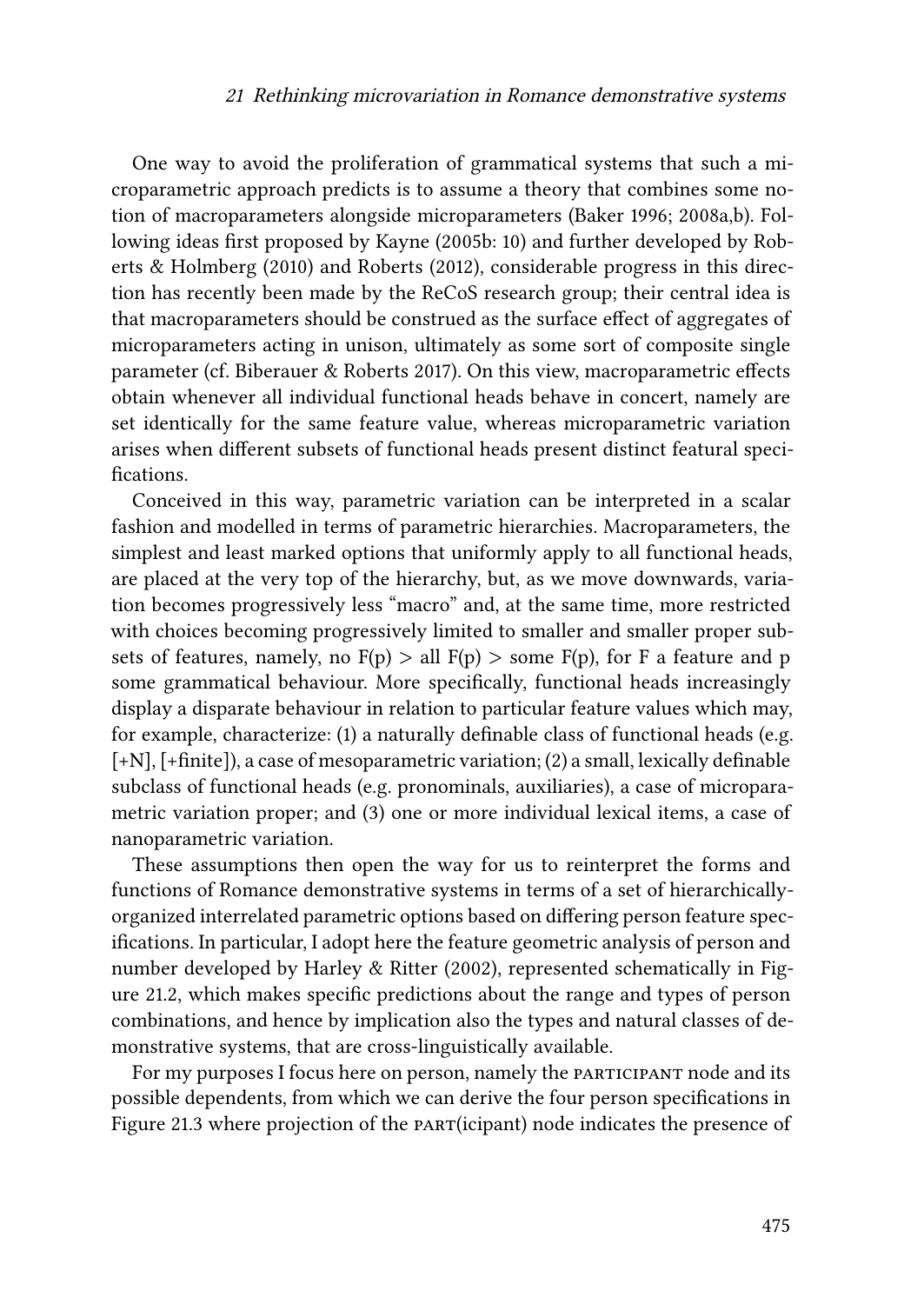<span id="page-25-0"></span>

Figure 21.2: Feature geometric analysis of person and number([Harley](#page-33-0) [& Ritter 2002](#page-33-0))

person (first and second persons), whereas its absence indicates the lack of person which, following the seminal intuition in [Benveniste \(1956\)](#page-31-15), corresponds to the so-called third person, the non-person (cf. [Harley & Ritter 2002:](#page-33-0) 488). When projected, in the unmarked case the underspecified value (indicated by underlying) is Sp(eaker) expressing the default first person value as indicated in (a). On the other hand, second person forms are represented by projection of the dependent Ad(dressee) node without the Sp node, as illustrated in (b). When, however, the node for the default Sp value is explicitly filled in without specification of the Ad node (cf. c), we then derive a contrastive first person reading, albeit a marked exclusive interpretation. Finally, the most marked option obtains whenever the part node is maximally specified as in (d), projecting both Sp and Ad nodes to license an inclusive first person interpretation uniting the deictic spheres connected to the speaker and addressee features.

<span id="page-25-1"></span>

Figure 21.3: Possible person specifications

With these fundamental person specifications in place, I now turn to consider the formal representation of Romance demonstrative systems sketched in the parameter hierarchy in Figure [21.4.](#page-26-0)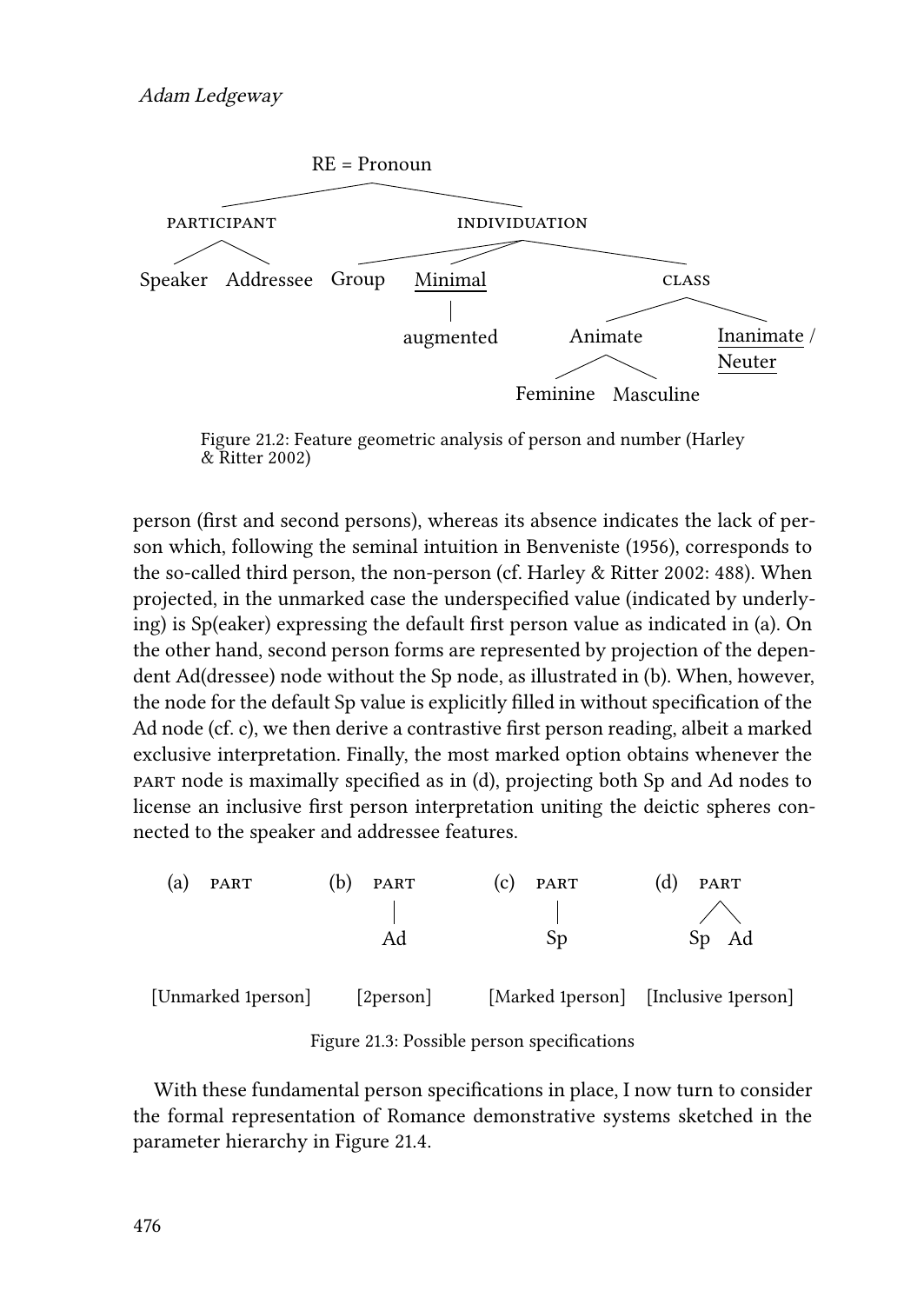<span id="page-26-0"></span>

Figure 21.4: Parametric hierarchy for Romance demonstrative systems

In line with our markedness expectations (no  $F(p) > all F(p) > some F(p)$ ), the first question in Figure [21.4](#page-26-0) simply asks whether a given demonstrative system encodes person, albeit projects the part node. The least marked option is represented by varieties such as modern French and many Piedmontese and Ligurian varieties (cf. [§5](#page-22-0)) whose demonstrative systems I have characterized as unary, in that they fail to encode any person distinctions (cf. languages lacking pronouns such as Japanese; [Harley & Ritter 2002](#page-33-0): 512). However, as we have seen, most Romance varieties do in fact encode person, such that the next question (viz. Q2) in Figure [21.4](#page-26-0) asks whether person is maximally encoded such that all possible person features (viz. Sp and Ad) are grammaticalized within the system. If the answer to this question is positive, then this immediately triggers the follow-up question whether the maximal representation of person features within the system is realized in a scattered fashion (Q3). In the case of a positive answer to this question, we correctly identify  $T2_{(A/B)}$  systems (cf. §§[3.2.1–](#page-12-0)[3.2.2\)](#page-14-1) including, among others, many central Italian dialects which reserve a distinct term for each of the three person specifications variously projecting fully specified Part nodes (cf. options b,c in Figure [21.3](#page-25-1)) or no part node at all in the case of the so-called third person. If, however, the answer to Q3 is negative, this necessarily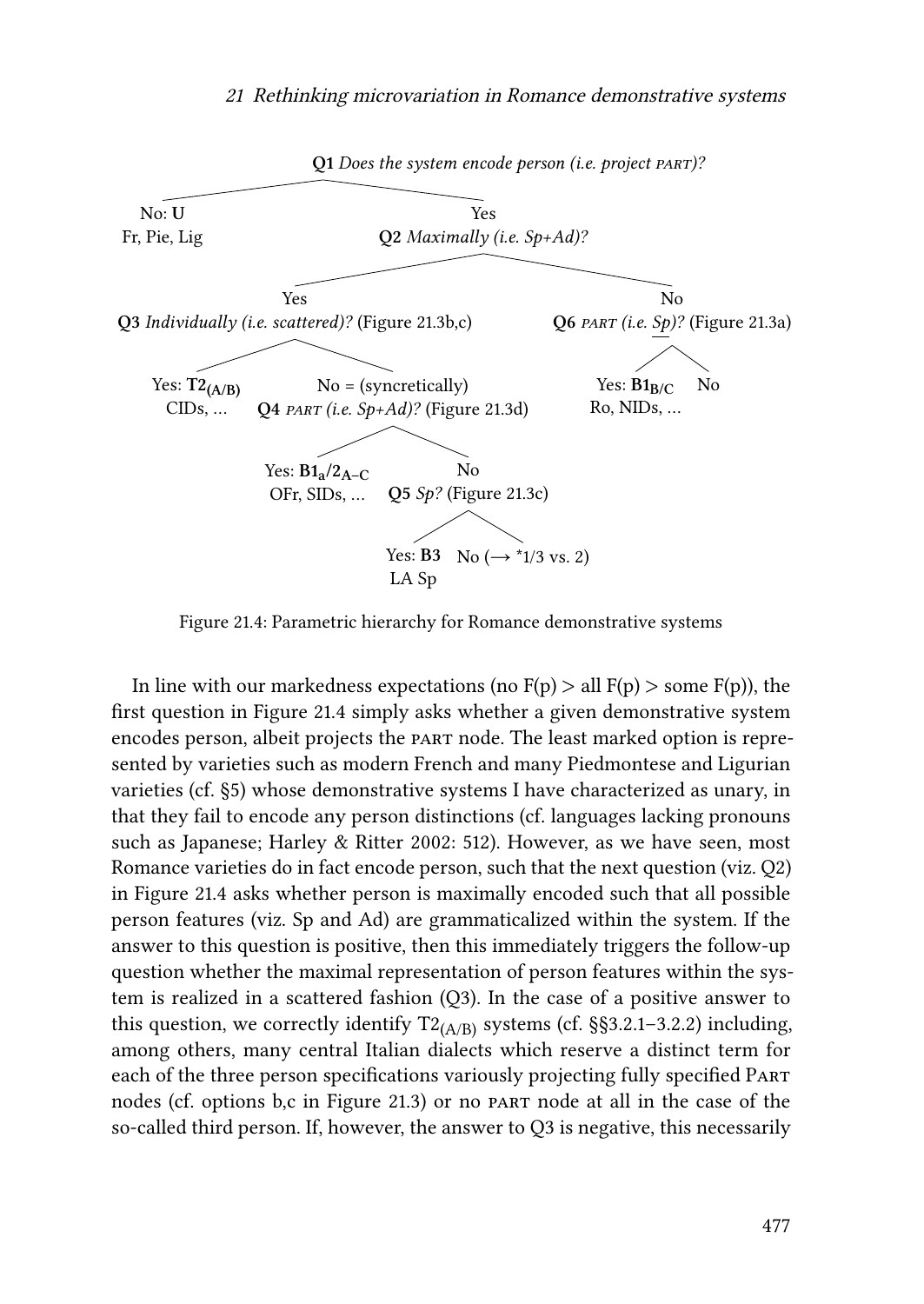implies that the maximal representation of person features must be realized syncretically, giving rise to inclusive forms which are typologically rarer([Harley](#page-33-0) [& Ritter 2002](#page-33-0): 496) and hence more marked, as reflected by their concomitant placement towards the end of the hierarchy in Figure [21.4](#page-26-0).

Here there arise two possibilities. The first and least marked, as formalized in Q4, is to ask whether the syncretic realization of maximal person features involves projection of the part node, giving rise to the Sp and Ad inclusive forms (cf. option d in Figure [21.3](#page-25-1)) found in  $B1_A/2_{(A-C)}$  systems which operate a [±discourse participant] opposition through the formal binary distinction between AQUESTO (or AQUESSO) and AQUELLO. The second and more marked option is formalized through Q5 which asks whether maximal representation of person features when realized syncretically involves a different type of split which privileges the Sp as an exclusive first person category. This marked option perfectly describes B3 systems which we have seen are quite rare in Romance, only occurring in a limited number of Latin-American Spanish varieties where an exclusively speaker-oriented form *este* contrasts with *aquel* which syncretically marks referents that fall within the deictic sphere of the addressee and non-discourse participants. As predicted by its position towards the bottom of hierarchy in Figure [21.4](#page-26-0), this latter possibility admittedly represents a marked option from a cross-linguistic perspective and is even argued by Harley & Ritter to be unattested in their sample of 110 languages. In particular, they maintain:

"[w]hat we predict NOT to exist are languages that use the same pronoun (or in a language with cases, the same set of pronouns) for both 1st and 3rd or both 2nd and 3rd persons. In fact, none of the languages we looked at has such a pronoun or set of pronouns in its inventory."([Harley & Ritter](#page-33-0) [2002:](#page-33-0) 513)

Admittedly, the highly marked option of a single demonstrative term that syncretically marks first and third persons in opposition to a term uniquely restricted to referencing the second person is not attested in my Romance sample, witness the position of this unattested option at the very bottom of the hierarchy in Figure [21.4](#page-26-0) which no doubt represents a no choice parameter. However, we have seen that the less marked option of a formal opposition between a marked Sp category and all other persons is not only attested in Romance, but, is also predicted by [Harley & Ritter](#page-33-0)'s system which readily allows for a marked first person category (cf. option c in Figure [21.3\)](#page-25-1) that formally excludes reference to the Ad.

Finally, I turn to Q6, a possibility that arises whenever person is not encoded maximally in a given language (cf. Q1). In particular, if person is not encoded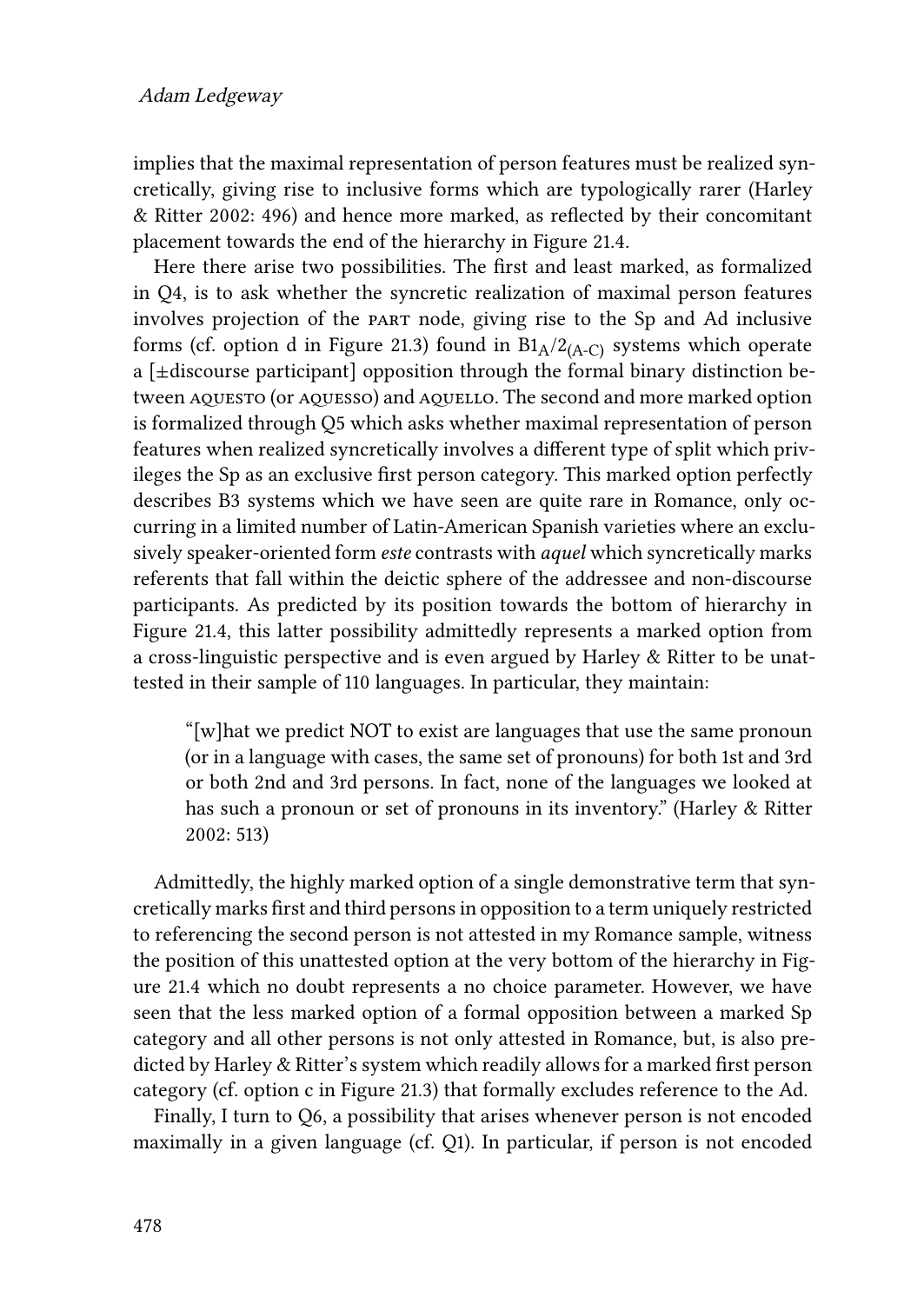maximally, then in accordance with Harley & Ritter's claims about markedness and person features I ask whether at the very least encoding of person features includes the projection of the part node, represented in the unmarked case by the underspecified value of Sp instantiating the default first person value (cf. option a in Figure [21.3\)](#page-25-1). In reality, this question involves a no choice parameter, inasmuch as a negative response, which would produce a hypothetical system that only references the deictic sphere of the Ad, is not an option since deictic systems must at the very least make reference to the Sp, the deictic centre to which all deictic relations are anchored. Consequently, the positive answer to Q6 allows us to identify  $B1_{B/C}$  demonstrative systems such as Romanian and northern Italian dialects (§[§2.1–](#page-1-2)[2.2\)](#page-5-2), where projection of part yielding the underspecified Sp value does not necessarily exclude the Ad, which we have seen may be encoded by either of the two terms of the system, but correctly places by default the Sp at the centre of the opposition.

## **7 Concluding remarks**

To conclude, I briefly look at a number of other significant implications of the parametric representation in Figure [21.4.](#page-26-0) First, despite my identification of 13 formal systems in Table [21.2,](#page-23-0) the hierarchy in Figure [21.4](#page-26-0) reduces this superficial variation in demonstrative systems to just five featural parametric options. This is clearly a welcome result since it underlines how cross-linguistic variation should not necessarily be taken at face value as instantiating distinct parametric choices, but can often be reduced to a finite set of natural classes and options.

Second, although I have identified a number of binary formal systems, this does not a priori presuppose a binary featural opposition. Rather, we have seen that, despite operating on the surface in terms of a binary formal opposition,  $B1_A/2_A$ -C demonstrative systems nonetheless involve a syncretic ternary featural opposition in that they refer to three person values.

Third, the representation in Figure [21.4](#page-26-0) reveals how a formal analysis in terms of unbundled feature specifications such as  $[\pm 1]$ ,  $[\pm 2]$ , and  $[\pm 3]$  proves entirely inadequate at all relevant levels (cf. footnote [4\)](#page-7-2). For example, if we were to characterize  $B1_{B/C}$  systems in terms of a simple [ $\pm 1$ ] feature, then it would incorrectly predict that the first term of the system exclusively marks reference to the speaker, with reference to the addressee marked solely through the second term of the system together with the so-called third person. By contrast, we have observed how in these systems reference to the addressee may ambiguously fall between both terms of the system, a fact which is immediately captured by our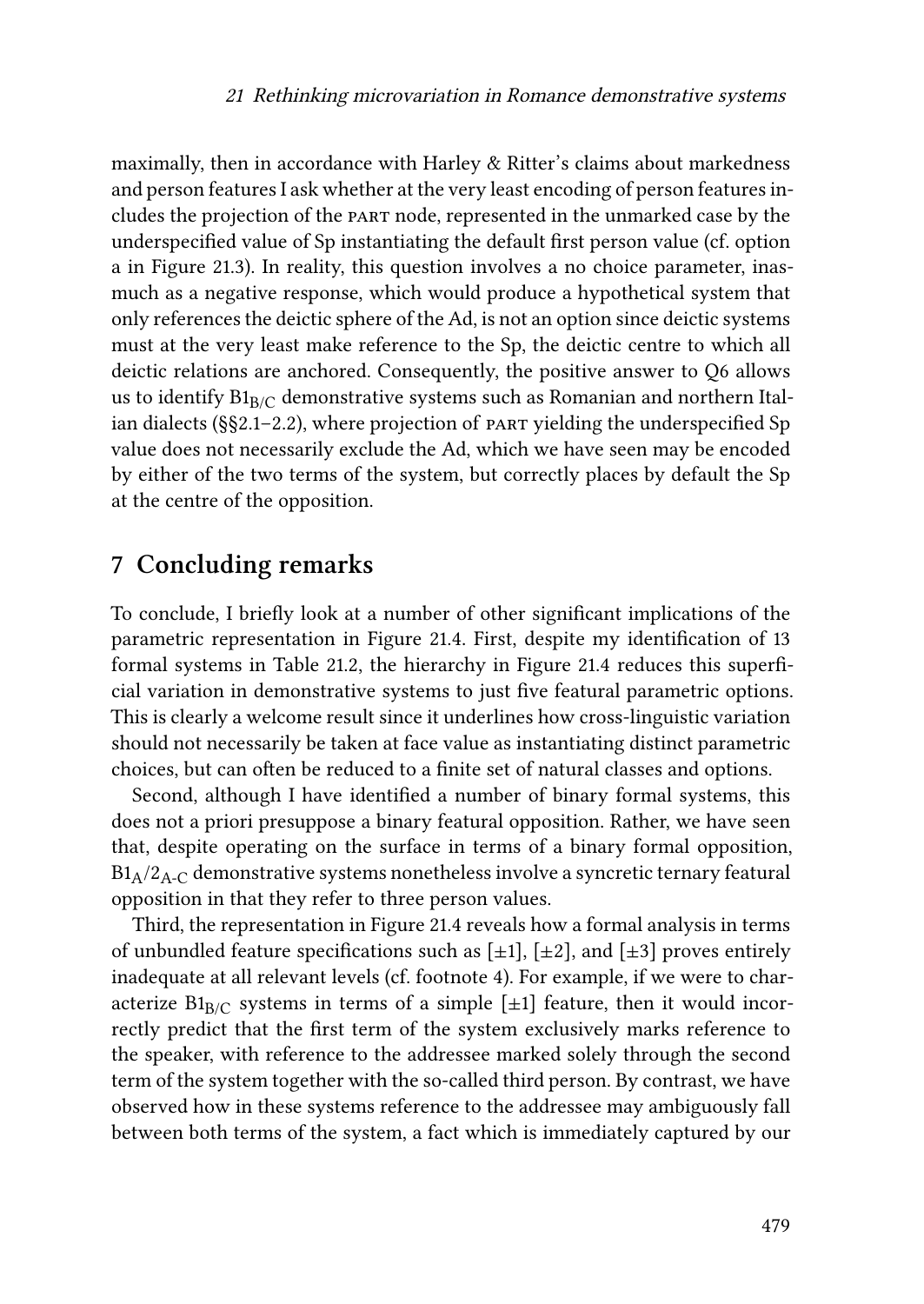#### Adam Ledgeway

analysis in terms of Sp which, while not formally excluding reference to the Ad, nonetheless places the speaker at the centre of the opposition. In a similar fashion, a simple  $[\pm 1]$  feature would equally make incorrect predictions about B3 systems: if in such Latin-American Spanish varieties we were to characterize the superficial binary opposition in terms of a [+1] (= *este*) vs [−1] (= *aquel*) contrast, then we would fail to capture the fact that only the second term also explicitly includes reference to the deictic sphere of the addressee, since under this simple representation reference to the addressee could a priori also be marked by the first term, contrary to fact.

Analogous arguments carry over to  $B1_A$  and B2 systems where we might a priori be tempted to analyse the relevant contrasts in terms of a simple  $[\pm 3]$  opposition. In principle, it would be possible to analyse the first and second terms of such binary systems in terms of the feature specifications [−3] and [+3], respectively, while still maintaining the correct empirical generalization that the first term of the opposition is an inclusive category marking reference to both discourse participants. However, to do so would force us to lose the significant generalization (cf. [Harley & Ritter 2002](#page-33-0): 504f) that the relevant inclusive forms are built on the saliency of the Sp (AQUESTO =  $B2_A$ ) or the Ad (AQUESSO =  $B2_B$ ). Equally unsatisfactory would be any attempt to analyse  $B1_{B/C}$  systems by way of a simple  $[\pm 3]$  opposition, since this would incorrectly entail that in such systems reference to the addressee can only be marked through the first term of the system, but never by the second term of the system (viz. AQUELLO).

Finally, another important consequence of the hierarchical representation in Figure [21.4](#page-26-0) is the conclusion that the T1 systems observed above in §[3](#page-7-1) do not constitute under the analysis developed here independent person systems, but, rather, represent a transitional phase in the passage from an original T2 system to a  $B2_A$  system.

#### **Abbreviations**

| 1                | first person           | PF         | phonetic form     |
|------------------|------------------------|------------|-------------------|
| 2                | second person          | PL         | plural            |
| 3                | third person<br>clitic | <b>SBJ</b> | subject           |
| CL<br><b>IMP</b> | imperative             | SG         | singular          |
| <b>INF</b>       | infinitive             | UG         | Universal Grammar |
|                  |                        |            |                   |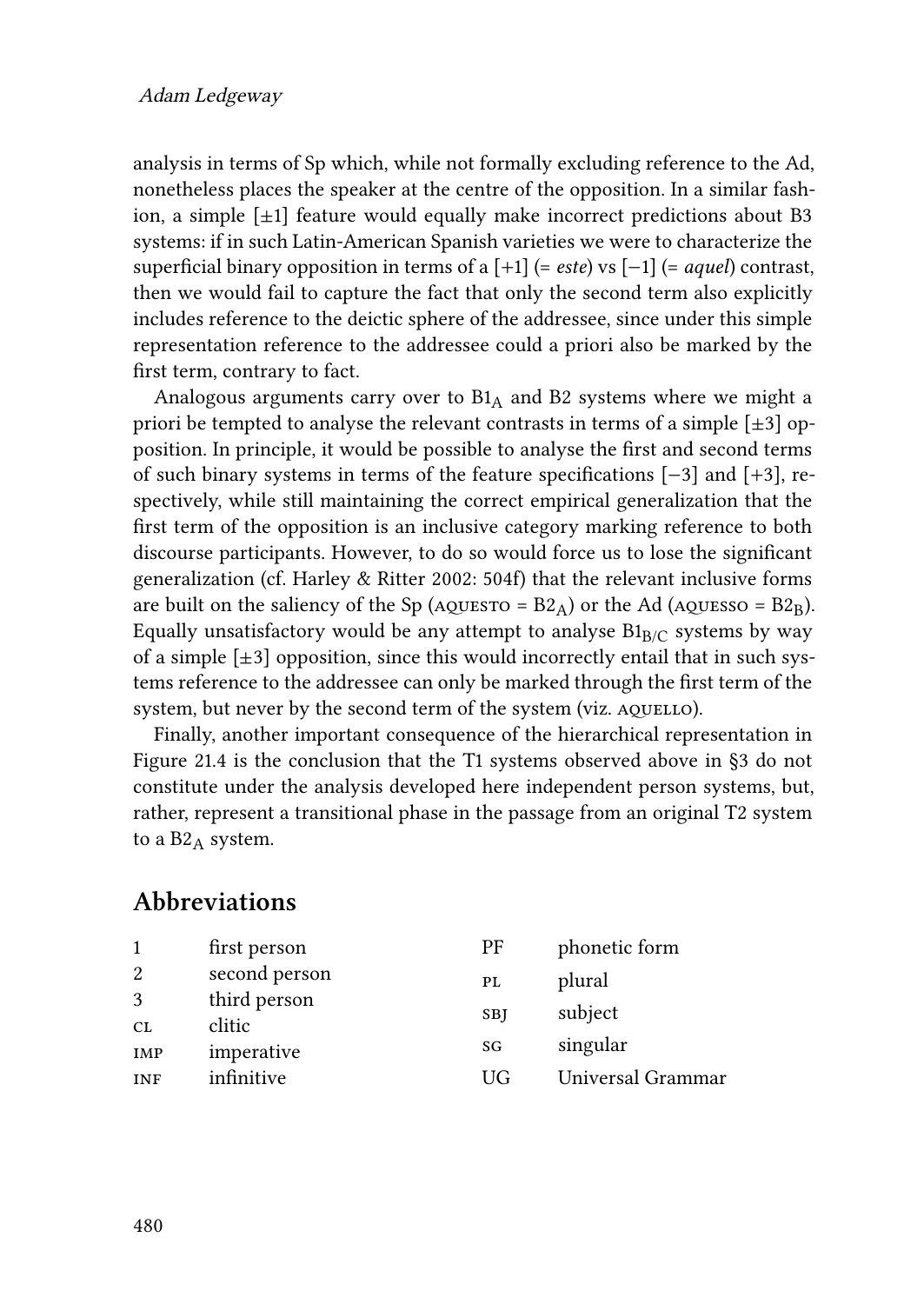## **Acknowledgements**

Over many years Ian Roberts has been an important influence on my research, especially, but not only, in relation to his groundbreaking work within Romance and theoretical linguistics. It is fitting therefore that the present article, which I dedicate to my good friend and colleague, should also attempt to show how a number of key theoretical ideas developed in large part by Ian himself can provide original insights into a traditional topic in comparative Romance linguistics.

## **References**

- <span id="page-30-8"></span>Abbate, Lucia. 1995. *Contributo allo studio del dialetto di Frazzanò*. Messina: Armando Siciliano Editore.
- <span id="page-30-1"></span>Academia de la Llingua Asturiana. 2001. *Gramática de la llingua asturiana*. Oviedo: Academia Llingua Asturiana.
- <span id="page-30-0"></span>Alkire, Ti & Carol Rosen. 2010. *Romance languages: A historical introduction*. Cambridge: Cambridge University Press.
- <span id="page-30-9"></span>Anderson, Stephen R. & Edward L. Keenan. 1985. Deixis. In Timothy Shopen (ed.), *Language typology and syntactic description*, vol. III, 259–308. Cambridge: Cambridge University Press.
- <span id="page-30-2"></span>Arnaud, François & Gabriel Morin. 1920. *Le langage de la Vallée de Barcelonnette*. Paris: Champion.
- <span id="page-30-6"></span>Ascoli, Graziadio. 1901. Intorno ai continuatori neolatini del latino "ipsu". *Archivio glottologico italiano* 15. 303–316.
- <span id="page-30-3"></span>Azaretti, Emilio. 1982. *L'evoluzione dei dialetti liguri*. Sanremo: Casabianca.
- <span id="page-30-7"></span>Badia i Margarit, Antoni M. 1951. *Gramática histórica catalana*. Barcelona: Noguer.
- <span id="page-30-5"></span>Badia i Margarit, Antoni M. 1991. Evolución lingüística interna i. gramática. In Günter Holtus, Michael Metzeltin & Christian Schmitt (eds.), *Lexikon der romanistischen Linguistik*, vol. V, 2. Okzitanisch, Katalanisch, 127–152. Tübingen: Niemeyer.
- <span id="page-30-4"></span>Badia i Margarit, Antoni M. 1995. *Gramàtica de la llengua catalana: Descriptiva, normativa, diatòpica, diastràtica*. Barcelona: Biblioteca universitària Edicions Proa.
- <span id="page-30-11"></span>Baker, Mark C. 1996. *The polysynthesis parameter*. Oxford University Press: Oxford.
- <span id="page-30-10"></span>Baker, Mark C. 2008a. The macroparameter in a microparametric world. In Theresa Biberauer (ed.), *The limits of syntactic variation*, 351–373. Amsterdam: John Benjamins. DOI: [10.1075/la.132.16bak](https://doi.org/10.1075/la.132.16bak).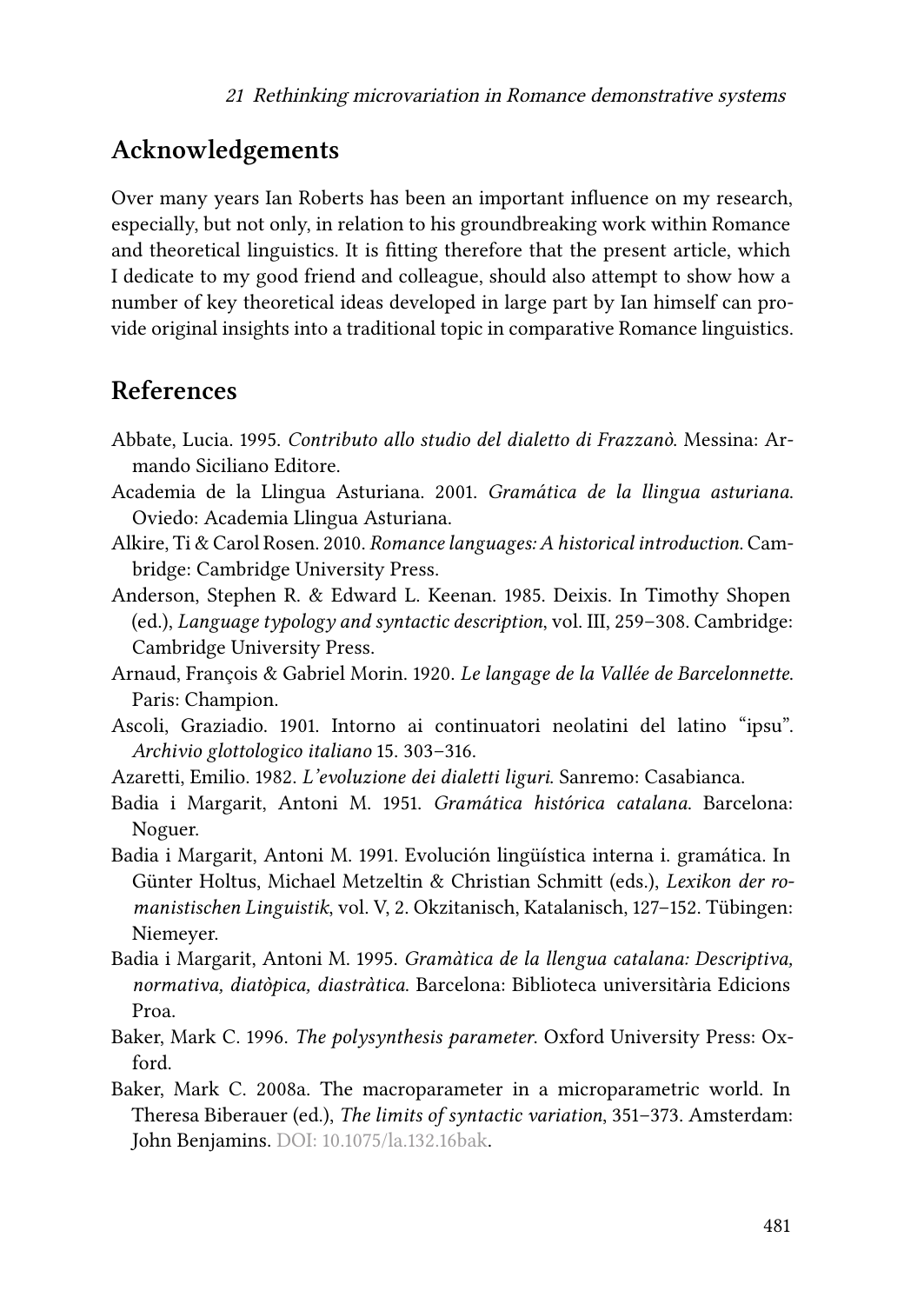- <span id="page-31-13"></span>Baker, Mark C. 2008b. *The syntax of agreement and concord*. Cambridge: Cambridge University Press.
- <span id="page-31-2"></span>Bartoli, Mario. 1906. *Das Dalmatische: Altromanische Sprachreste von Veglia bis Ragusa und ihre Stellung in der Apennino-balkanische Romània. I, II*. Vienna: Hölder.
- <span id="page-31-0"></span>Benveniste, Émile. 1946. Structure des relations de personne dans le verbe. *Bulletin de la Société de Linguistique de Paris* 43. 1–12.
- <span id="page-31-15"></span>Benveniste, Émile. 1956. La nature de pronoms: Essays on the occasion of his sixtieth birthday, 11 October 1956. In Morris Halle (ed.), *For Roman Jakobson*, 34–37. The Hague: Mouton.
- <span id="page-31-1"></span>Bernstein, Judy B. 1997. Demonstratives and reinforcers in Romance and Germanic languages. *Lingua* 102(2–3). 87–13. DOI: [10.1016/S0024-3841\(96\)00046-](https://doi.org/10.1016/S0024-3841(96)00046-0) [0.](https://doi.org/10.1016/S0024-3841(96)00046-0)
- <span id="page-31-3"></span>Berruto, Gaetano. 1974. *Piemonte e Valle d'Aosta* (Centro di studio per la dialettologia italiana 1). Pisa: Pacini.
- <span id="page-31-14"></span>Biberauer, Theresa & Ian Roberts. 2017. Parameter setting. In Adam Ledgeway & Ian Roberts (eds.), *The Cambridge handbook of historical syntax*, 134–161. Cambridge: Cambridge University Press.
- <span id="page-31-10"></span>Blasco Ferrer, Eduardo. 1988. Sardisch, interne Sprachgeschichte i. gramamtik. In Günter Holtus, Michael Metzeltin & Christian Schmitt (eds.), *Lexikon der romanistischen Linguistik*, vol. Band IV Italienisch, Korsisch, Sardisch, 836–853. Tübingen: Niemeyer.
- <span id="page-31-12"></span>Borer, Hagit. 1984. *Parametric syntax: Case studies in Semitic and Romance languages*. Dordrecht: Foris.
- <span id="page-31-6"></span>Brault, Grégoire. 2004. Pour une typologie des emplois de *là-bas*. *Linguisticae Investigationes* 27(1). 25–45.
- <span id="page-31-8"></span>Brugè, Laura. 1996. Demonstratives in Spanish: A comparative approach. *University of Venice Working Papers in Linguistics* 16. 1–53.
- <span id="page-31-9"></span>Brugè, Laura. 2002. The position of demonstratives in the extended nominal projection. In Guglielmo Cinque (ed.), *Functional structure in DP and IP* (The cartography of syntactic structures 1), 15–53. Oxford: Oxford University Press.
- <span id="page-31-5"></span>Brunot, Ferdinand. 1899. *Précis de grammaire historique française*. Quatrième édition. Paris: Masson et Cie.
- <span id="page-31-7"></span>Butt, John & Carmen Benjamin. 1994. *A new reference grammar of modern Spanish*. 2nd ed. London: Edward Arnold.
- <span id="page-31-4"></span>Butz, Beat. 1981. *Morphosyntax der Mundart von Vesmes (Val Terbi)*. Bern: Francke.
- <span id="page-31-11"></span>Câmara, Jnr, Joaquim Mattoso. 1971. Uma evolução em marcha: A relação entre êste e êsse. In Eugenio Coseriu & Wolf-Dieter Stempel (eds.), *Sprache und Geschichte: Festschrift für Harri Meier*, 327–331. München: Fink.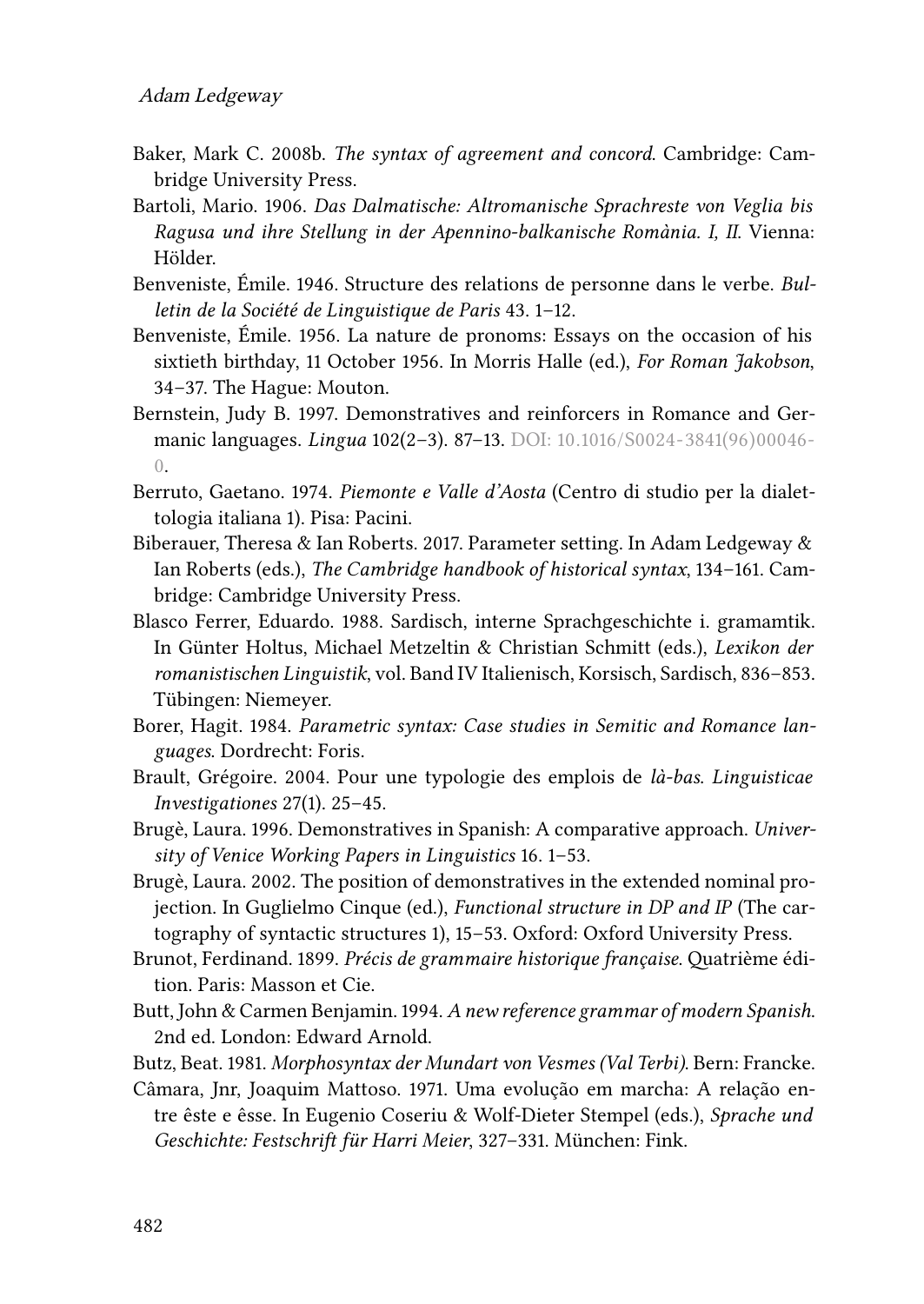- <span id="page-32-1"></span>Caragiu Marioţeanu, Matilda. 1989. Rumänisch. Areallinguistik I. Dakorumänisch / Les aires linguistiques I. Dacoroumain. In Günter Holtus, Michael Metzeltin & Christian Schmitt (eds.), *Lexikon der romanistischen Linguistik*, vol. III, Die einzelnen romanischen Sprachen und Sprachgebiete von der Renaissance bis zur Gegenwart: Rumänisch, Dalmatisch / Istroromanisch, Friaulisch, Ladinisch, Bündnerromanisch, 405–423. Tübingen: Niemeyer.
- <span id="page-32-7"></span>Carvalho, José G. Herculano de. 1976. Systems of deictics in Portuguese. In Jürgen Schmidt-Radefeldt (ed.), *Readings in Portuguese linguistics*, 245–266. Amsterdam: John Benjamins.
- <span id="page-32-13"></span>Castagna, Giovanni. 1982. *Guida grammaticale del dialetto foriano letterario*. Forio d'Ischia: Epomeo.
- <span id="page-32-8"></span>Cimarra, Luigi. 1998. *Il dialetto di Sant'Oreste*. Sant'Oreste: Apeiron.
- <span id="page-32-0"></span>CNRTL. 2012. *Centre National de Ressources Textuelles et Lexicales*. [http://www.](http://www.cnrtl.fr) [cnrtl.fr.](http://www.cnrtl.fr)
- <span id="page-32-11"></span>Collègi d'Occitania. 2010. *Cahier de grammaire: Cours de 1ère année*. Toulouse: Collègi d'Occitania.
- <span id="page-32-10"></span>Corda, Francesco. 1994. *Grammatica moderna del sardo logudorese con una proposta ortografica, elementi di metrica e un glossario*. Cagliari: Edizioni della Torre.
- <span id="page-32-2"></span>Cordin, Patrizia. 2016. *On lexical marking Romance dialects: Person and space deixis*. 11th Cambridge Italian Dialect Syntax–Morphology Meeting, University of Vienna, 4-6 July 2016.
- <span id="page-32-14"></span>Cox Mildare, Terry Brian. 2001. *Aspetti della fonologia e della morfologia del molese, un dialetto pugliese dell'Italia sud-orientale*. Bari: Levante.
- <span id="page-32-6"></span>Cunha, Celso Ferreira da & Luís F. Lindley Cintra Cintra. 1984. *Nova gramática do português contemporâneo*. Lisboa: Edições J. Sá da Costa.
- <span id="page-32-3"></span>Da Milano, Federica. 2007. Demonstratives in parallel texts: A case study. *Sprachtypologie und Universalienforschung* 60(2). 135–147.
- <span id="page-32-12"></span>Daugé, Césaire. 2000. *Grammaire élémentaire de la langue Gasconne (dialecte d'Aire)*. Monein: Princi Réguer.
- <span id="page-32-15"></span>de Bruyne, Jacques & Christopher J. Pountain. 1995. *A comprehensive Spanish grammar*. Malden, MA: Blackwell Publishers.
- <span id="page-32-4"></span>*Diccionario de la lengua española*. 1970. Madrid: Real Academia Española.
- <span id="page-32-5"></span>Diessel, Holger. 1999. *Demonstratives: Form, function and grammaticalization*. Amsterdam: John Benjamins. DOI: [10.1075/tsl.42.](https://doi.org/10.1075/tsl.42)
- <span id="page-32-9"></span>Duarte i Montserrat, Carles & Alex Alsina i Keith. 1986. *Gramàtica històrica del català*. Vol. 7, 11 (Manuals curial). Barcelona: Curial.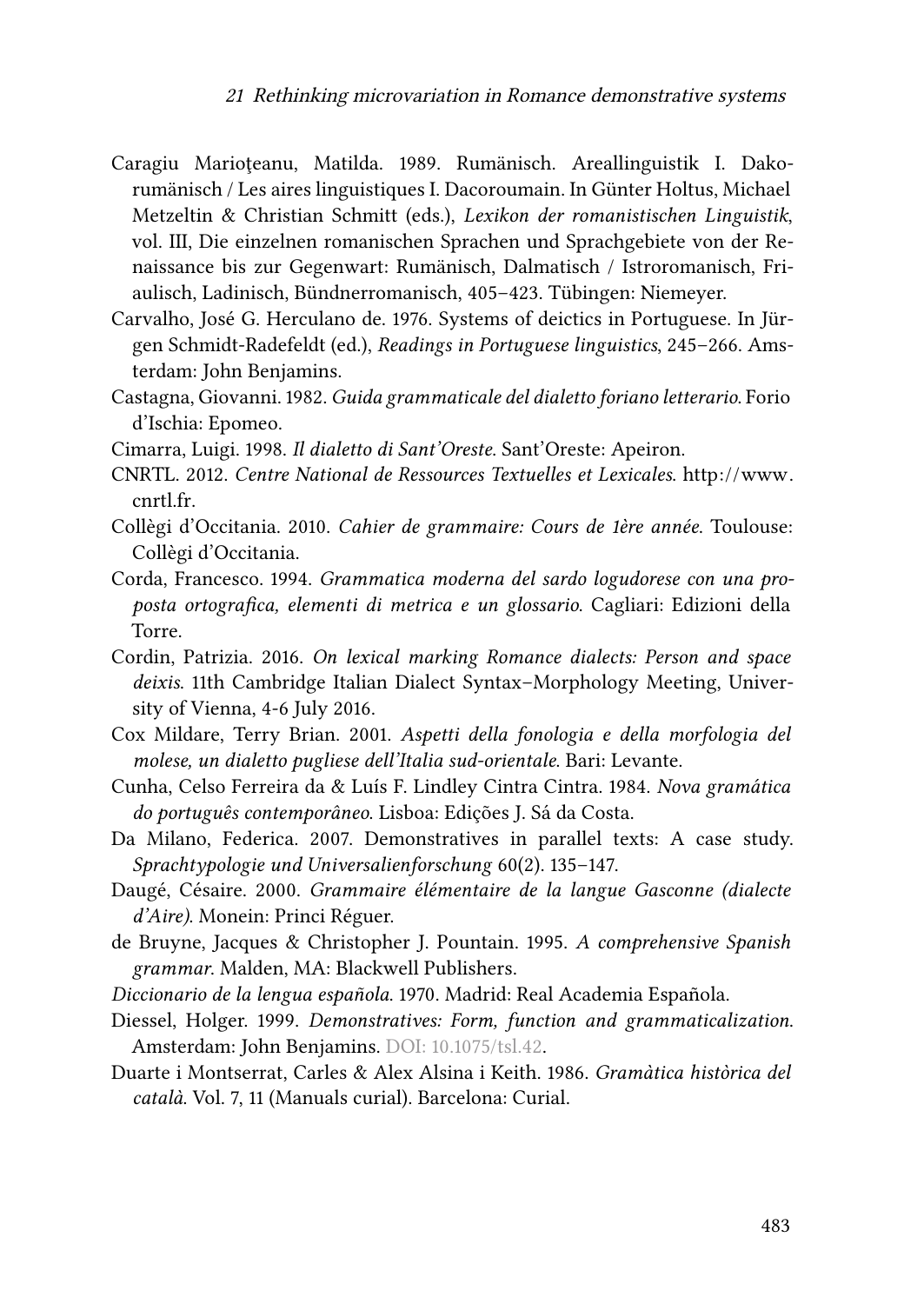#### Adam Ledgeway

- <span id="page-33-4"></span>Eguren, Luis. 1999. Pronombres y adverbios demostrativos: Las relaciones deícticas. In Ignacio Bosque & Violeta Demonte (eds.), *Gramática descriptiva de la lengua española*, vol. I, 929–973. Madrid: Espasa.
- <span id="page-33-5"></span>Eguren, Luis. 2012. Binding: Deixis, anaphors, pronominals. In José Ignacio Hualde, Antxon Olarrea & Erin O'Rourke (eds.), *The handbook of hispanic linguistics*, 557–577. Oxford: Wiley-Blackwell.
- <span id="page-33-12"></span>Finamore, Gennaro. 1893. *Vocabolario dell'uso abruzzese*. 2. ed. Città di Castello: Tip. dello stabilimento S. Lapi.
- <span id="page-33-3"></span>Foresti, Fabio. 1988. Aree linguistiche v. emilia e Romagna. In Günter Holtus, Michael Metzeltin & Christian Schmitt (eds.), *Lexikon der romanistischen linguistik*, vol. Band IV. Italienisch, Korsisch, Sardisch, 569–593. Tübingen: Niemeyer.
- <span id="page-33-2"></span>Forner, Werner. 1997. Liguria. In Martin Maiden & M. Mair Parry (eds.), *The dialects of Italy*, 245–252. London: Routledge.
- <span id="page-33-11"></span>Frías Conde, Xavier. 1999. *An approach to the Asturian language*. Romania Minor, [www.romaniaminor.net.](www.romaniaminor.net)
- <span id="page-33-10"></span>García de Diego, Vicente. 1946. *Manual de dialectología española*. Madrid: Cultura hispánica.
- <span id="page-33-8"></span>Gómez Sánchez, Elena & Konstanze Jungbluth. 2015. European Spanish. In Konstanze Jungbluth & Federica Da Milano (eds.), *Manual of deixis in Romance languages*, 240–257. Berlin: De Gruyter. DOI: [10.1515/9783110317732-013](https://doi.org/10.1515/9783110317732-013).
- <span id="page-33-1"></span>Grandgent, Charles. 1909. *An outline of the phonology and morphology of old Provençal*. 2nd. Boston: Heath.
- <span id="page-33-6"></span>Gutiérrez-Rexach, Javier. 2002. Demonstratives in context: Trends in Spanish semantics and pragmatics. In Javier Gutiérrez-Rexach (ed.), *From words to discourse*, 195–238. Amsterdam: Elsevier.
- <span id="page-33-7"></span>Gutiérrez-Rexach, Javier. 2005. Setting up perspectives for demonstratives in discourse. *Traitement Automatique des Langues* 46. 141–162.
- <span id="page-33-0"></span>Harley, Heidi & Elizabeth Ritter. 2002. Person and number in pronouns: A featuregeometric analysis. *Language* 78(3). 482–526. DOI: [10.1353/lan.2002.0158.](https://doi.org/10.1353/lan.2002.0158)
- <span id="page-33-9"></span>Hottenroth, Priska-Monika. 1982. The system of local deixis in Spanish: Crosslinguistic studies on deixis and demonstration. In Jürgen Weissenborn & Wolfgang Klein (eds.), *Here and there*, 133–153. Amsterdam: John Benjamins. DOI: [10.1075/pb.iii.2-3.07hot](https://doi.org/10.1075/pb.iii.2-3.07hot).
- <span id="page-33-13"></span>Hualde, José. 1992. *Catalan*. London: Routledge.
- <span id="page-33-15"></span>Iandolo, Antonio. 2001. *Parlare e scrivere in dialetto napoletano*. Naples: Tempolungo Edizioni.
- <span id="page-33-14"></span>Iandolo, Carlo. 1994. *'A lengua 'e pulecenella: Grammatica napoletana*. Castellammare di Stabia: Franco Di Mauro.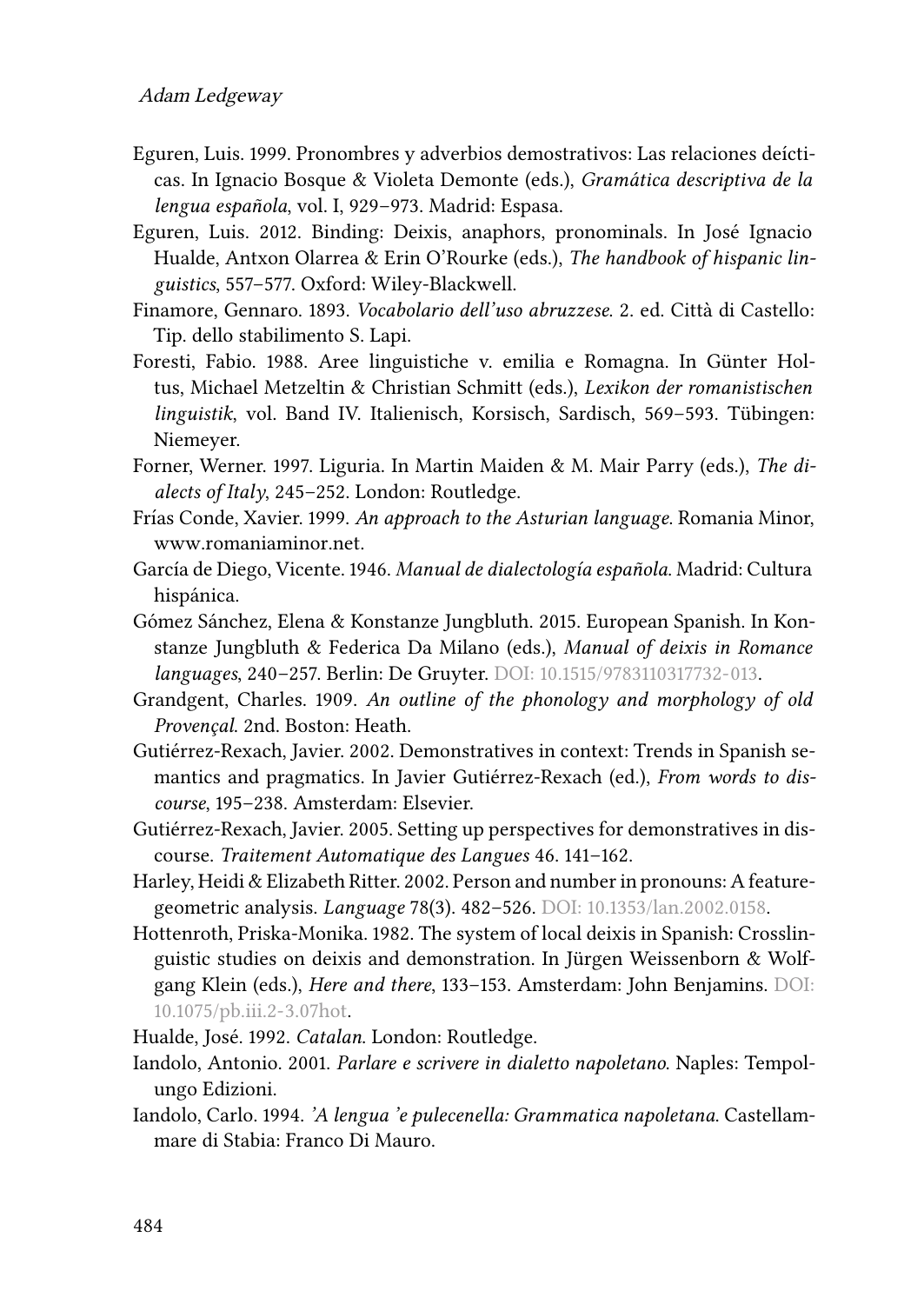- <span id="page-34-14"></span>Imperio, Stefano Leonardo. 1990. *Alle origini del dialetto pugliese*. Fasano di Puglia (Italia): Schena.
- <span id="page-34-11"></span>Ionașcu, Al. 1960. O paralelă gramaticală slavo-romînă (sistemul cuvintelor deictice în graiurile oltenești). *Romanoslavica* 4. 73-86.
- <span id="page-34-2"></span>Irsara, Martina. 2009. *Demonstratives and adverbs of place in early and modern texts of northern Italy*. Padua: Monografie LabRoman 3/II-2009.
- <span id="page-34-10"></span>Jones, Michael Allan. 1993. *Sardinian syntax*. London: Routledge.
- <span id="page-34-9"></span>Jungbluth, Konstanze. 2000. Os pronomes demonstrativos do português brasileiro na fala e na escrita. *Caderno de linguagem e sociedade* 7. 83–105.
- <span id="page-34-6"></span>Jungbluth, Konstanze. 2003. Deictics in the conversational dyad: Findings in Spanish and some cross-linguistic outlines. In Friedrich Lenz (ed.), *Deictic conceptualisation of space, time and person*, 13–40. Amsterdam: John Benjamins.
- <span id="page-34-7"></span>Jungbluth, Konstanze. To appear. Positions – constellations – practices: Referring to the space in front of the hearer. In Federica Da Milano & Paolo Zublena (eds.), *Space and language: On deixis*. Amsterdam: John Benjamins.
- <span id="page-34-13"></span>Jungbluth, Konstanze & Rita Vallentin. 2015. Brazilian Portuguese. In Konstanze Jungbluth & Federica Da Milano (eds.), *Manual of deixis in Romance languages*, 315–331. Berlin: De Gruyter.
- <span id="page-34-12"></span>Kany, Charles E. 1945. *American-Spanish syntax*. Chicago: University of Chicago Press.
- <span id="page-34-15"></span>Kayne, Richard S. 2000. *Parameters and universals*. Oxford University Press.
- <span id="page-34-16"></span>Kayne, Richard S. 2005a. On the left edge in UG: A reply to McCloskey. In *Movement and silence*, 50–56. Oxford: Oxford University Press.
- <span id="page-34-17"></span>Kayne, Richard S. 2005b. Some notes on comparative syntax, with special reference to English and French. In Guglielmo Cinque & Richard S. Kayne (eds.), *Handbook of comparative syntax*, 3–69. Oxford: Oxford University Press.
- <span id="page-34-4"></span>Kjellman, Hilding. 1928. *Étude sur les termes démonstratifs en provençal*. Göteborg: Elanders boktryckeri aktiebolag.
- <span id="page-34-3"></span>Koschwitz, Eduard. 1894. *Grammaire historique de la langue des Félibres*. Greifswald: J. Abel.
- <span id="page-34-8"></span>Langacker, Ronald W. 1990. *Concept, image, and symbol: The cognitive basis of grammar*. Berlin: De Gruyter. DOI: [10.1515/9783110857733](https://doi.org/10.1515/9783110857733).
- <span id="page-34-0"></span>Lausberg, Heinrich. 1976. *Linguistica romanza*. Vol. II, Morfologia. Milan: Feltrinelli.
- <span id="page-34-1"></span>Ledgeway, Adam. 2004. Lo sviluppo dei dimostrativi nei dialetti centromeridionali. *Lingua e stile* 39(1). 65–112.
- <span id="page-34-5"></span>Ledgeway, Adam. 2009. *Grammatica diacronica del napoletano*. Vol. Bd. 350 (Beihefte zur Zeitschrift für romanische Philologie). Tübingen: Niemeyer.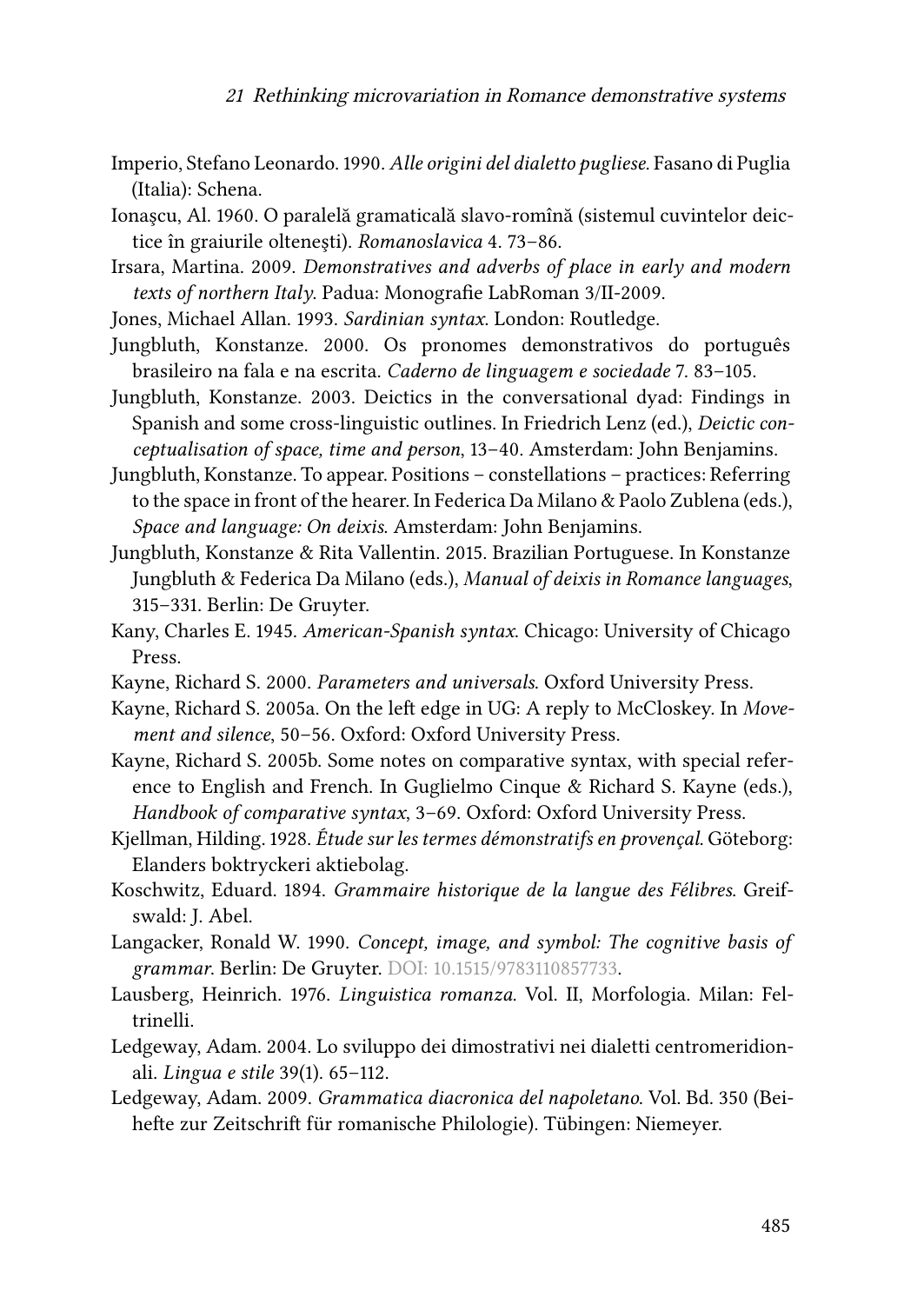- <span id="page-35-4"></span>Ledgeway, Adam. 2012. *From Latin to Romance: Morphosyntactic typology and change*. Oxford: Oxford University Press.
- <span id="page-35-1"></span>Ledgeway, Adam. 2015. Varieties in Italy. In Konstanze Jungbluth & Federica Da Milano (eds.), *Manual of deixis in Romance languages*, 146–162. Berlin: De Gruyter.
- <span id="page-35-2"></span>Ledgeway, Adam & John Charles Smith. 2016. Deixis. In Adam Ledgeway & Martin Maiden (eds.), *The Oxford guide to the Romance languages*, 879–896. Oxford: Oxford University Press.
- <span id="page-35-7"></span>Leone, Alfonso. 1995. *Profilo di sintassi siciliana*. Vol. 3. Palermo: Centro studi filologici e linguistici siciliani.
- <span id="page-35-9"></span>Lombardi Vallauri, Edoardo. 1995. Il sistema dei pronomi dimostrativi dal latino al piemontese (varietà torinese), una catena di trazione morfologica: Atti del XXVVII congresso della Società di Linguistica Italiana, Lecce, 28-30 ottobre 1993. In Maria Teresa Romanello & Immacolata Tempesta (eds.), *Dialetti e lingue nazionali*, 209–225. Rome: Bulzoni.
- <span id="page-35-14"></span>Loporcaro, Michele. 1988. *Grammatica storica del dialetto di Altamura*. Pisa: Giardini editori e stampatori.
- <span id="page-35-15"></span>Loporcaro, Michele. 1997. Puglia and Salento. In Martin Maiden & M. Mair Parry (eds.), *The dialects of Italy*, 341–351. London: Routledge.
- <span id="page-35-5"></span>Loporcaro, Michele. 2009. *Profilo linguistico dei dialetti italiani* (Manuali Laterza 275). Rome: Laterza.
- <span id="page-35-6"></span>Lüdtke, Helmut. 1979. *Lucania* (Consiglio nazionale delle ricerche, Centro di studio per la dialettologia italiana 17). Pisa: Pacini.
- <span id="page-35-0"></span>Lyons, Christopher. 1999. *Definiteness*. Cambridge: Cambridge University Press.
- <span id="page-35-11"></span>Maiden, Martin. 1995. *A linguistic history of Italian*. London: Longman.
- <span id="page-35-12"></span>Maiden, Martin & Cecilia Robustelli. 2000. *A reference grammar of modern Italian*. Chicago, Ill: McGraw-Hill.
- <span id="page-35-13"></span>Mancarella, Giovan Battista. 1975. *Salento*. Pisa: Pacini.
- <span id="page-35-10"></span>Mancarella, Giovan Battista. 1998. *Salento: Monografia regionale della Carta dei dialetti italiani*. Lecce: Edizioni del Grifo.
- <span id="page-35-3"></span>Manea, Dana. 2012. Pronumele: Morfosintaxa limbii literare în secolele al xix-lea şi al xx-lea. In Gheorge Chivu, Gabriela Pană Dindelegan, Adina Dragomirescu, Isabela Nedelcu & Irina Nicula (eds.), *Studii de istorie a limbii române*, 479–524. Bucharest: Editura Academiei Române.
- <span id="page-35-8"></span>Mantenuto, Isara. 2016. *Demonstratives in Teramano: A decompositional approach*. Poster presented at Going Romance 30, Frankfurt, Germany.
- <span id="page-35-16"></span>Manzini, M. Rita & Leonardo M. Savoia. 2005. *I dialetti italiani e romanci: Morfosintassi generativa*. 3 vols. Alessandria: Edizioni dell'Orso.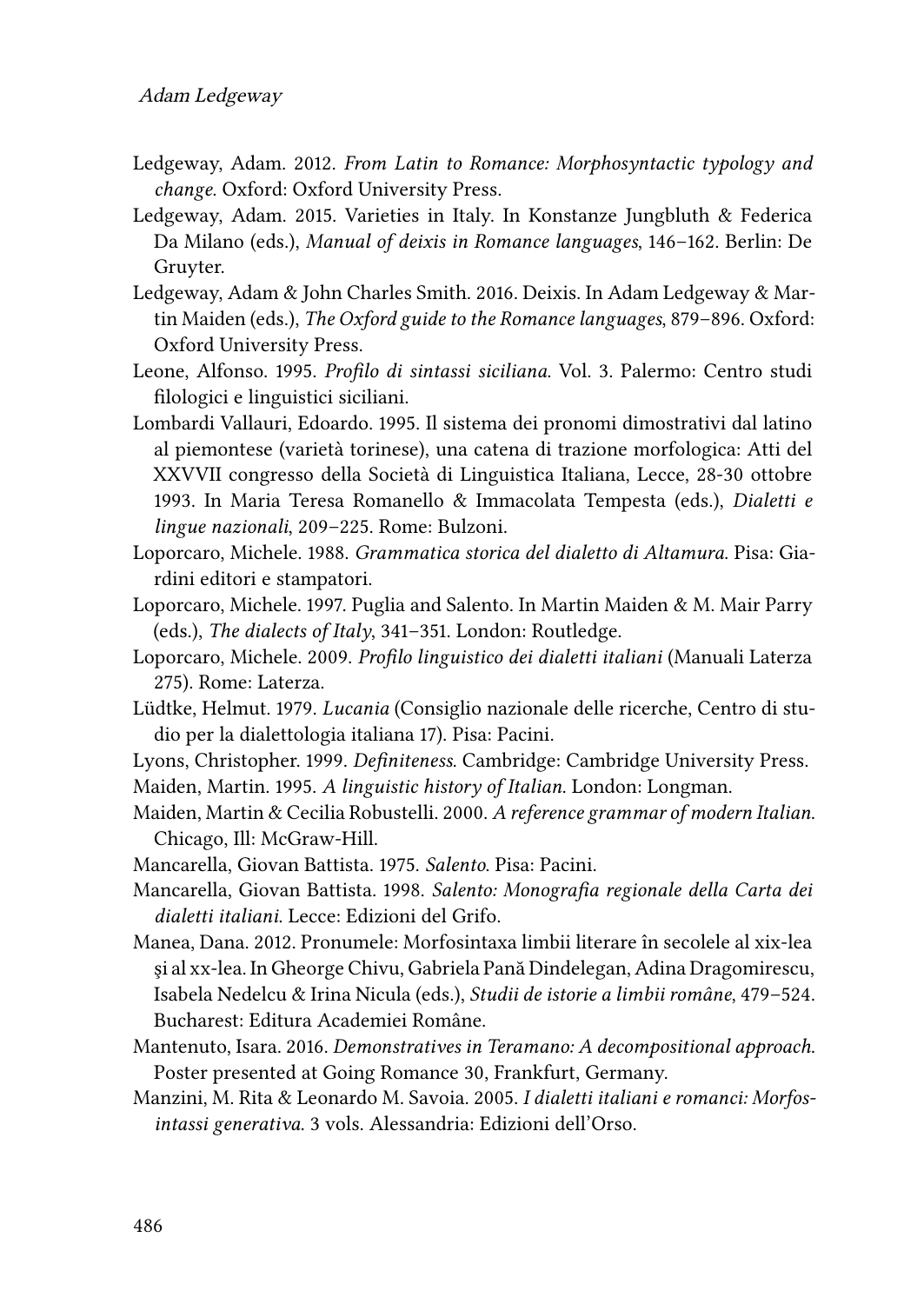- <span id="page-36-4"></span>Marcato, Gianna & Flavia Ursini. 1998. *Dialetti veneti: Grammatica e storia*. Padua: Unipress.
- <span id="page-36-8"></span>Marinucci, Marcello. 1988. Aree linguistiche VIII: Abruzzo e Molise. In Günter Holtus, Michael Metzeltin & Christian Schmitt (eds.), *Lexikon der romanistischen Linguistik*, vol. IV. Italienisch, Korsisch, Sardisch, 643–652. Tübingen: Niemeyer.
- <span id="page-36-15"></span>Masotti, Adelmo. 1999. *Grammatica romagnola*. Ravenna: Edizioni del Girasole.
- <span id="page-36-0"></span>Meyer-Lübke, Wilhelm. 1895. *Grammaire des langues romanes*. Vol. Tome deuxième: Morphologie (traduction française par auguste Doutrepont et Georges Doutrepont). Paris: Welter.
- <span id="page-36-1"></span>Meyer-Lübke, Wilhelm. 1900. *Grammaire des langues romanes*. Vol. Tome troisième: Syntaxe (traduction française par auguste Doutrepont et Georges Doutrepont). Paris: Welter.
- <span id="page-36-10"></span>Moll, Francesc de Borja. 2006. *Gramàtica històrica catalana*. Valencia: Publicacions de Universitat de València.
- <span id="page-36-9"></span>Moretti, Giovanni. 1987. *Umbria*. Pisa: Pacini.
- <span id="page-36-11"></span>Nogué-Serrano, Neus. 2015. Catalan. In Konstanze Jungbluth & Federica Da Milano (eds.), *Manual of deixis in Romance languages*, 206–239. Berlin: De Gruyter.
- <span id="page-36-2"></span>Nyrop, Kristoffer. 1925a. *Grammaire historique de la langue française*. Vol. 5. Syntaxe. Noms et pronoms. Copenhagen: Gyldendal.
- <span id="page-36-3"></span>Nyrop, Kristoffer. 1925b. *Grammaire historique de la langue française*. Vol. 2. Morphologie. Copenhagen: Gyldendal.
- <span id="page-36-14"></span>Parascandola, Vittorio. 1976. *Vèfio: Folk-glossario del dialetto procidano*. Napoli: A. Berisio.
- <span id="page-36-12"></span>Parry, M. Mair. 1991. Le système démonstratif du cairese. In Dieter Kremer (ed.), *Actes du XVIIIe congrès international de linguistique et de philologie romanes*, 625–631. Tübingen: Niemeyer.
- <span id="page-36-5"></span>Parry, M. Mair. 1997. Piedmont. In Martin Maiden & M. Mair Parry (eds.), *The dialects of Italy*, 237–244. London: Routledge.
- <span id="page-36-13"></span>Parry, M. Mair. 2005. *Sociolinguistica e grammatica del dialetto di Cairo Montenotte: Parluma 'd còiri* (Zetesis 2). Savona: Società savonese di storia patria.
- <span id="page-36-6"></span>Penny, Ralph J. 2000. *Variation and change in Spanish*. Cambridge, UK: Cambridge University Press. <http://www.loc.gov/catdir/samples/cam031/00023265.html>.
- <span id="page-36-16"></span>Petroselli, Francesco. 2009. *Il lessico dialettale viterbese nelle testimonianze di Emilio Maggini*. Viterbo: Banca di Viterbo.
- <span id="page-36-7"></span>Pitré, Giuseppe & Christian Wentrup. 1995. *Grammatica siciliana del dialetto e delle parlate*. Palermo: Flaccovio.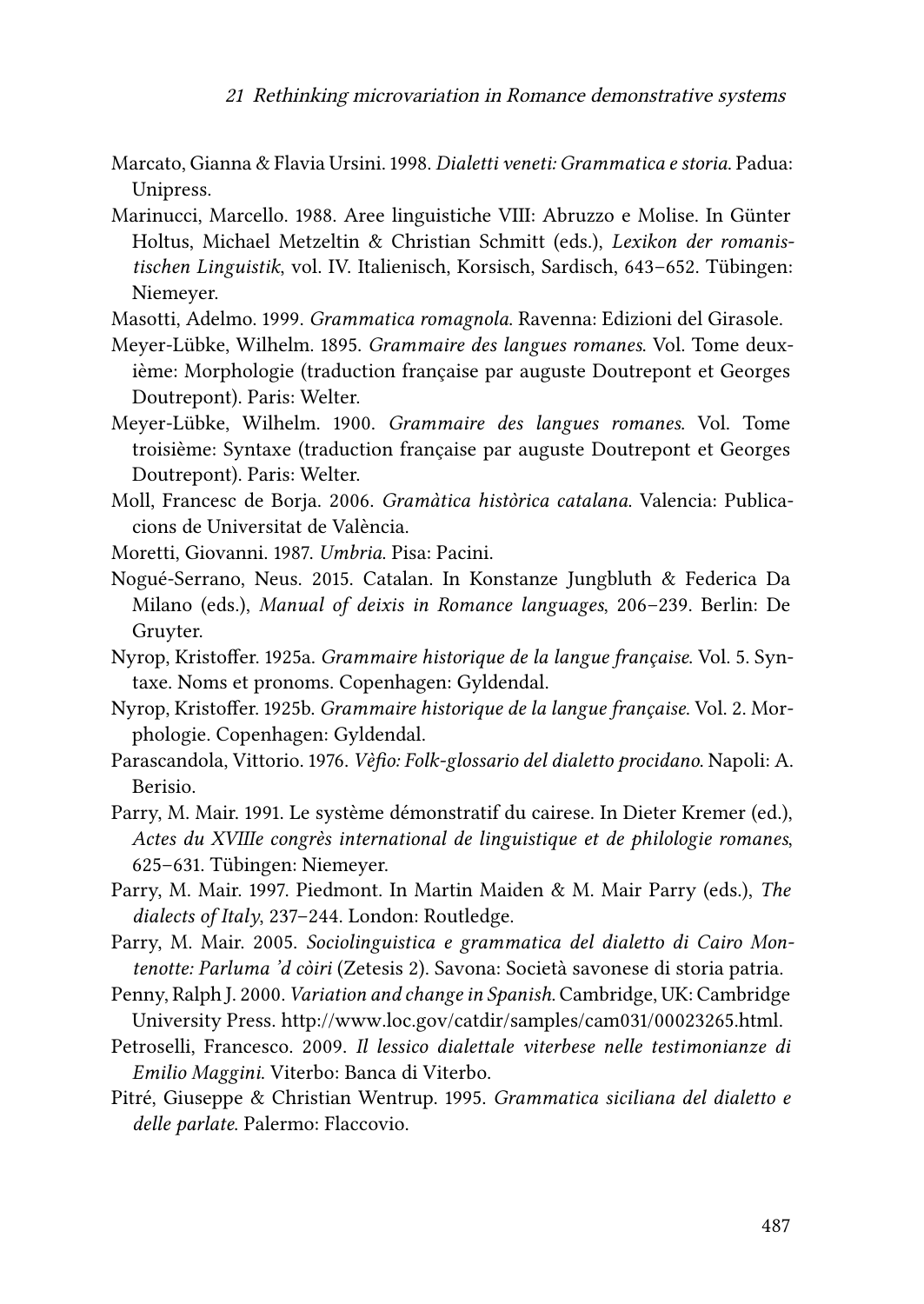- <span id="page-37-4"></span>Price, Glanville. 1971. *The French language: Present and past*. London: Edward Arnold.
- <span id="page-37-8"></span>Putzu, Ignazio. 2015. Sardinian. In Konstanze Jungbluth & Federica Da Milano (eds.), *Manual of deixis in Romance languages*, 45–58. Berlin: De Gruyter. DOI: [10.1515/9783110317732-005](https://doi.org/10.1515/9783110317732-005).
- <span id="page-37-11"></span>Quartarone, Saverio. 1998. *'A parrata missinisa: Il dialetto siciliano in Messina*. Messina: Antonino Sfameni.
- <span id="page-37-7"></span>Regnicoli, Agostino. 1995. Questione di organizzazione linguistica dello spazio a partire da fenomeni del dialetto maceratese. In Raffaella Bombi (ed.), *Lingue speciali e interferenza. atti del Convegno seminariale, Udine 16-17 maggio 1994*, 227–247. Rome: Il Calamo.
- <span id="page-37-1"></span>Roberts, Ian. 2012. Macroparameters and minimalism: A programme for comparative research. In Charlotte Galves, Sonia Cyrino, Ruth Lopes, Filomena Sandalo & Juanito Avelar (eds.), *Parameter theory and linguistic change*, 320–335. Oxford: Oxford University Press.
- <span id="page-37-13"></span>Roberts, Ian. 2014. Subject clitics and macroparameters. In Paola Benincà, Adam Ledgeway & Nigel Vincent (eds.), *Diachrony and dialects: Grammatical change in the dialects of Italy*, 177–201. Oxford: Oxford University Press.
- <span id="page-37-0"></span>Roberts, Ian & Anders Holmberg. 2010. Introduction: Parameters in minimalist theory. In Theresa Biberauer, Anders Holmberg, Ian Roberts & Michelle Sheehan (eds.), *Parametric variation: Null subjects in minimalist theory*, 1–57. Cambridge: Cambridge University Press.
- <span id="page-37-6"></span>Roca, Ignacio. 2009. Todas las vascas son vascos, y muchos vascos también vascas: Género y sexo en el castellano. *Boletın de la Real Academia Española ́* 89. 77–117.
- <span id="page-37-2"></span>Rohlfs, Gerhard. 1968. *Grammatica storica della lingua italiana e dei suoi dialetti*. Vol. II. Morfologia. Turin: Einaudi.
- <span id="page-37-9"></span>Rohlfs, Gerhard. 1970. *Le gascon: Études de philologie pyrénéenne*. Second edition (Beihefte zur Zeitschrift für romanische Philologie, 85. Heft). Tübingen: Niemeyer.
- <span id="page-37-12"></span>Rohlfs, Gerhard. 1977. *Nuovo dizionario dialettale della Calabria (con repertorio italo-calabro)*. Nuova ed. interamente rielaborata, ampliata ed aggiornata. Ravenna: Longo.
- <span id="page-37-3"></span>Ronjat, Jules. 1913. *Essai de syntaxe des parlers provençaux modernes*. Macon: Protat.
- <span id="page-37-5"></span>Rowlett, Paul. 2007. *The syntax of French*. Cambridge, UK: Cambridge University Press. <http://www.loc.gov/catdir/enhancements/fy0729/2007297864-b.html>.
- <span id="page-37-10"></span>Ruggieri, Donato & Antonio Batinti. 1992. *Lingua e dialetto ad Anzi (Potenza): Note sulla situazione linguistica*. Vol. 3. Potenza: Il Salice.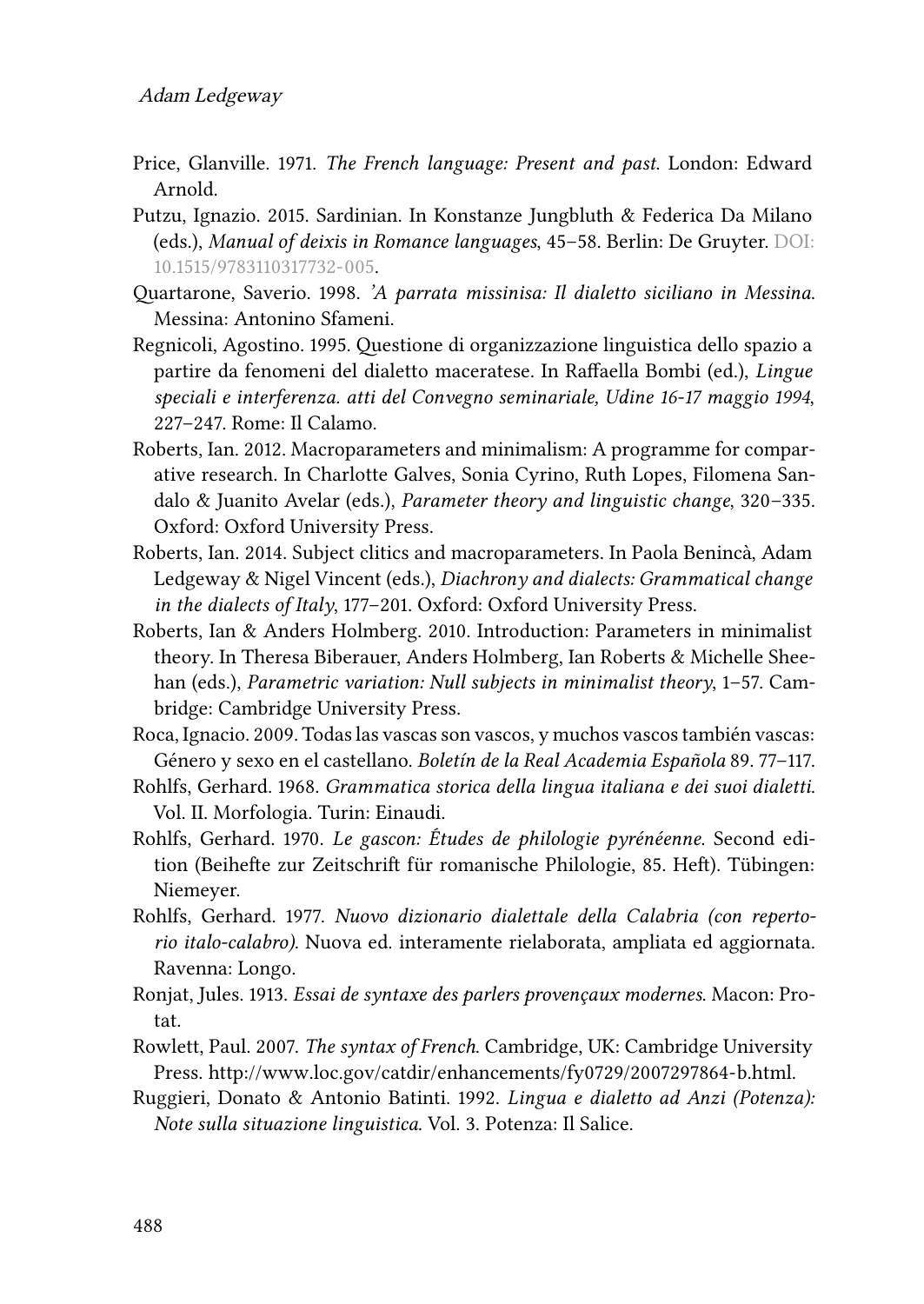- <span id="page-38-4"></span>Salvat, Joseph. 1998. *Gramatica occitana: Quinta edicion revista per Ernèst Nègre*. Toulouse: Collège d'Occitanie.
- <span id="page-38-7"></span>Salvi, Giampaolo. 2011. Morphosyntactic persistence. In Martin Maiden, John Charles Smith & Adam Ledgeway (eds.), *The Cambridge history of the Romance languages*, vol. 1: Structures, 318–381. Cambridge: Cambridge University Press.
- <span id="page-38-2"></span>Sandfeld, Kristian & Hedvig Olgen. 2019. *Syntaxe roumaine*. Copenhague: Munksgaard.
- <span id="page-38-11"></span>Savini, Giuseppe. 1881. *La grammatica ed il lessico del dialetto teramano: Due saggi*. Bologna: Forni.
- <span id="page-38-5"></span>Smith, John Charles. 1995. L'évolution sémantique et pragmatique des adverbes déictiques ici, là et là-bas. *Langue française* 107. 43–57.
- <span id="page-38-1"></span>Sornicola, Rosanna. 2011. Per la storia dei dimostrativi romanzi: I tipi neutri [tso], [so], [ço], [to] e la diacronia dei dimostrativi latini. *Zeitschrift für romnische Philologie* 127. 1–80.
- <span id="page-38-0"></span>Stavinschi, Alexandra. 2009. *Sullo sviluppo del sistema dimostrativo italoromanzo: Una nuova prospettiva*. Padua: Monografie LabRoman 3/I-2009 (www.maldura.unipd.it/ddlcs/laboratorio/home.html).
- <span id="page-38-13"></span>Tassone, Bruno. 2000. *Grammatica e dizionario del dialetto crotonese*. Soveria Mannelli (Catanzaro): Calabria letteraria.
- <span id="page-38-15"></span>Teyssier, Paul. 1976. *Manuel de langue portugaise: Portugal-Brésil*. Paris: Klincksieck.
- <span id="page-38-6"></span>Teyssier, Paul. 1980. *Histoire de la langue portugaise*. Vol. 1864 (Que sais-je?). Paris: Presses universitaires de France.
- <span id="page-38-8"></span>Tláskal, Jaromir. 1994. Flexion. In Günter Holtus, Michael Metzeltin & Christian Schmitt (eds.), *Lexikon der romanistischen Linguistik*, vol. Band VI, 2. Galegisch, Portugiesisch, 160–172. Tübingen: Niemeyer.
- <span id="page-38-9"></span>Topa Valentim, Helena. 2015. European Portuguese. In Konstanze Jungbluth & Federica Da Milano (eds.), *Manual of deixis in Romance languages*, 297–314. Berlin: De Gruyter.
- <span id="page-38-10"></span>Valente, Vincenzo & Giovan Battista Mancarella. 1975. *Puglia*. Vol. 15-16 (Consiglio nazionale delle ricerche, Centro di studio per la dialettologia italiana 5). Pisa: Pacini.
- <span id="page-38-12"></span>Vanelli, Laura. 1995. La deissi. In Lorenzo Renzi, Giampaolo Salvi & Anna Cardinaletti (eds.), *Grande grammatica italiana di consultazione*, 261–375. Bologna: Il Mulino.
- <span id="page-38-3"></span>Vanelli, Laura. 1997. Personal pronouns and demonstratives. In Martin Maiden & M. Mair Parry (eds.), *The dialects of Italy*, 106–113. London: Routledge.
- <span id="page-38-14"></span>Vann, Robert E. 1995. Constructing Catalanism: Motion verbs, demonstratives, and locatives in the Spanish of Barcelona. *Catalan Review* IX(2). 253–274.